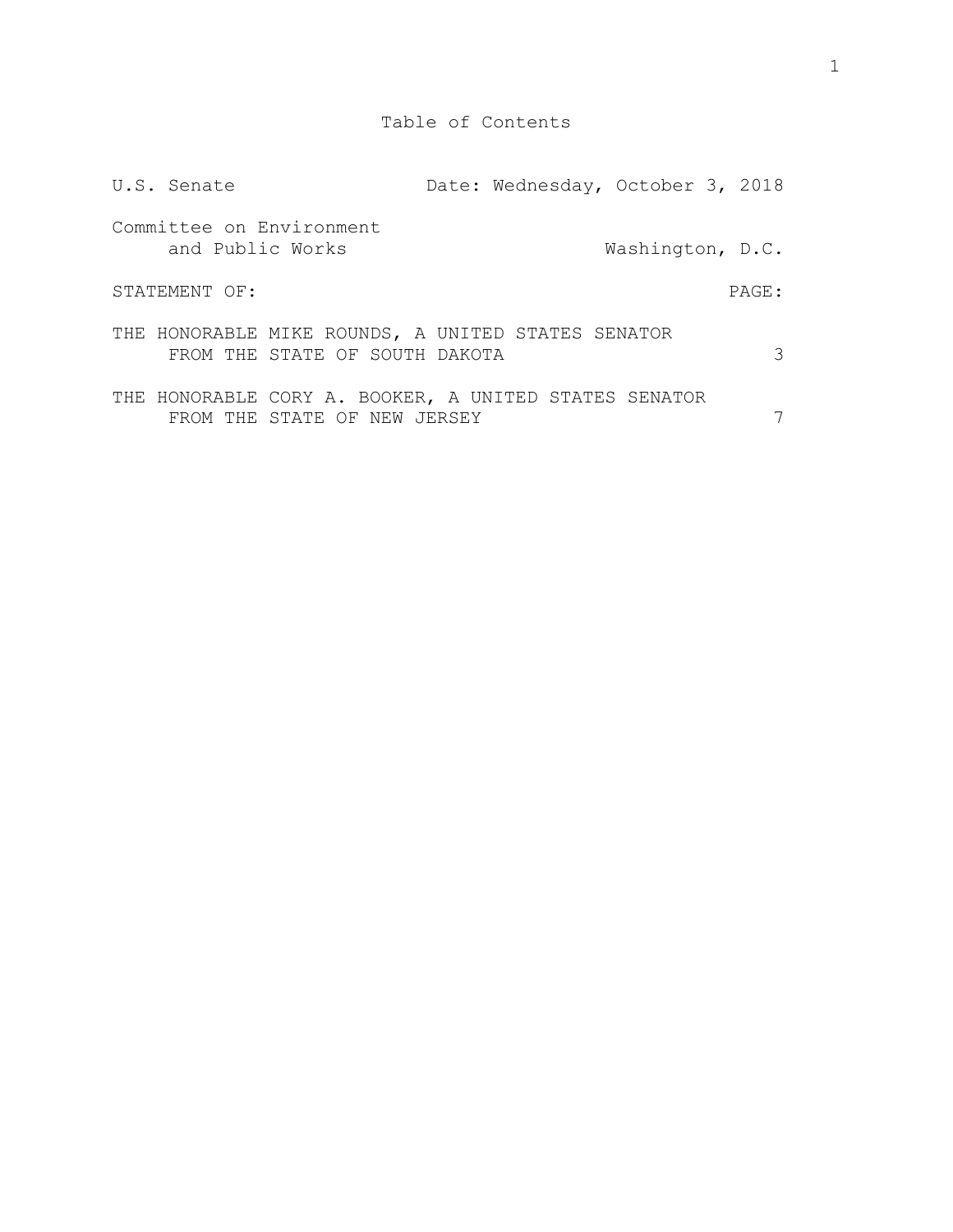HEARING ON OVERSIGHT OF THE ENVIRONMENTAL PROTECTION AGENCY'S IMPLEMENTATION OF SOUND AND TRANSPARENT SCIENCE IN REGULATION

Wednesday, October 3, 2018

United States Senate Subcommittee on Superfund, Waste Management, and Regulatory Oversight Committee on Environment and Public Works

Washington, D.C.

The committee met, pursuant to notice, at 2:20 p.m. in room 406, Dirksen Senate Office Building, the Honorable Mike Rounds [chairman of the subcommittee] presiding.

Present: Senators Rounds, Booker, Barrasso, Carper, Ernst, Sullivan, Whitehouse, and Van Hollen.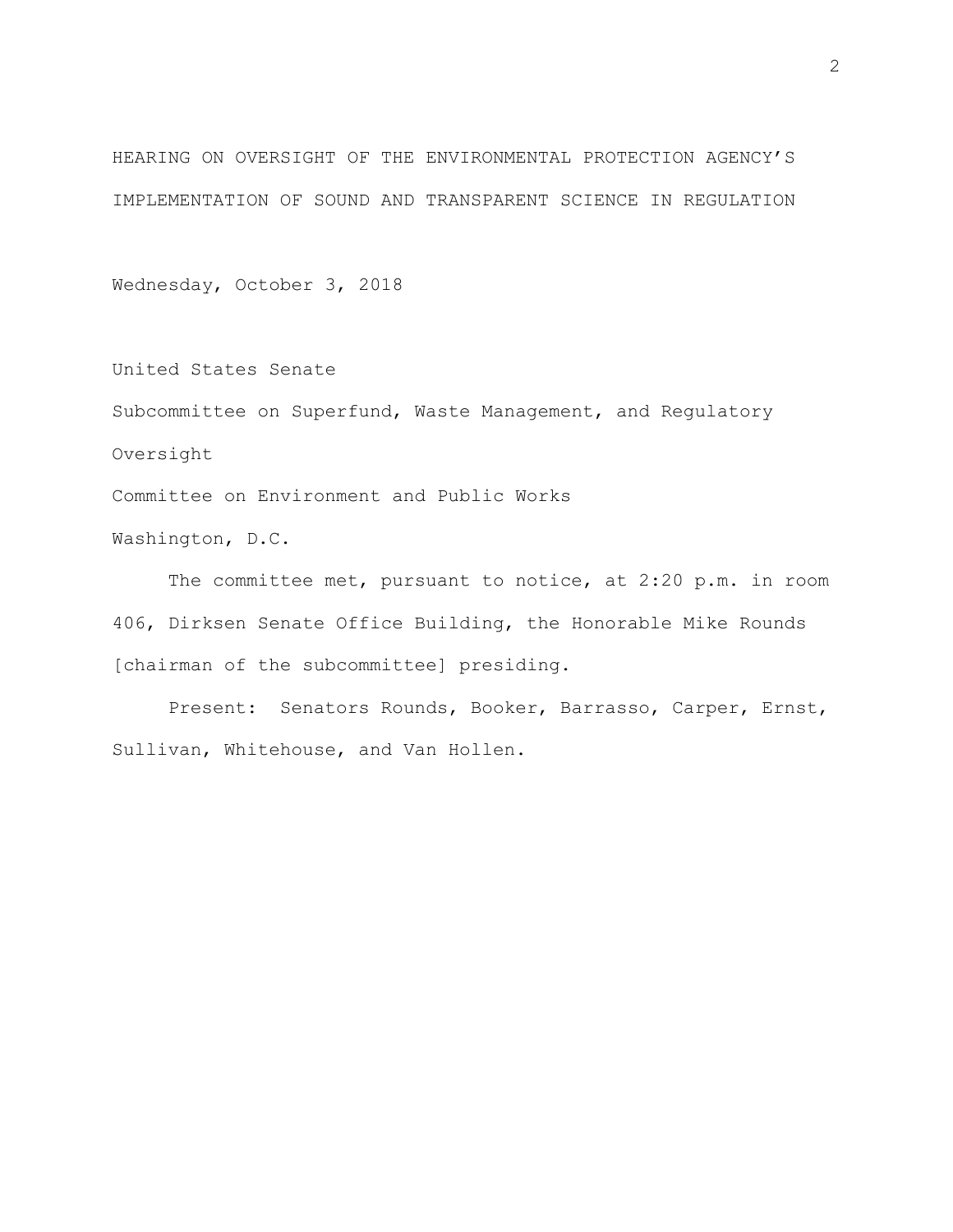STATEMENT OF THE HONORABLE MIKE ROUNDS, A UNITED STATES SENATOR FROM THE STATE OF SOUTH DAKOTA

Senator Rounds. Good afternoon, everyone. The Environment and Public Works Subcommittee on Superfund, Waste Management, and Regulatory Oversight is meeting today to conduct a hearing entitled Oversight of the Environmental Protection Agency's Implementation of Sound and Transparent Science in Regulation.

Today we will hear testimony from experts and members of the scientific community in order to explore opportunities for greater transparency and the use of the best available science at the EPA. Regulations created by the EPA help to protect the American people from tainted water, dirty air, and chemical exposure. The essential work completed by the EPA should always have as its basis protecting human health and the environment.

However, in the past, I have been concerned that the broad discretion and lack of transparency at the EPA has led the Agency to seek out the science that supports a predetermined policy outcome rather than relying upon the best available science before coming to conclusions. Failing to do so results in regulations that overly burden our economy without having a substantial impact on human health or environmental protection.

On April 30th, 2018, the EPA published a proposed rule entitled "Strengthening Transparency in Regulatory Science."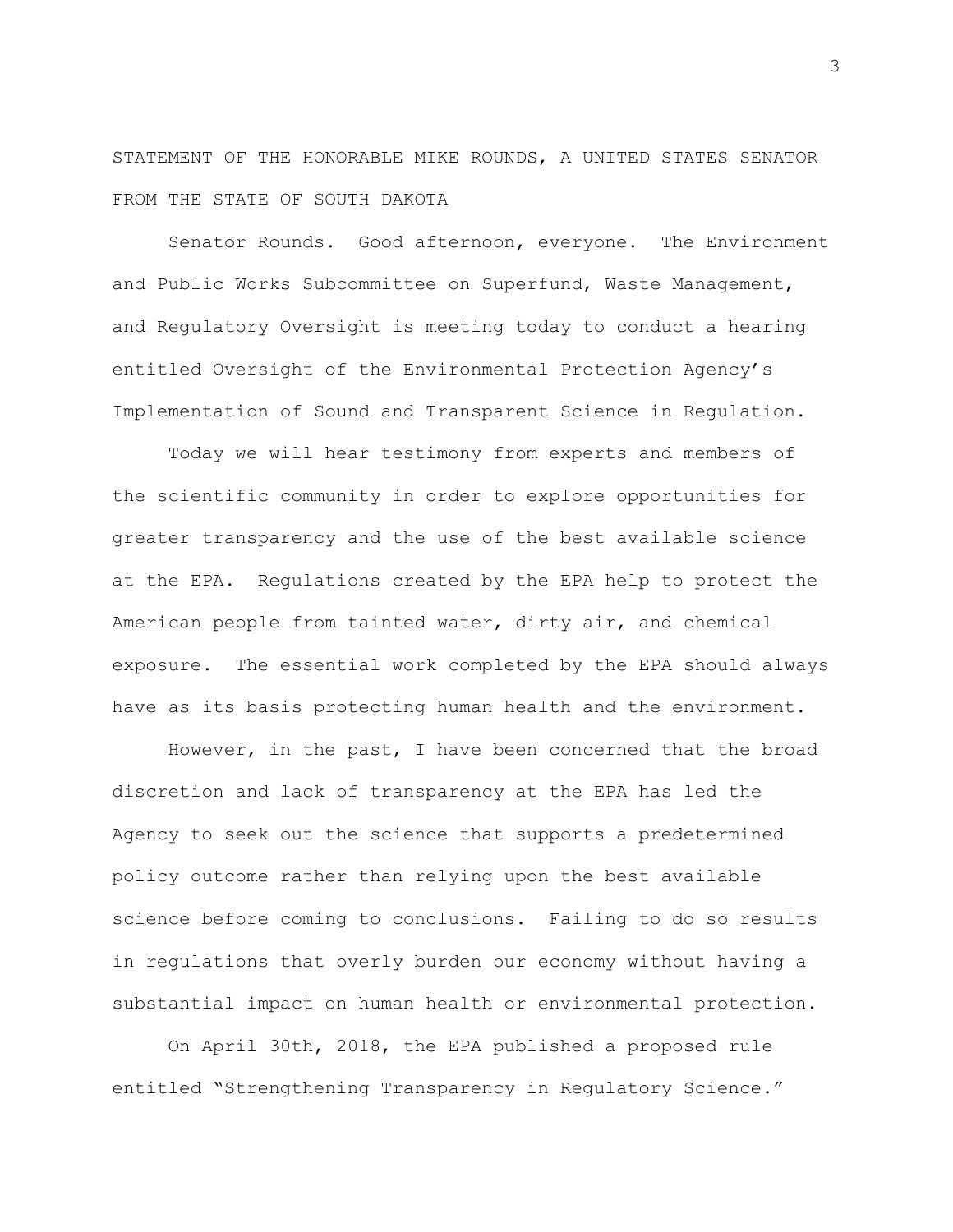This proposed rule would require the EPA to identify what science they used to come to regulatory decisions and to make those studies available to the public without compromising privacy protections.

The proposed rule would also require the EPA to take into account high-quality studies that challenge current scientific assumptions. The proposal seeks to accomplish this without excluding historically relied upon studies by allowing the EPA Administrator to waive certain data access requirements on a case-by-case basis.

I thank the EPA for taking this important step and I look forward to hearing from our witnesses today about the proposed rule.

In addition, on September 12th, 2017, I introduced S. 1794, the Honest and Open New EPA Science Treatment Act, commonly referred to as the HONEST Act. Companion legislation, H.R. 1430, was also introduced by Representative Lamar Smith. The HONEST Act passed the House of Representatives with bipartisan support on March 29th, 2017. Both bills have been referred to the Senate Committee on Environment and Public Works.

The HONEST Act would prohibit the EPA from proposing, finalizing, or disseminating regulations or guidance unless all scientific and technical information relied on to support those actions is based on the best available science. The bill also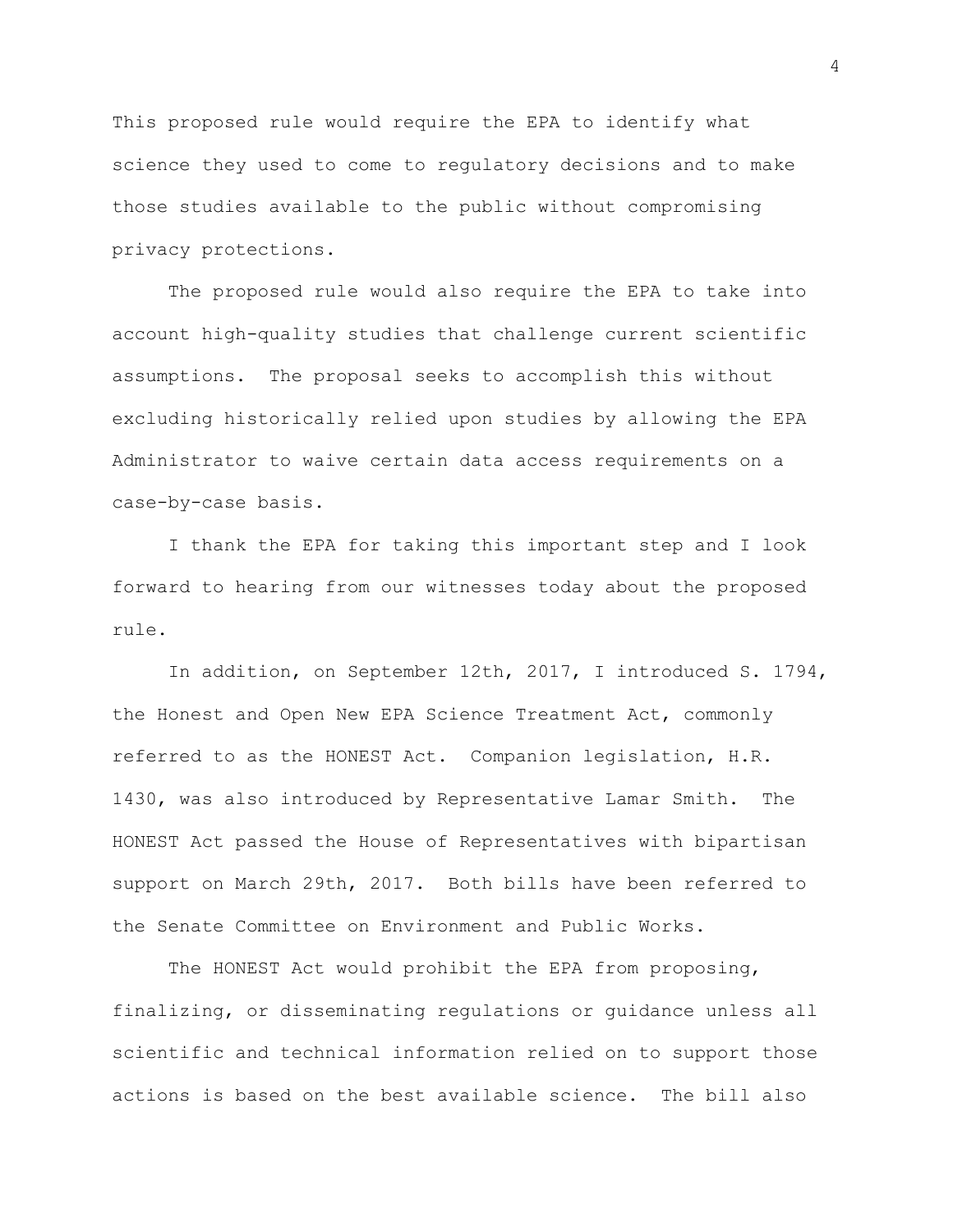requires this information to be specifically identified and publicly available in a manner sufficient for independent analysis and substantial reproduction of research results. Finally, the HONEST Act requires the EPA to redact sensitive information such as personally identifiable information, trade secrets, or commercial or financial information.

It has been suggested by some that the EPA is incapable of providing greater scientific transparency because of privacy concerns. We have a responsibility to be sensitive to that issue, in part because we do not want to dissuade individuals from participating in environmental studies.

I believe the EPA should use, as a model, the privacy protections already used by other Federal agencies, including the de-identification protocols employed by the Department of Health and Human Services.

The EPA has a long history of creating burdensome, unnecessary regulations without giving the public an opportunity to fully vet the reasoning behind their decisions. We should all agree with providing greater transparency if it can be done without excluding legitimate scientific studies or compromising privacy. This is especially true if we can turn to other agencies, like the National Institutes of Health, for guidance on best practices.

Sound, reliable science is vital to helping us make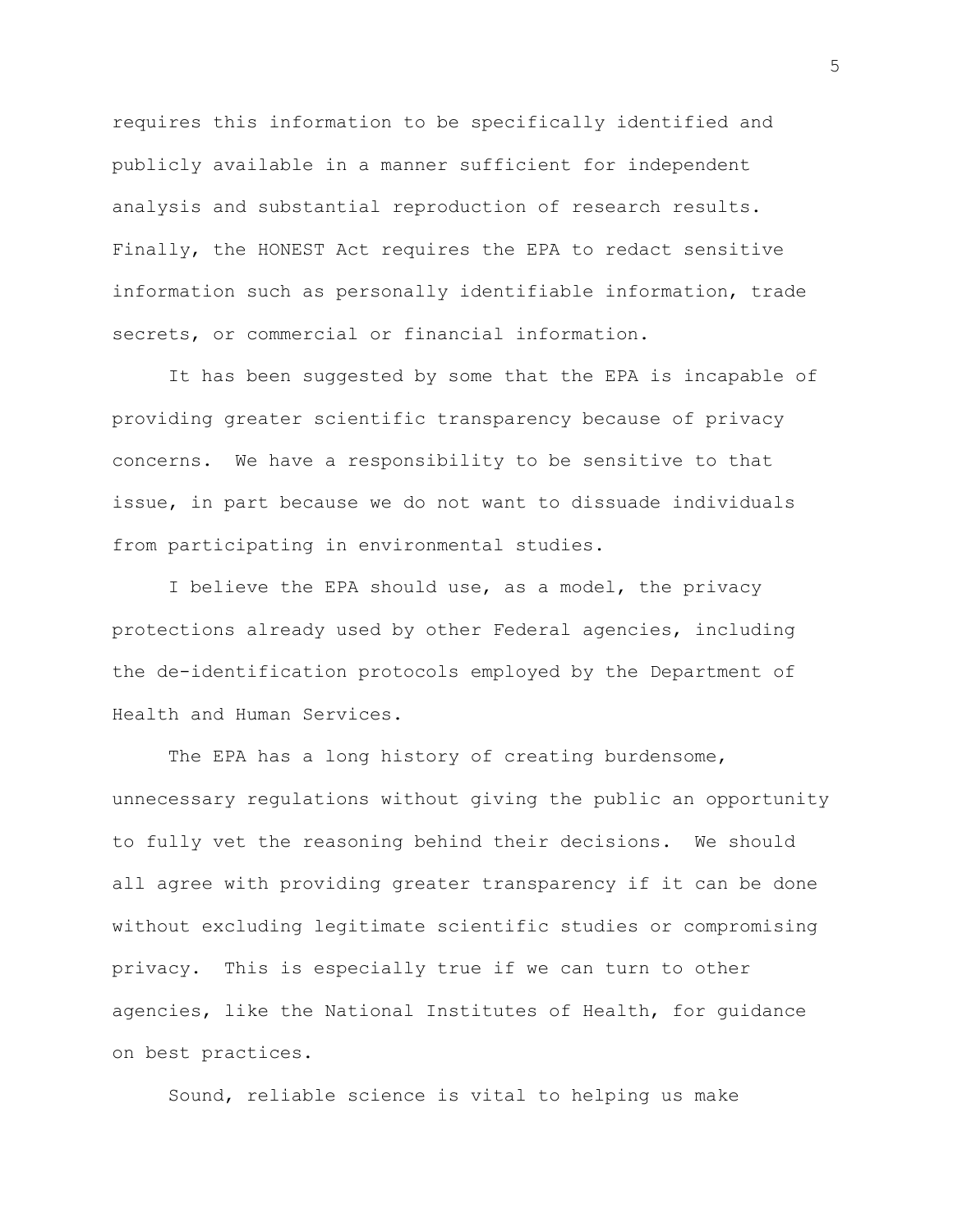important policy decisions that impact not just the health of American families, but their livelihoods. We should welcome vigorous debate on the science the EPA relies upon. Doing so will result in regulations that have the greatest benefit to human health and the environment, while doing the least harm to the economy. It will also result in regulations that can withstand legal challenges, providing industry with a level of certainty that allows them to make long-term investment decisions.

I would like to thank our witnesses for being here with us today, and I look forward to hearing your testimony.

At this time, I would like to recognize Senator Booker for a five-minute opening statement. Senator Booker.

[The prepared statement of Senator Rounds follows:]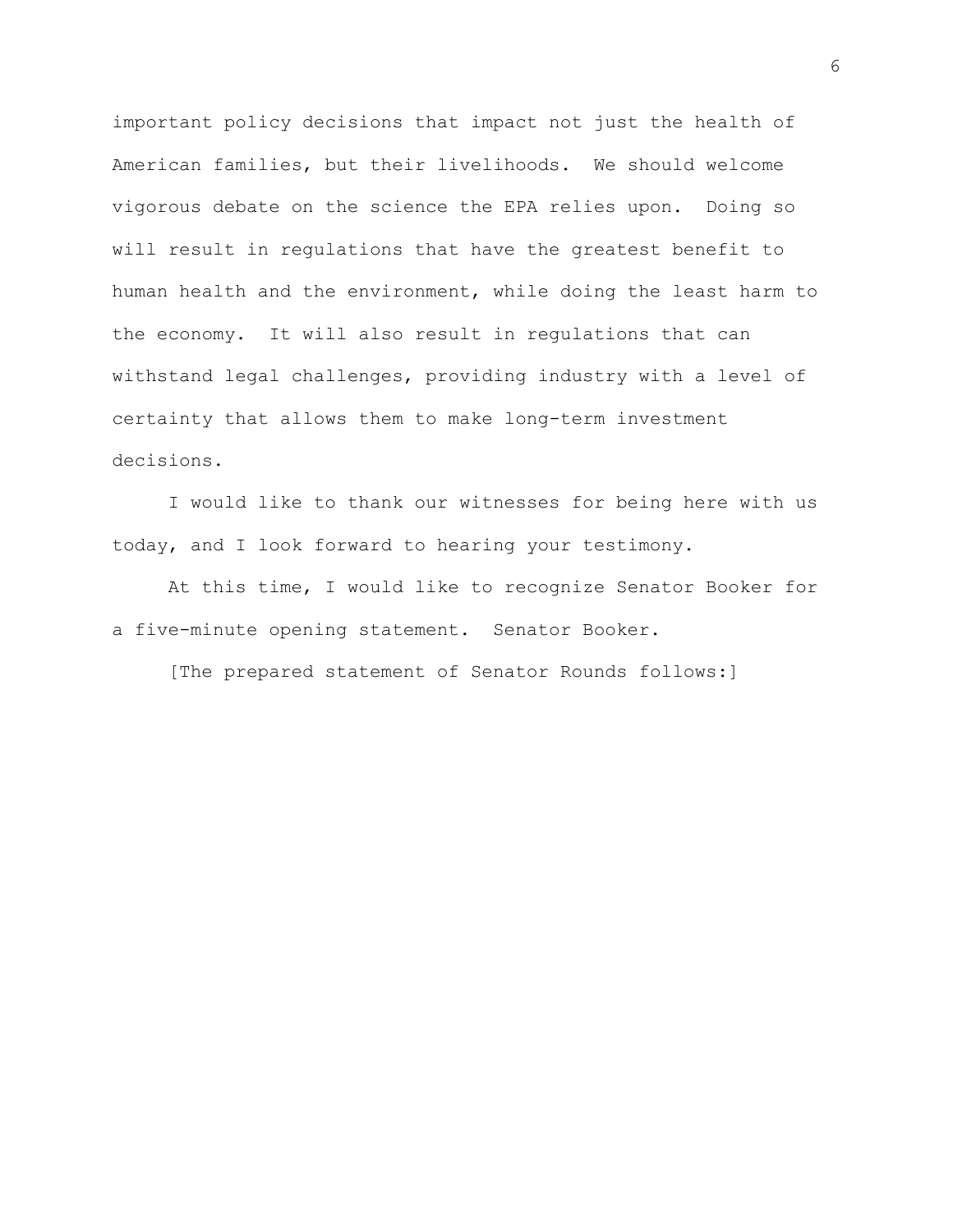STATEMENT OF THE HONORABLE CORY A. BOOKER, A UNITED STATES SENATOR FROM THE STATE OF NEW JERSEY

Senator Booker. Mr. Chairman, I am really grateful. Thank you for this opportunity and for calling the hearing.

I just want to give a quick opening statement and will submit a lot more of my remarks for the record.

One thing the Chairman and I agree with is how important it is for our regulatory agencies, including the EPA, to use the best available science to inform their decision-making. That is why so many of their Federal environmental laws include a best available science requirement, including TSCA, something that all of us worked well together on, which members of this Committee spent lots of time working on and came to an incredible bipartisan consensus on.

I think we can also agree that transparency in agency decision-making is very important. So, I am glad to have the chance to have a discussion about the need for transparent science-based decision-making at the EPA.

Unfortunately, the policy proposals that are the subject of today's hearing include the EPA's proposed rule to purportedly strengthen transparency and regulatory science. This rule is far more likely to hinder science-based regulation than help it. In fact, the EPA did not even consult with its own scientific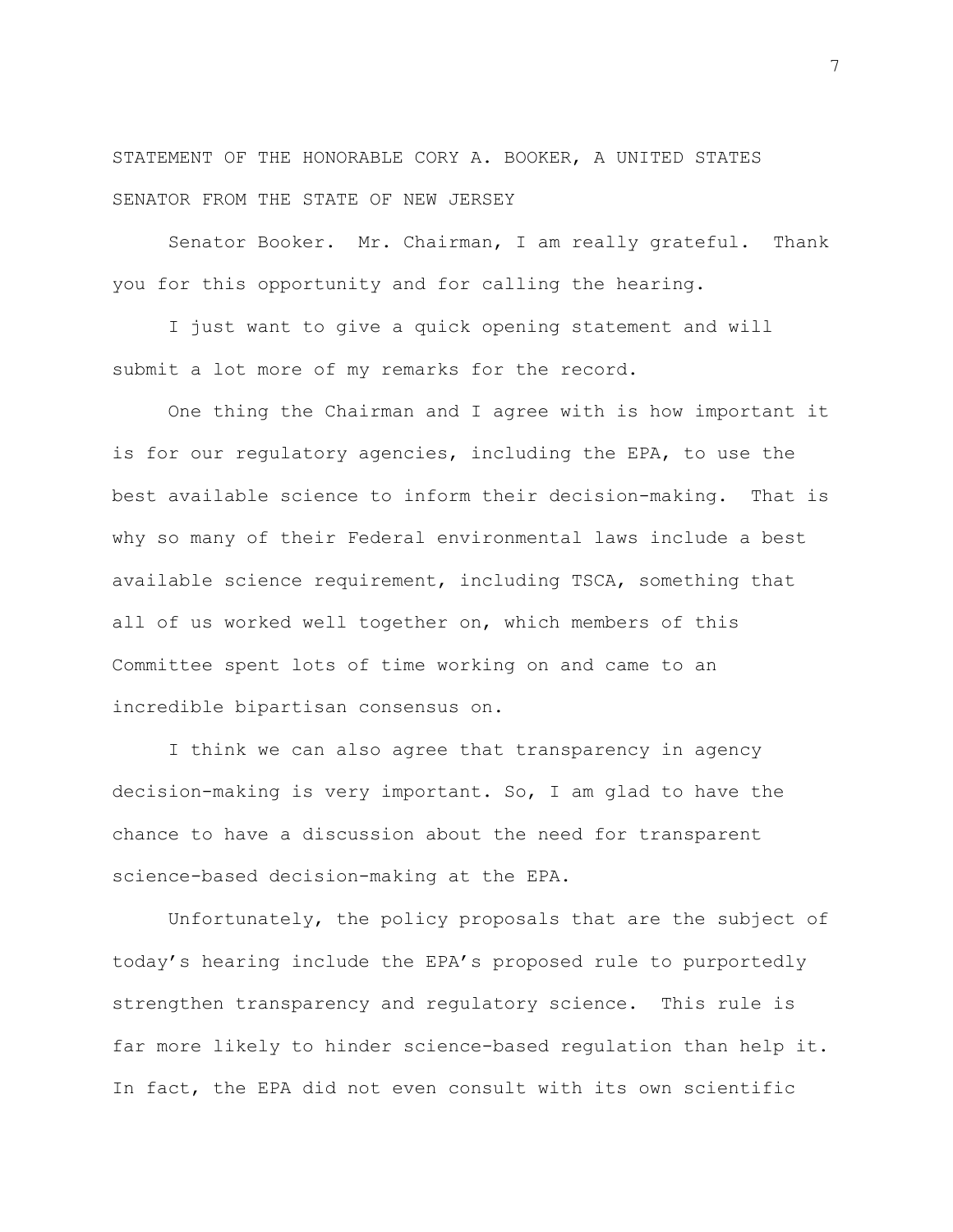advisory board, which is charged with determining whether the best available science is being used as a basis for EPA regulatory actions, regarding this public rule. Instead, it has chosen to ignore fundamental concerns raised by its own advisory board members.

I believe that the proposed rule put forth by the EPA and the legislation called the HONEST Act actually conflicts with the EPA's directive to use the best available science. Examples of this are common sense. If the EPA could not consider scientific studies unless the underlying data is made publicly available in a way that is sufficient for validation, the Agency would not be able to consider science gathered in the aftermath of environmental disasters, such as the Deepwater Horizon oil spill, which is not a scientifically replicable event.

The Agency would not be able to consider studies that rely on private medical information or confidential business information because that data could not be made publicly available. Obviously, it would be unethical for anyone to attempt to replicate public health analyses that used data gathered from different exposures to certain populations and communities, exposures to lead, to PCBs, to mercury or other chemical contaminants. We would not want anybody to replicate those studies and that suffering.

For example, the EPA bases its standards for lead-based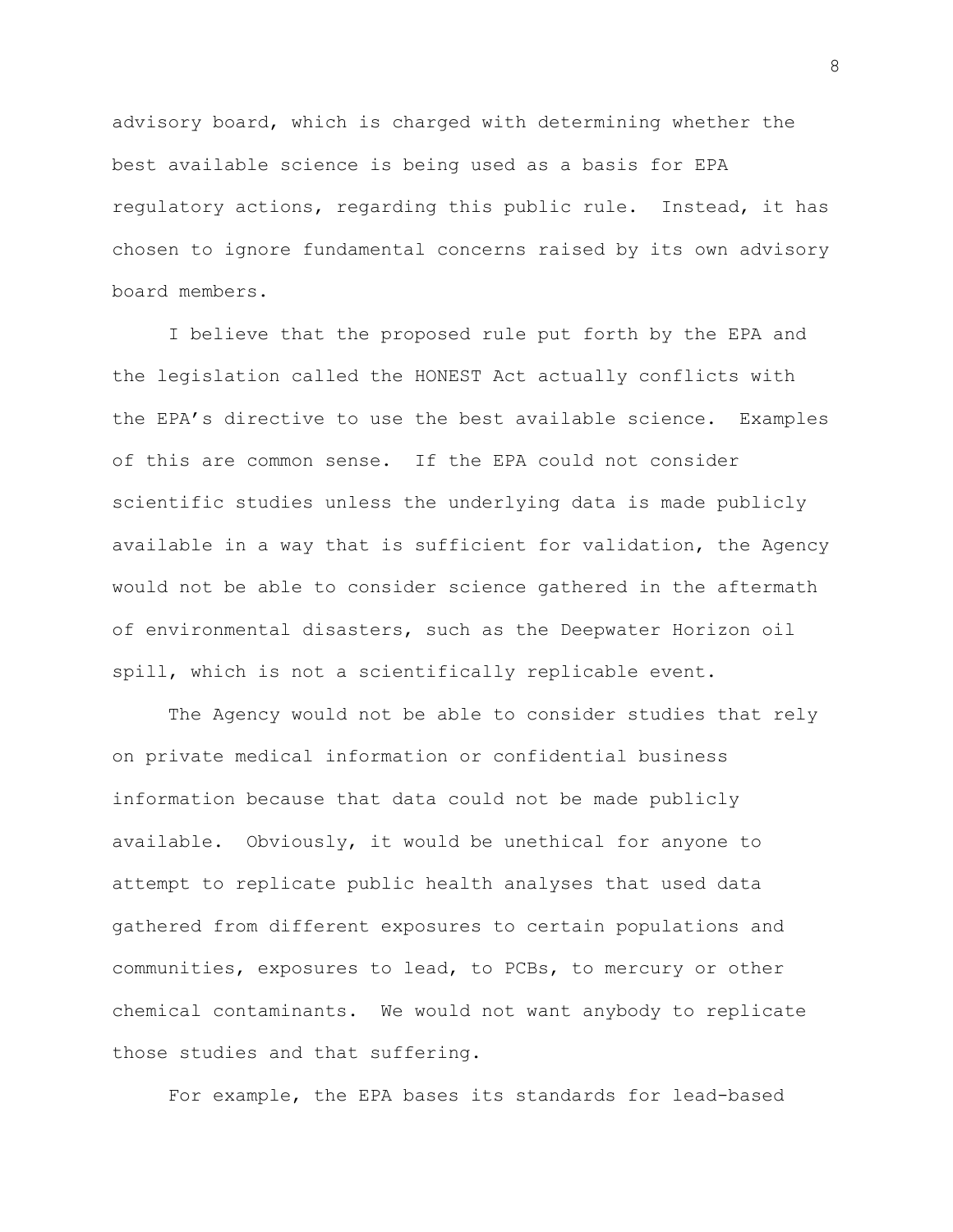paint hazards on long-term studies of children who were exposed to lead. Prohibiting the EPA from using these historical studies would cripple its ability to protect children and other vulnerable populations from lead, as one example.

I am looking forward to this afternoon's conversation, but I want to emphasize that if the EPA was truly concerned about transparency, there are actually meaningful actions the EPA could be immediately taking.

First, the EPA could release to the public the report that EPA completed more than one year ago regarding the cancer risks of formaldehyde, something we still have not released. Where is the transparency there?

Second, the EPA could convene an independent science advisory panel to recommend best practices for ensuring transparency in developing public health and environmental regulations, not ignore their own science-based advisory board.

Finally, the EPA could immediately withdraw its May 2018 proposed rule to modify the Risk Management Program amendments where EPA is now proposing to restrict the public's access to information about what chemicals are being stored in facilities in their communities and neighborhoods. The public has a right to know about dangerous chemicals. Why is the EPA withholding that information from them?

So, I look forward to hearing from our witnesses. I will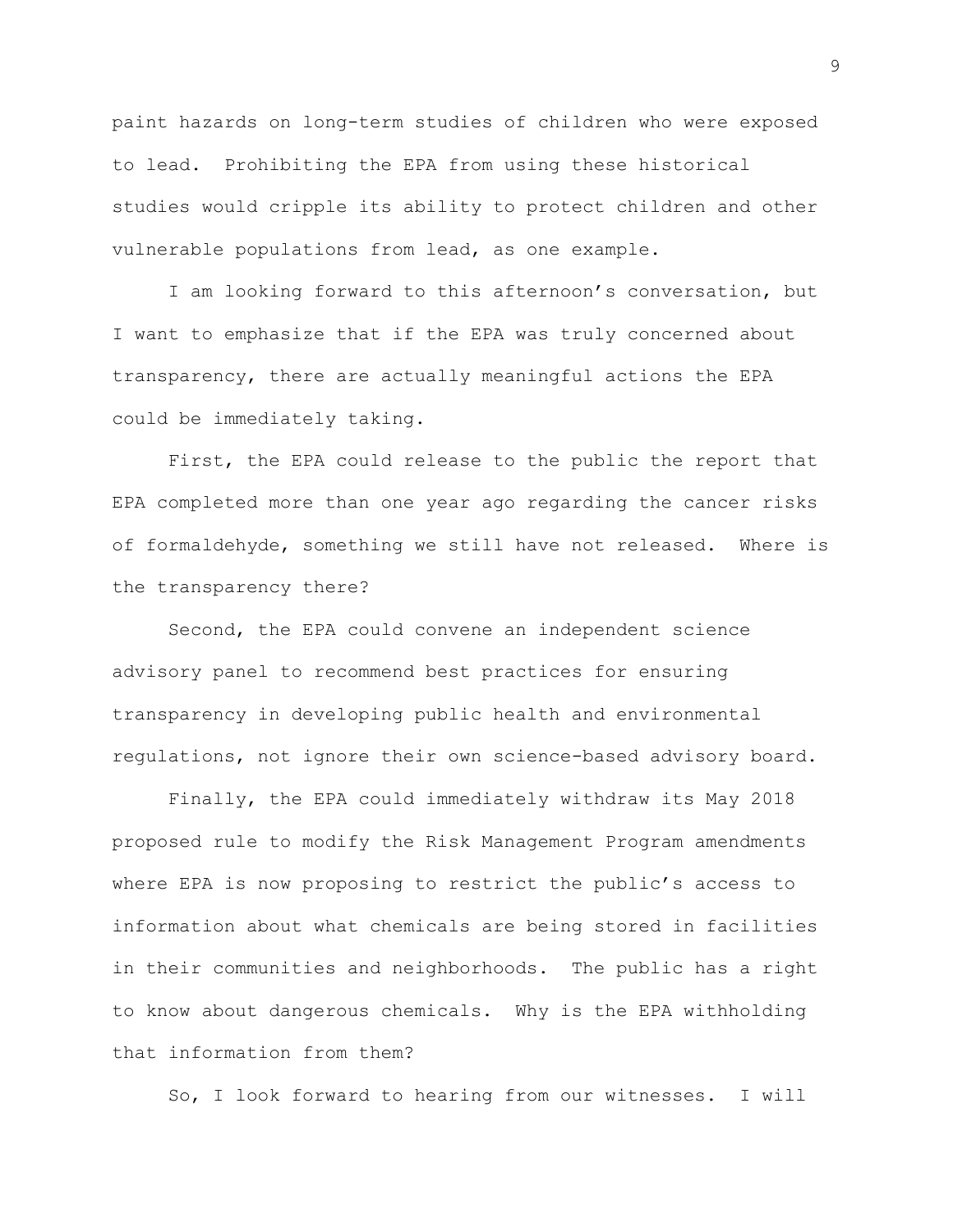put more information for the record, but I again want to thank my colleague and friend for calling this important hearing having this discussion.

[The prepared statement of Senator Booker follows:]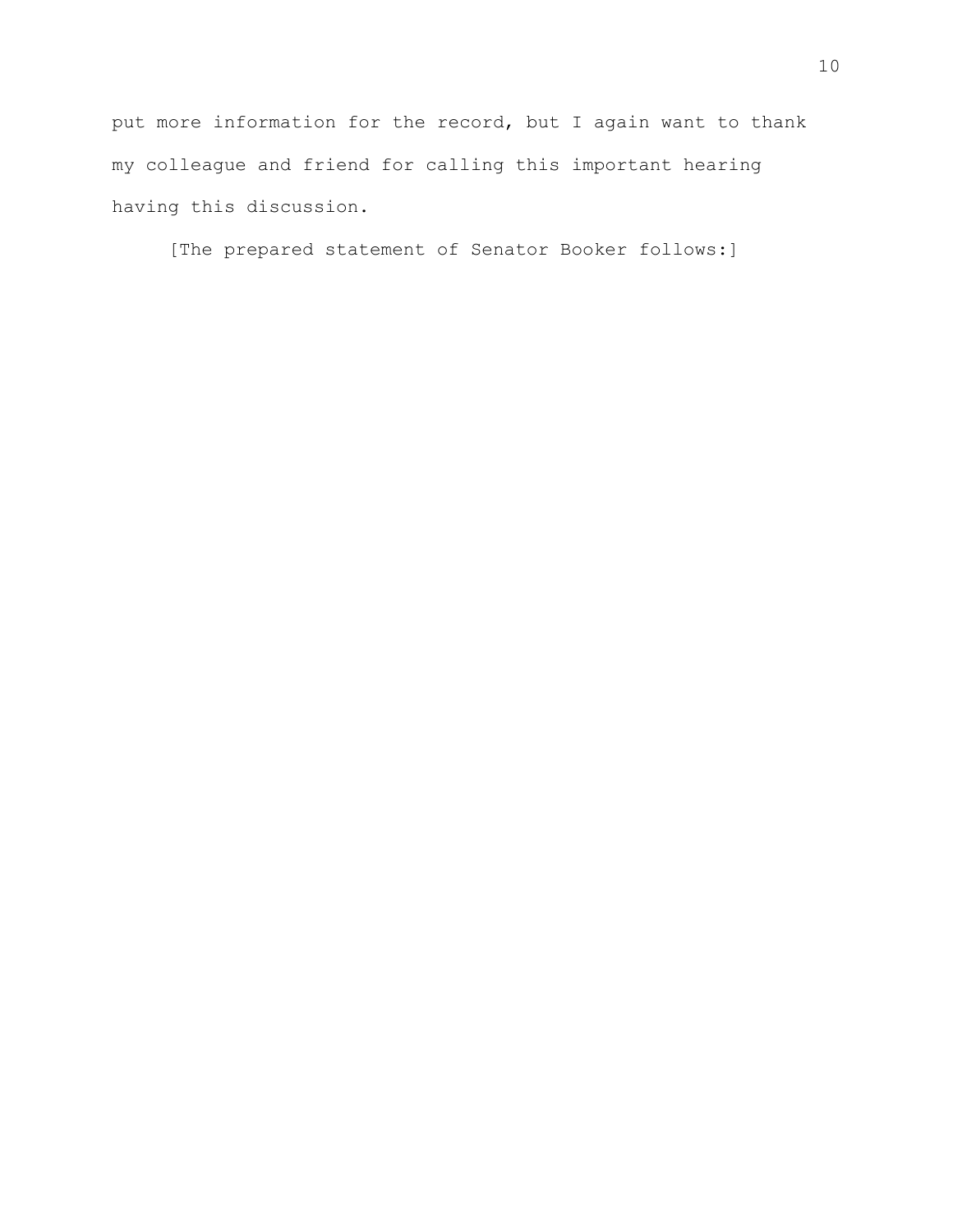Senator Rounds. Thank you, Senator Booker.

Our witnesses joining us for today's hearing are Dr. Edward Calabrese, Professor, University of Massachusetts at Amherst School of Public Health and Health Sciences; Robert Hahn, Visiting Professor, Oxford University Smith School of Enterprise and the Environment; and Dr. Rush Holt, Chief Executive Officer, American Association for the Advancement of Science.

Welcome to all of you.

I would like to also, at this time, yield to Senator Booker to introduce Dr. Holt.

Senator Booker. I could not let this moment go, Chairman, without trying to make Dr. Holt blush a little bit, because he is nothing short of a New Jersey treasure. He served eight terms in the House of Representatives and was the Congress's only legitimate rocket scientist who was in Congress. He has had an extraordinary career of public service even beyond his eight terms as a House member.

Right now, he is a publisher of Science Family of Journals. In this role, Dr. Holt leads the largest multidisciplinary scientific and engineering membership organization. Prior to joining AAAS, Dr. Holt was not only a Congressperson, but he was probably one of the best well known leaders in his State of New Jersey because he was the most nerd-chic guy in our State.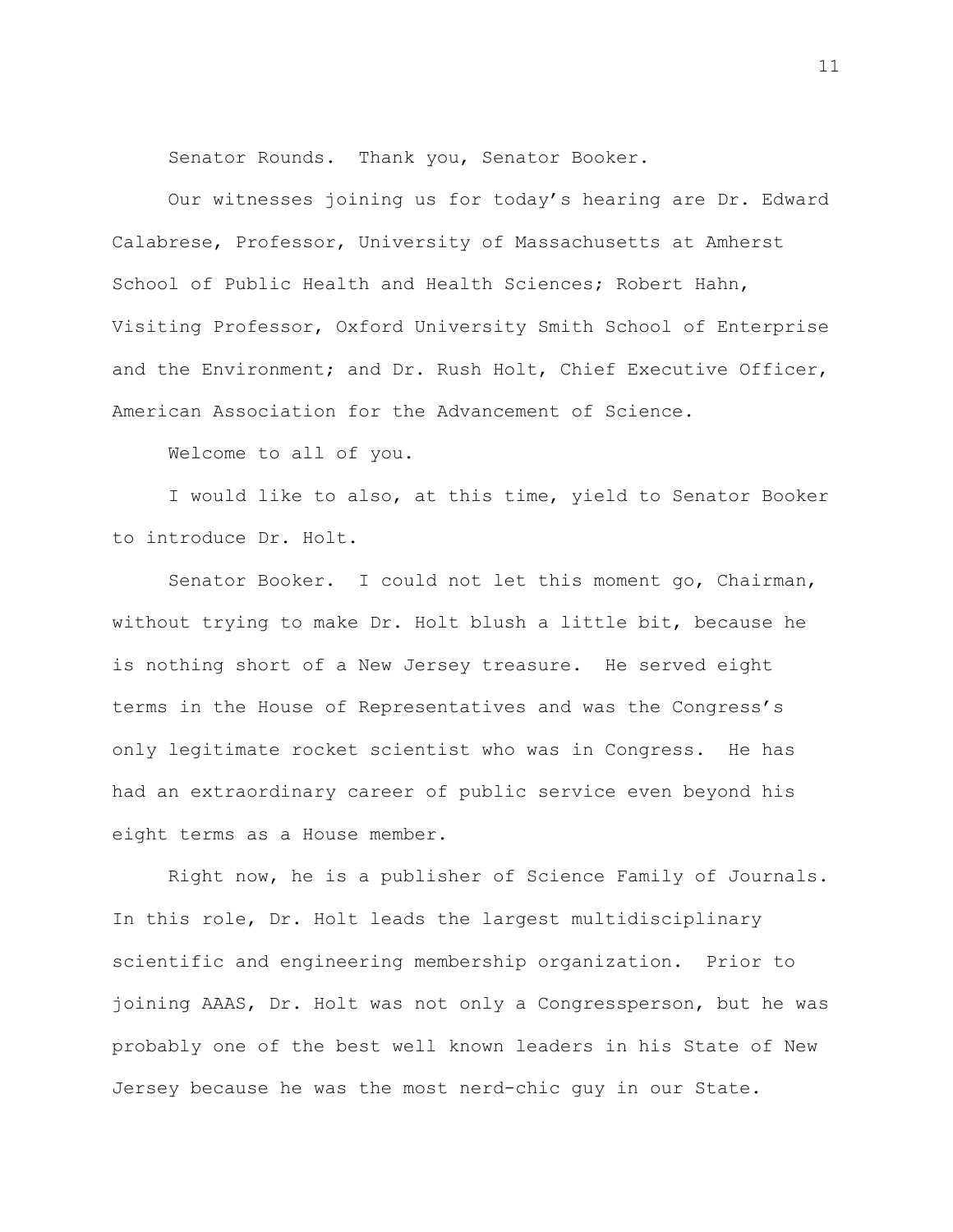Dr. Holt has been named one of Scientific American magazine's 50 national visionaries contributing to a brighter technological future and a champion of science by the Science Coalition. From 1989 to 1998, Dr. Holt was Assistant Director of the Princeton Plasma Physics Laboratory and he previously taught physics and public policy at Swarthmore College.

And I just want to get rid of the rumor. In the TV show the Big Bang Theory, Sheldon's character was not based on Dr. Holt.

[Laughter.]

Mr. Van Hollen. Mr. Chairman, if I could just briefly add to that.

I want to welcome all the witnesses, but it is good to see my friend, Rush Holt. We served together for many years in the House, and everything that the Ranking Member said is 100 percent true, but he left out a very important fact, which I believe you are the only member of Congress who won Jeopardy or was a finalist on Jeopardy, as well.

I apologize because I am going to have to leave and I am going to try and come back, but I appreciate the opportunity. Thanks.

Senator Rounds. Thank you. Once again, thank you, Senator Booker. Thank you to all of our witnesses for taking the time to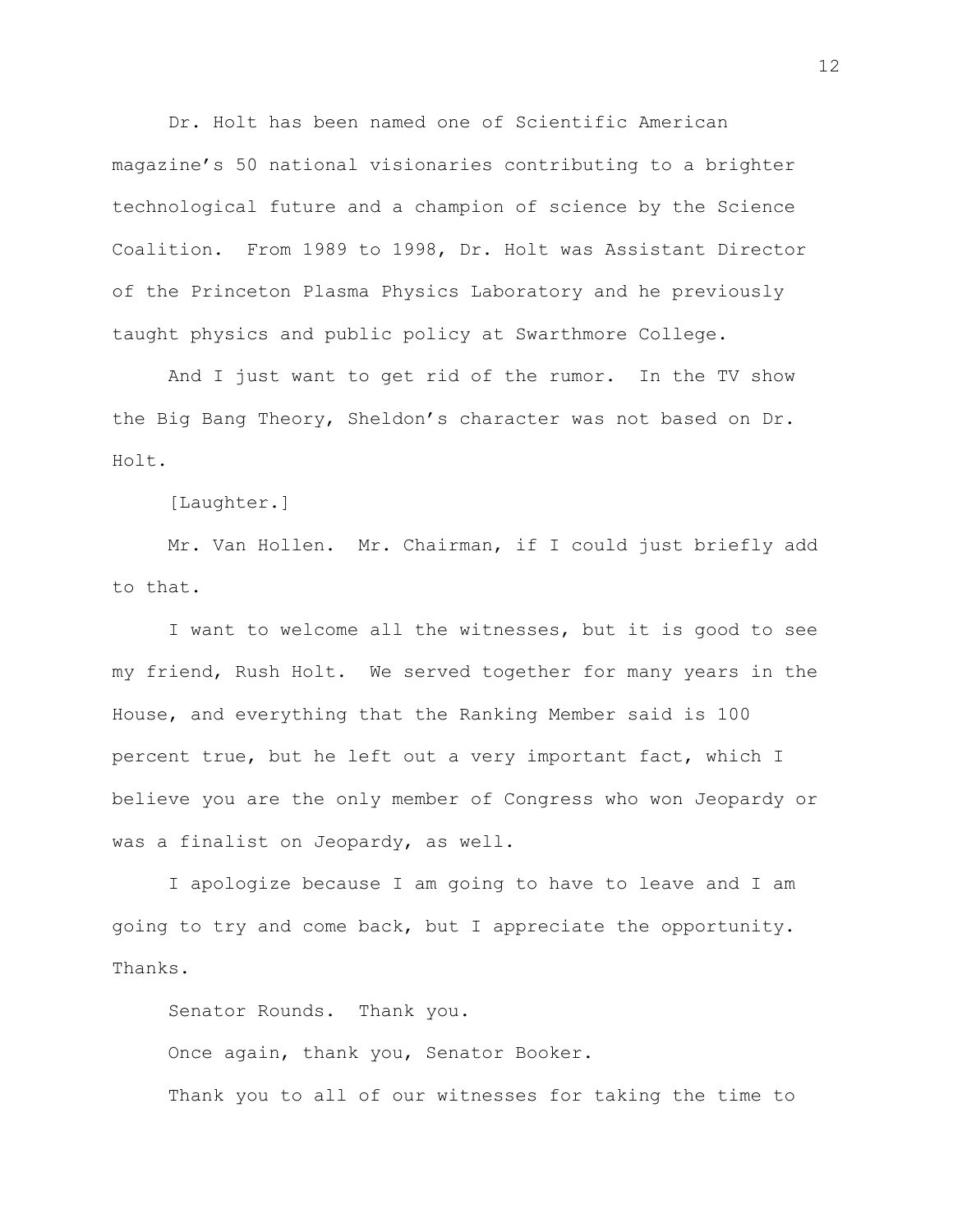participate today; we most certainly appreciate it.

We will now turn to our first witness, Dr. Calabrese, for five minutes.

I would share with you all your opening statements will all be included, without objection, for the record. We would ask if you could try to limit your opening remarks to about five minutes, that would be greatly appreciated by the Committee as well.

Dr. Calabrese, welcome, and you may begin.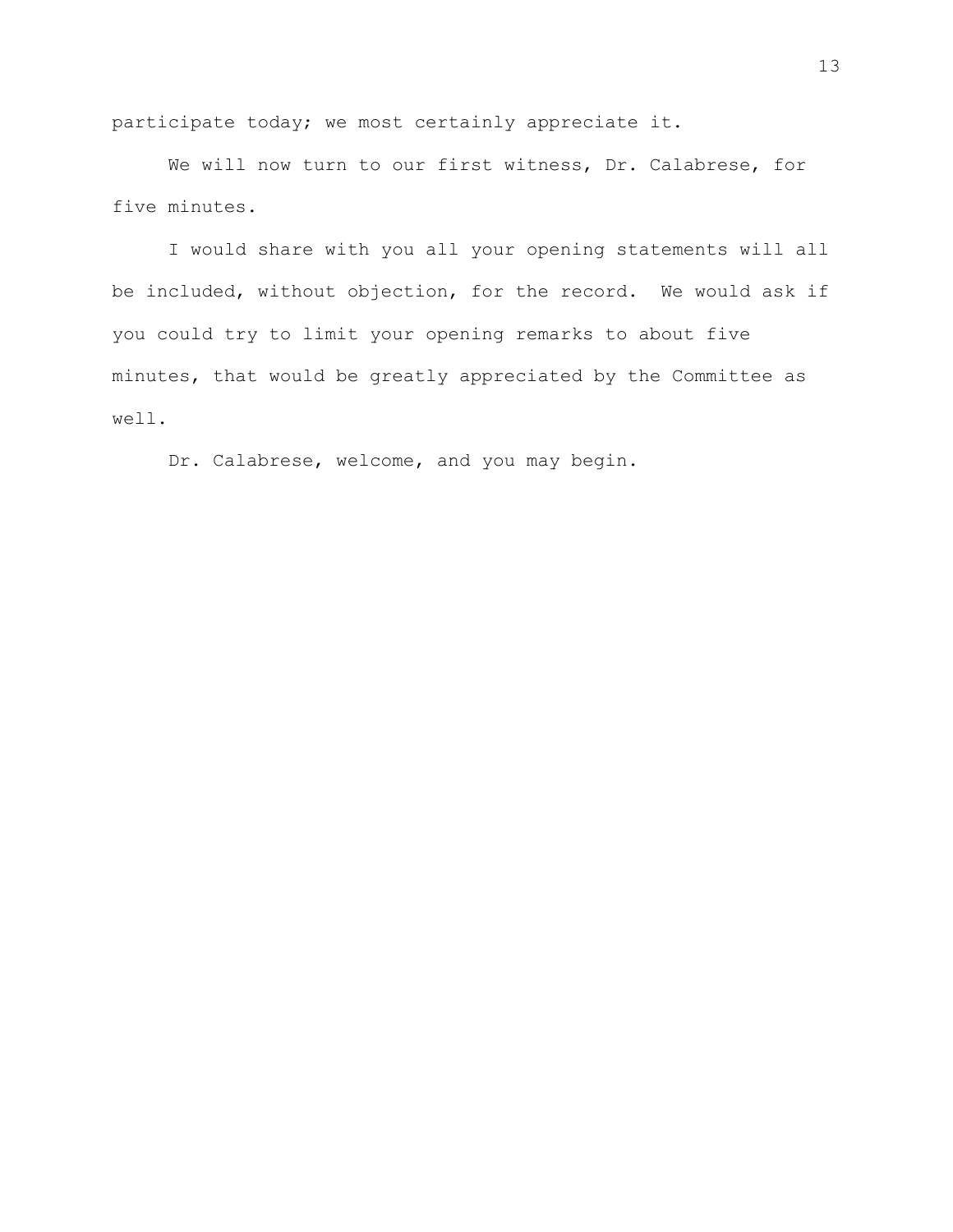STATEMENT OF EDWARD J. CALABRESE, PROFESSOR, UNIVERSITY OF MASSACHUSETTS AT AMHERST SCHOOL OF PUBLIC HEALTH AND HEALTH SCIENCES

Mr. Calabrese. Thank you very much.

Good afternoon, Chairman Rounds, Ranking Member Booker, and distinguished members of the Committee. My name is Edward Calabrese, and I am a Professor of Toxicology at the University of Massachusetts School of Public Health, Amherst, Mass. I am pleased to share with you my views on the EPA risk assessment transparency proposal.

Briefly, I have been at UMass for 42 years, teaching and researching in the areas of toxicology and risk assessment. I have authored nearly 900 papers in the peer-reviewed literature, about a dozen books, served on multiple National Academy committees such as the Safe Drinking Water Committee and the Air Cabin Safety Committee, which recommended to the FAA to eliminate smoking on commercial aircraft, a recommendation that was quickly adopted.

For the past 20 years, I have been funded by the Air Force Office of Scientific Research to assess the nature of the dose response of toxic substances in the low dose zone in order to protect the health and the wellbeing of Air Force personnel. These activities have led to a major dose-response revolution in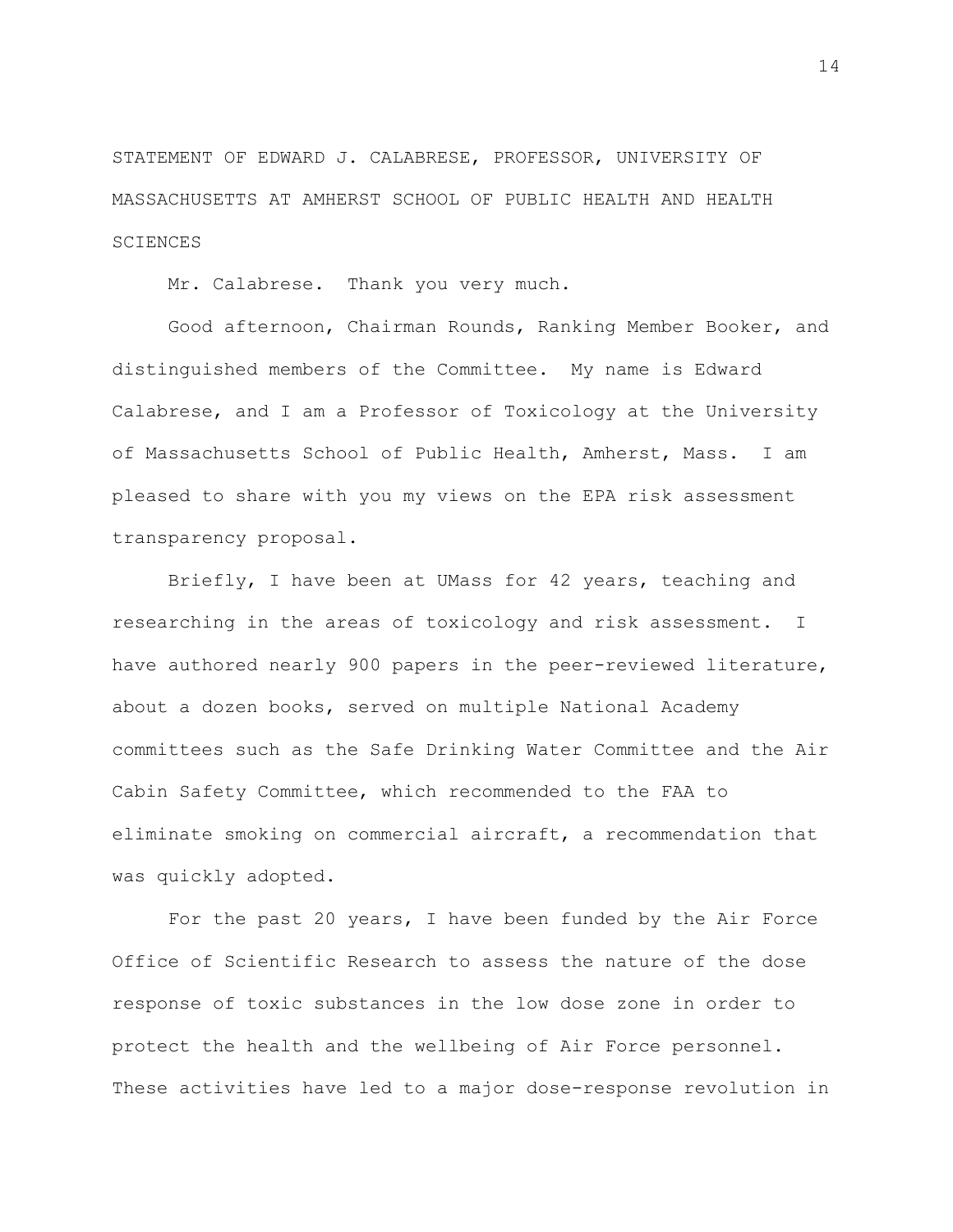the area of biology, medicine, toxicology, and risk assessment.

The USEPA has proposed a general framework to strengthen its regulatory science procedures via enhancing transparency in multiple ways. I applaud EPA for this proposal as it is not only timely but requires scientific and administrative accountability. The proposal is broad, requiring the Agency to provide the scientific basis for proposed regulations, including underlying data. While this is an excellent start, the Agency should also commit to providing detailed explanations and public access to data that the Agency considered and decided not to use for regulation.

In addition, most EPA scientific decisions are based on multiple assumptions, some of which are frequently hidden, obscured, and often silent drivers of regulatory action, for example, the use of highly susceptible and often poorly predictive animal models. These assumptions need to be fully described, documented, and justified. This process should also include the basis for why EPA chose not to adopt the use of other or different approaches and/or assumptions. Thus, EPA's transparency proposal is excellent as far as it goes, but it needs to be expanded; it also requires an explanation of what was considered and why it was rejected.

Multiple high-profile controversies exist over the lack of availability of data sets used by EPA for regulatory decisions.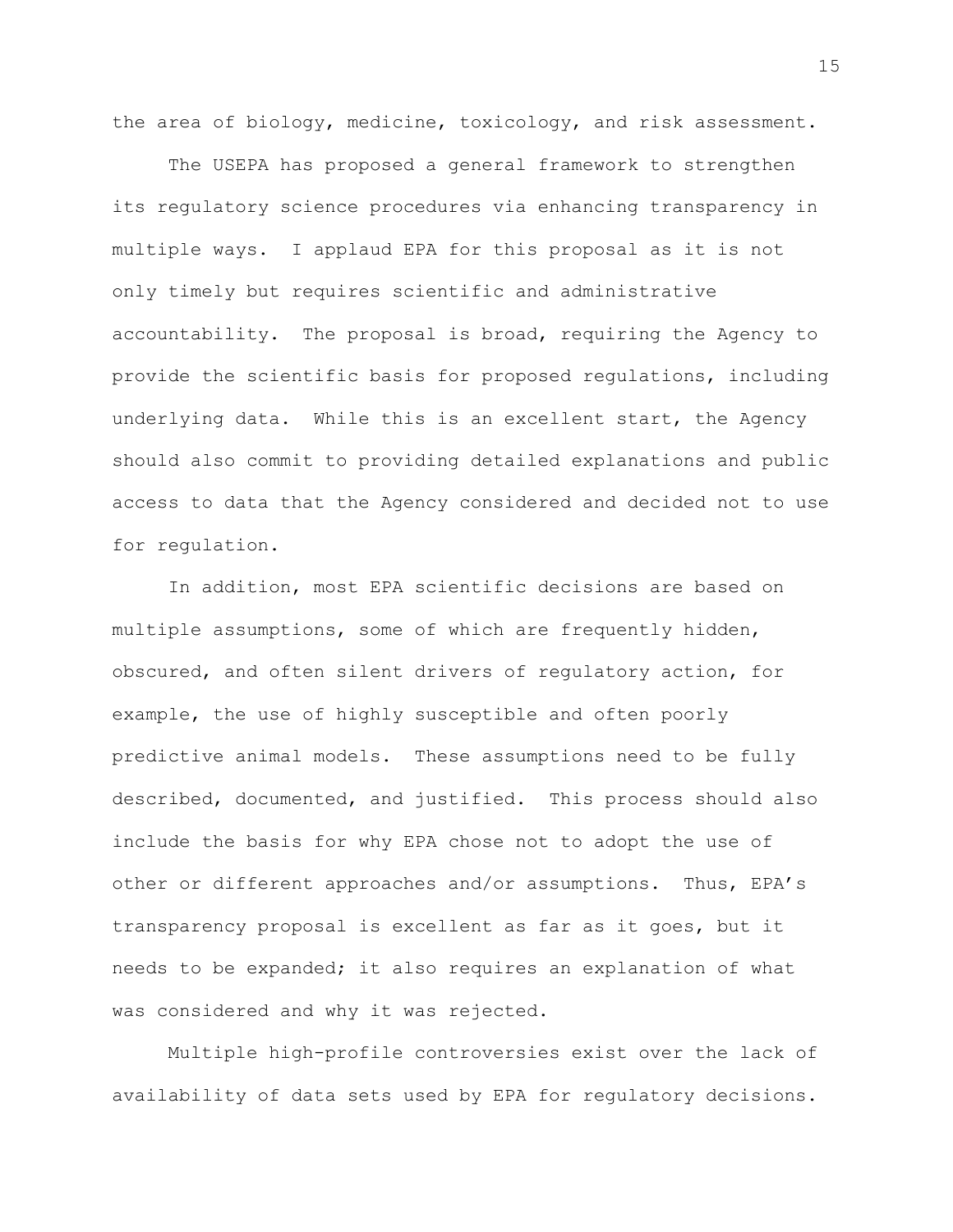While I have not been involved in Agency disputes over such databases, I would like to note two personal examples that speak to data sharing with EPA and the scientific community, and the value offered to the Agency and the public. For example, in the 1980s I developed a database of 6,000 dose responses concerning whether carcinogens could cause cancer with but a single dose. I made many presentations on this topic across the Country, including several NAS Committees concerned with acute/short term exposures to toxic and carcinogenic agents in the aftermath of the 1984 Bhopal, India disaster. Following these presentations, EPA asked me to provide it with a copy of the single-exposure carcinogen database. These presentations and the shared database were intended to assist the NAS in guidance to EPA.

Second, my group at the University of Massachusetts conducted multiple studies on soil ingestion in children and adults. Subsequently, EPA used these data for clean-up standards of soil and dust contamination for the benefit of children and adults. Our group created a public website with all our data available for use by the EPA and the world, minus personal identifiers.

These are examples to enhance improved science and transparency in regulatory activities. The EPA transparency proposal is crucial to enhance public health and should have been adopted in some form 20 or more years ago.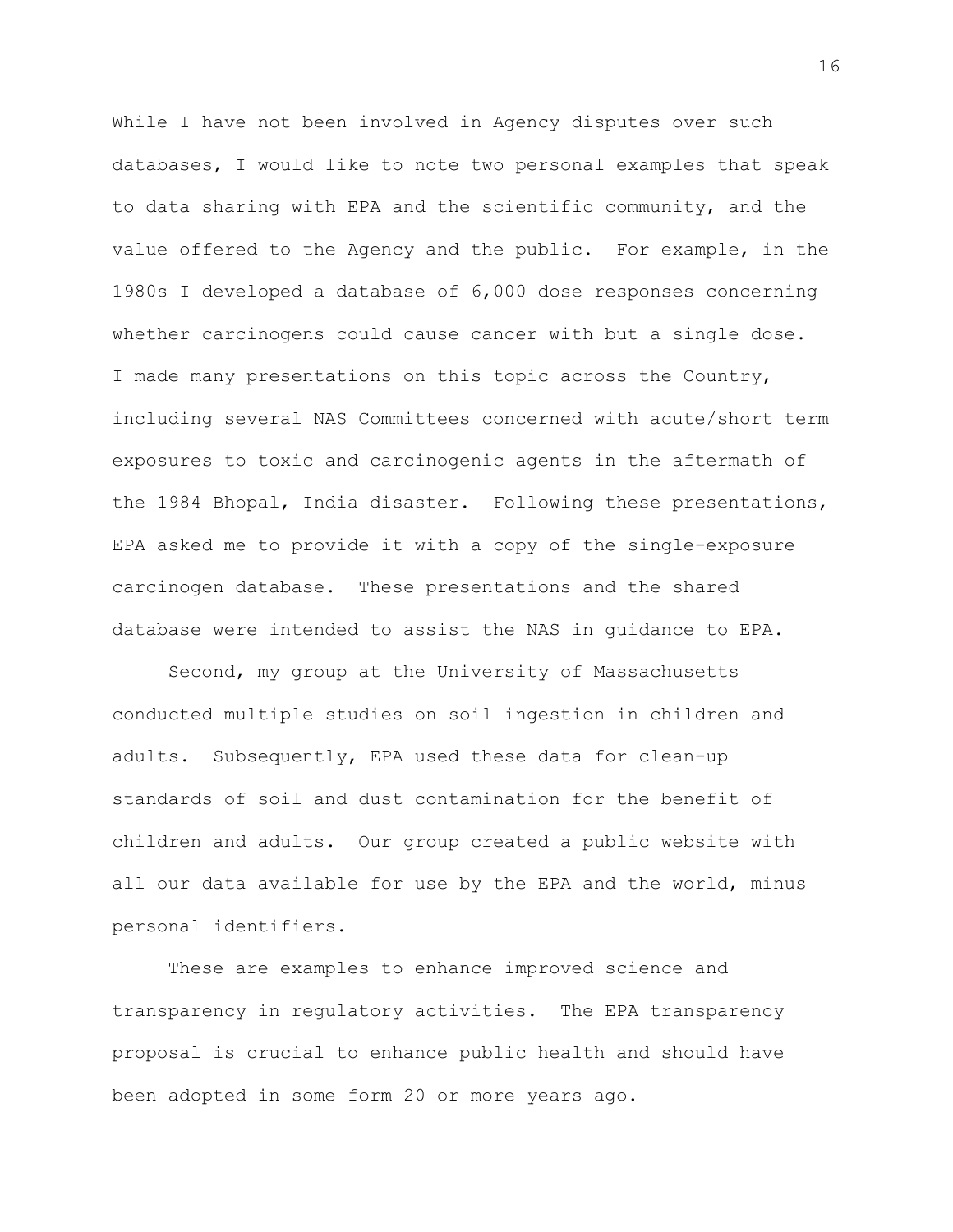With regards to risk assessment, "data transparency" should require the EPA to routinely receive and openly evaluate for accuracy any information that could significantly alter the key scientific assumptions underlying and dictating regulatory policy and practices. This current EPA proposal does just that by stating that EPA should no longer use the LNT, or linear nonthreshold, model as the default in risk assessment.

Movement away from LNT as the accepted default model is long overdue. It is compellingly supported by many peerreviewed scientific and historical studies and is badly needed to advance toward a more science-based approach in assessments of human and ecological risks.

Within this context, I have researched the nature of the dose response in the low dose zone for more than 30 years and have published about 500 papers on this topic in peer-reviewed journals. I have organized and conducted international conferences on the topic for over 25 years and have created a professional journal called Dose Response, for which I am the editor in chief. I have also written chapters on dose response for some of the major text books.

More recently, in the past decade, I have exhaustively researched the historical origins and scientific foundations of EPA's LNT model and have found it sorely wanting. LNT is important because it is the model upon which all our cancer risk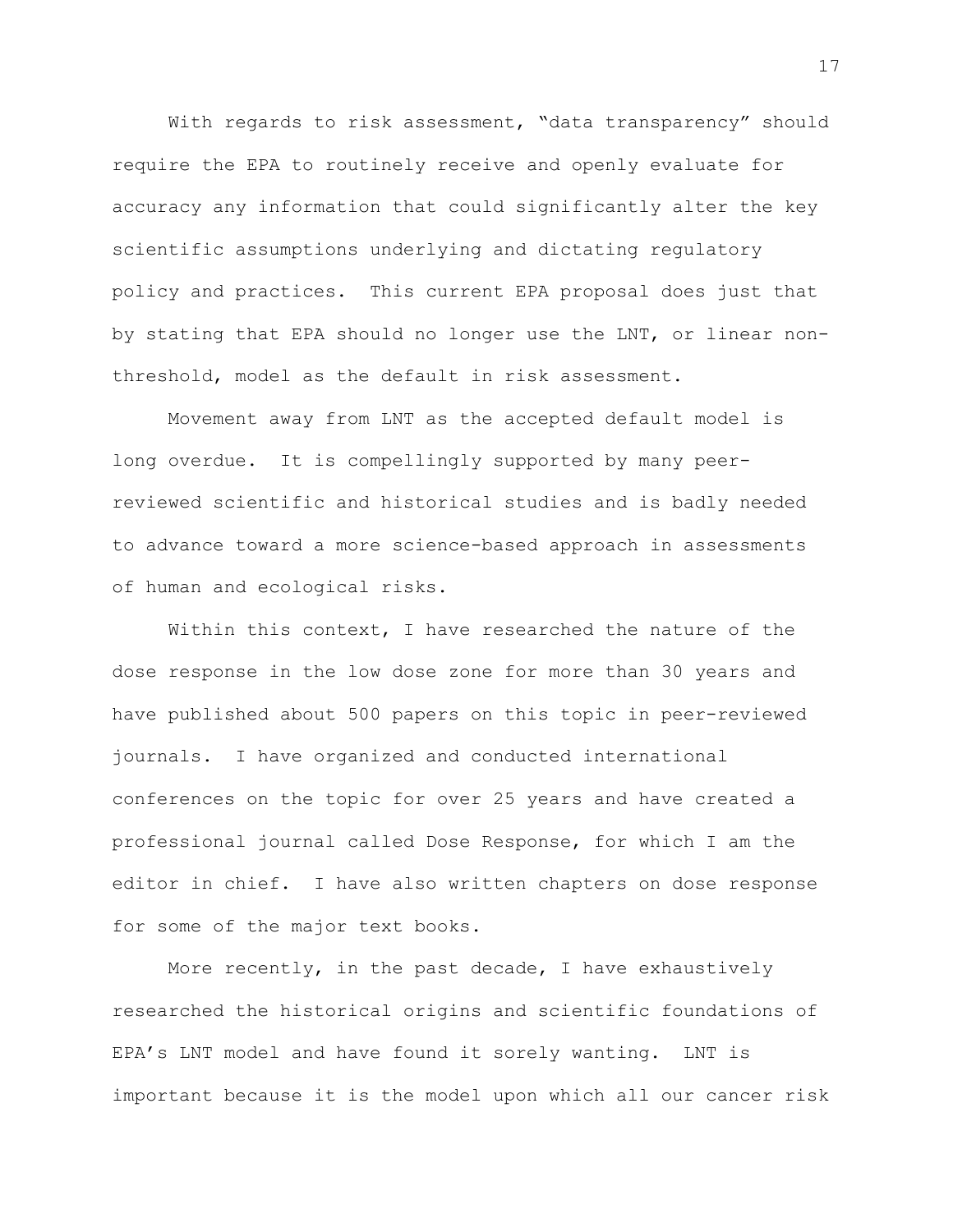assessments and key health and ecological regulations are based. What I have learned was unexpected and it has turned more than 30 years of my understanding of toxicology upside down. It has revealed that what I taught for so many years at UMass and have written about so ardently in my many articles and books was factually wrong. What I learned in this reevaluation of LNT was that the field of toxicology and our regulatory agencies, such as EPA, had made a serious error in their understanding of LNT and incorrectly applied it to the assessment of human and ecological risks.

During my research and publication over a dozen peerreviewed journal articles on the scientific origins of LNT, I learned that the LNT dose response model which drives cancer risk assessment was based on flawed science, on ideological biases by leading radiation geneticists, on scientific misconduct by National Academy of Sciences genetics panel during the atomic radiation scares of the 1950s, and on a 40-year mistaken assumption by yet another NAS committee.

I learned that these flaws, biases, misconducts, and mistakes ultimately gave rise to the EPA model and were perpetuated down to the present day by subsequent committees of the NAS and EPA. What began for me as a routine academic exercise to affirm the scientific origins and credibility of LNT ironically ended as a remarkable repudiation of its scientific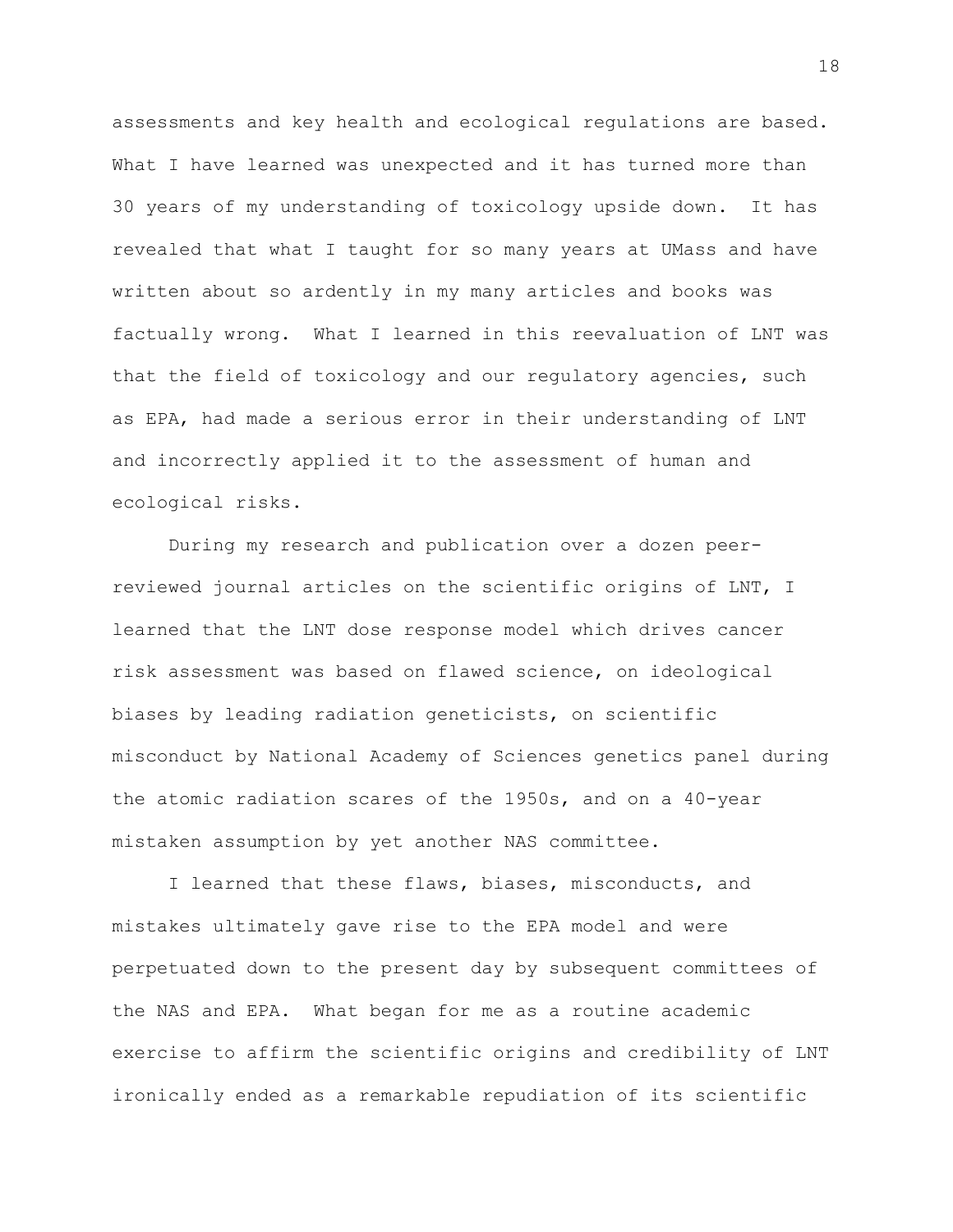adequacy, challenging both the old guard and an EPA risk assessment process that is in need of significant revision.

My findings show that the EPA adopted LNT for all the wrong reasons and built their flawed risk assessment edifice upon it, failing to perform due diligence expected by Congress and the public.

Senator Rounds. If I could ask you to perhaps wrap it up. Everything will be included in the record.

Mr. Calabrese. It is one paragraph more, Senator.

Senator Rounds. Yes. Go ahead.

Mr. Calabrese. Secondly, extensive research findings that contradict EPA's LNT model have now been documented in the scientific literature.

With so many failed LNT predictions, EPA must not continue to use LNT as its default. A crusading EPA was young, impressionable, inexperienced, and somewhat blinded, and it adopted the flawed LNT model, believing that it would save the world. Not only was it wrong scientifically; the LNT in many ways has damaged public health and the economy, the worst of both worlds.

The present EPA proposal to consider non-linear models for risk assessment is a critical, positive development. Thus, I believe that the EPA has made a bold and constructive proposal that is scientifically sound and should be strongly supported,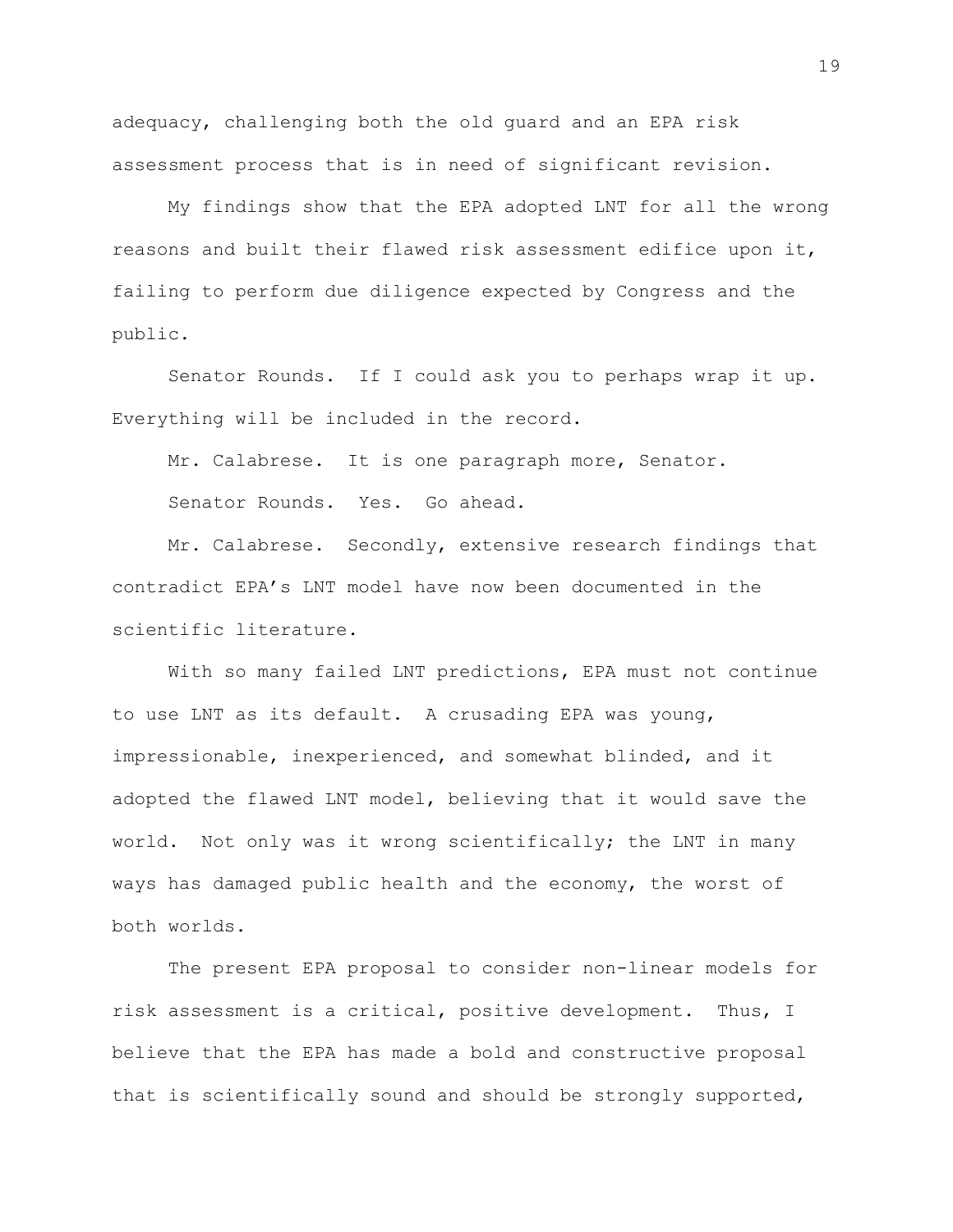approved, and implemented.

Thank you very much.

[The prepared statement of Mr. Calabrese follows:]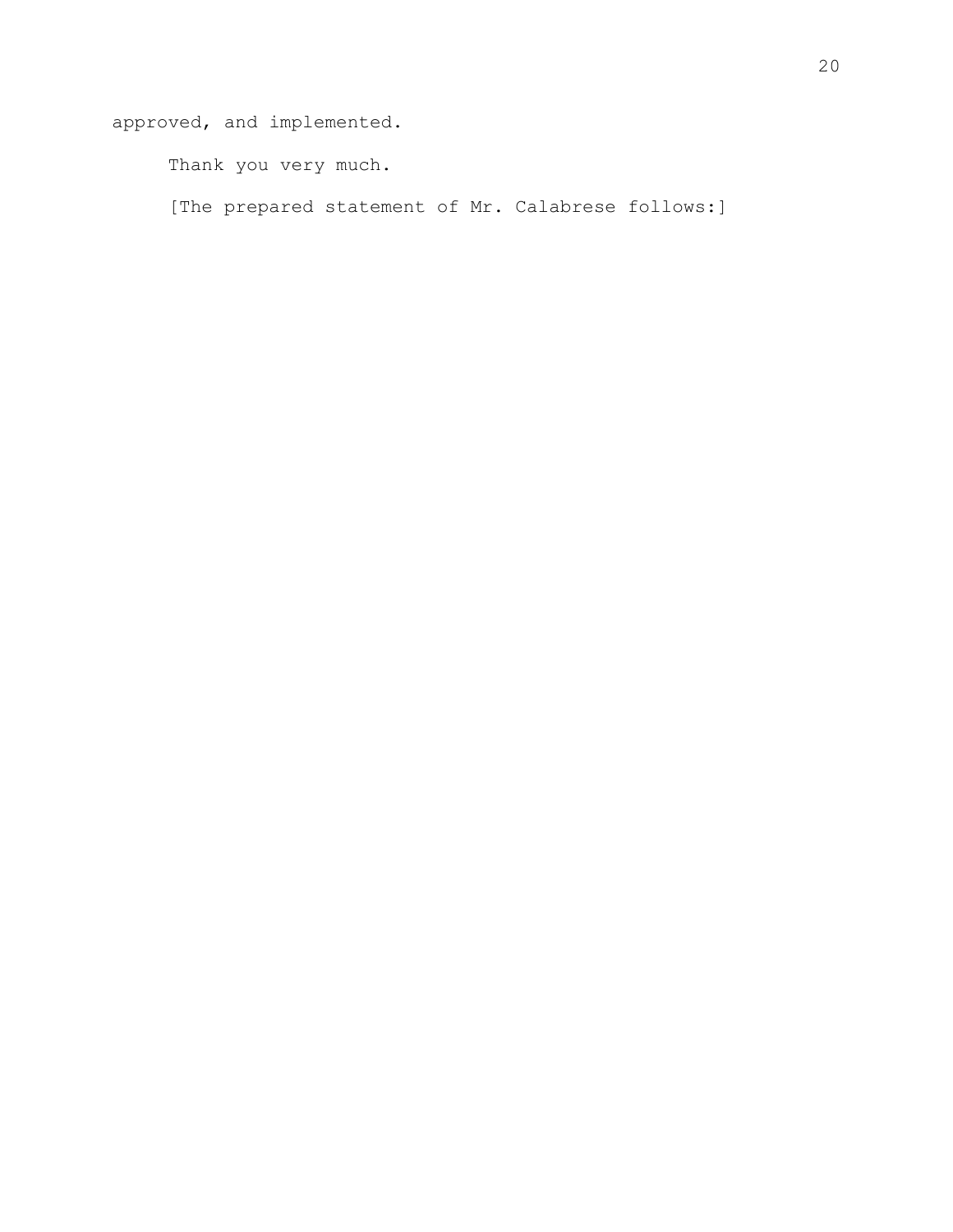Senator Rounds. Thank you, Mr. Calabrese.

Now we will turn to Mr. Robert Hahn for your opening statement.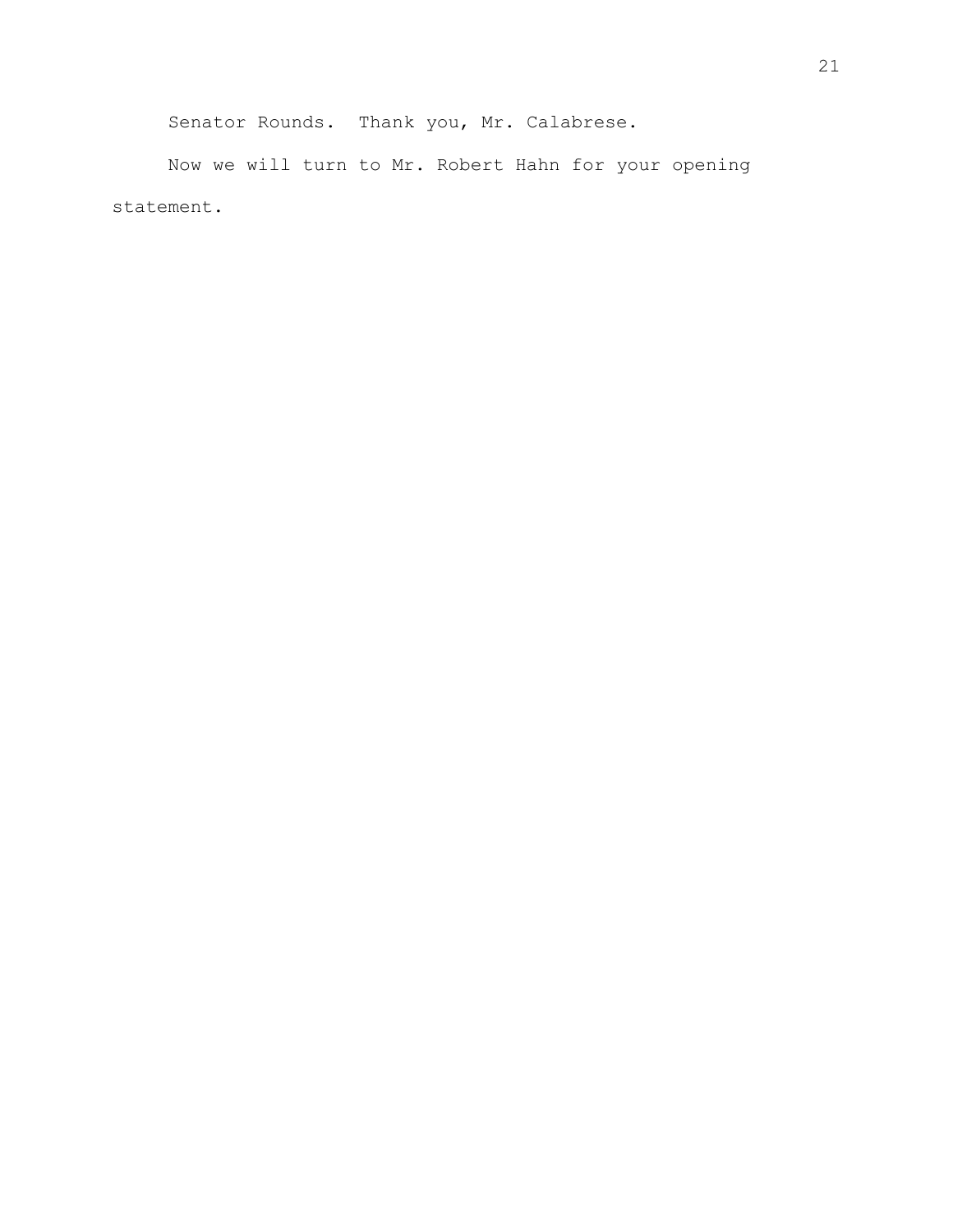STATEMENT OF ROBERT HAHN, VISITING PROFESSOR, OXFORD UNIVERSITY SMITH SCHOOL OF ENTERPRISE AND THE ENVIRONMENT

Mr. Hahn. Thank you, Chairman Rounds, Ranking Member Booker, and distinguished members of the Committee.

Most of you folks are probably old enough to remember the movie The Graduate with Dustin Hoffman. There was a scene early on in The Graduate where he is wandering around aimlessly by the swimming pool and a gentleman comes up to him and whispers the word plastics.

Well, the word I want to whisper to you today, and Senator Booker and Senator Rounds touched on this in their opening remarks, is the importance of evidence. There is a virtual explosion going on in the Academy in which I work as an economist in developing evidence-based policy.

Just moving a little bit beyond the pros and cons of this legislation, which I will talk about in a minute and give my perspective on, I think there is a real opportunity politically to move forward in basing decisions that politicians and civil servants make about regulatory decisions and other programs, and basing them on evidence-based policy, and that is where I would like to see us going. That is sort of my big ax to grind. So, if I run out of my five minutes, I have at least made my political statement, which is probably a good thing to do if I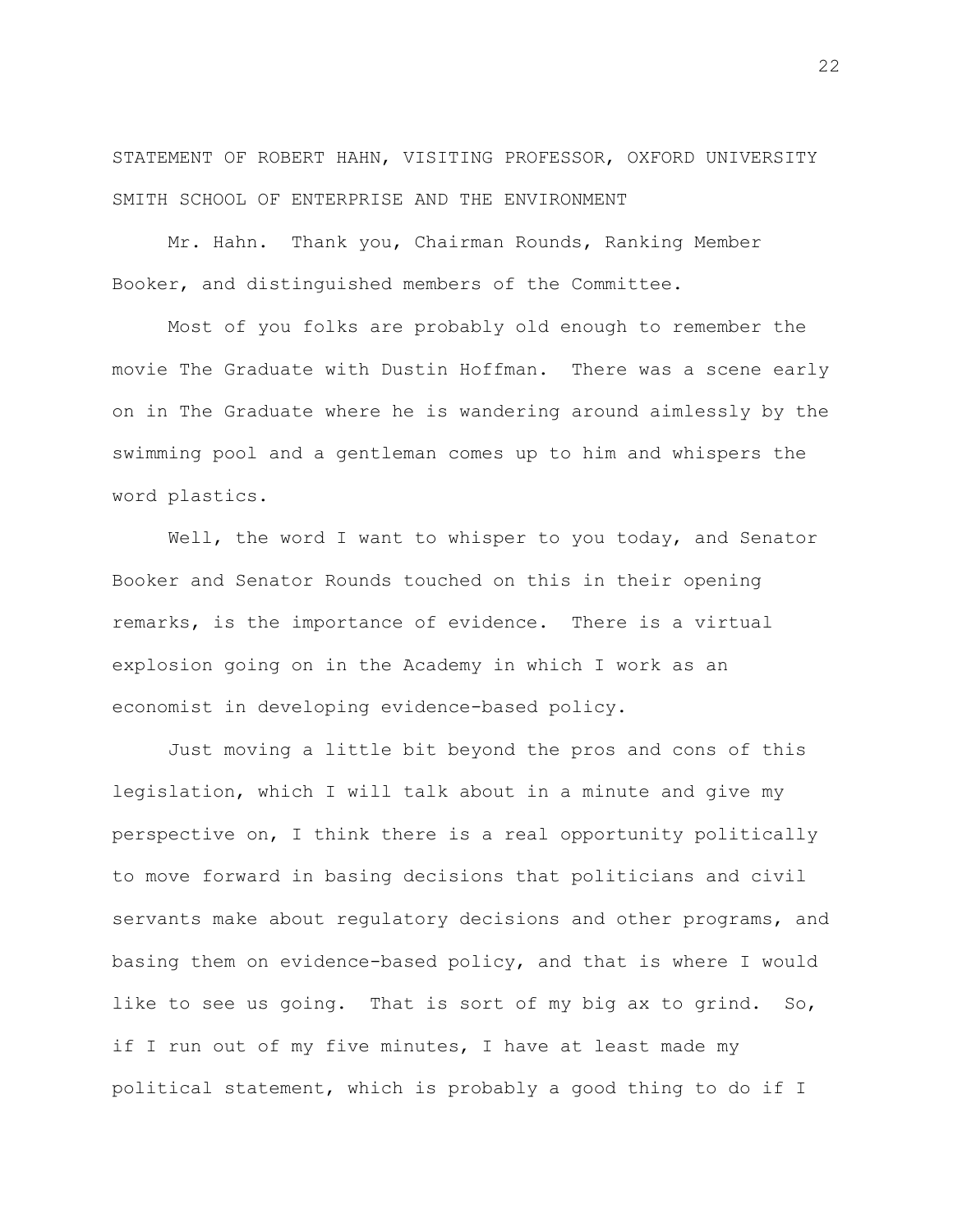am going to run for President, which I am not.

I want to make a few points and conclude with a short plea for breaking the political logjam.

The first one is that I believe that the HONEST Act, as it is called, addresses a very important public policy issue, and it does so in a constructive way. That is not to say that it is perfect or can't be improved, but I am very sympathetic with the direction in which it and the EPA proposal is trying to move us.

The second point is why simply apply this to EPA? There are a lot of regulatory agencies and programmatic agencies in Washington, D.C. We might want to think about expanding the kinds of ideas that Senator Rounds and Senator Booker talked about.

And the third point I want to make is the point I just made about better evidence decision-making related to a commission I served on that President Obama was instrumental in starting, along with Congressman Ryan and Senator Murray.

So, point number one. The HONEST Act addresses an important public policy concern. I am just going to give you one example, so it is proof by anecdote. I have about three minutes.

So, I ran a center for about 10 years between two think tanks in Washington, D.C., the AEI Brookings Center on Regulatory Policy, or some such thing. I was doing a study with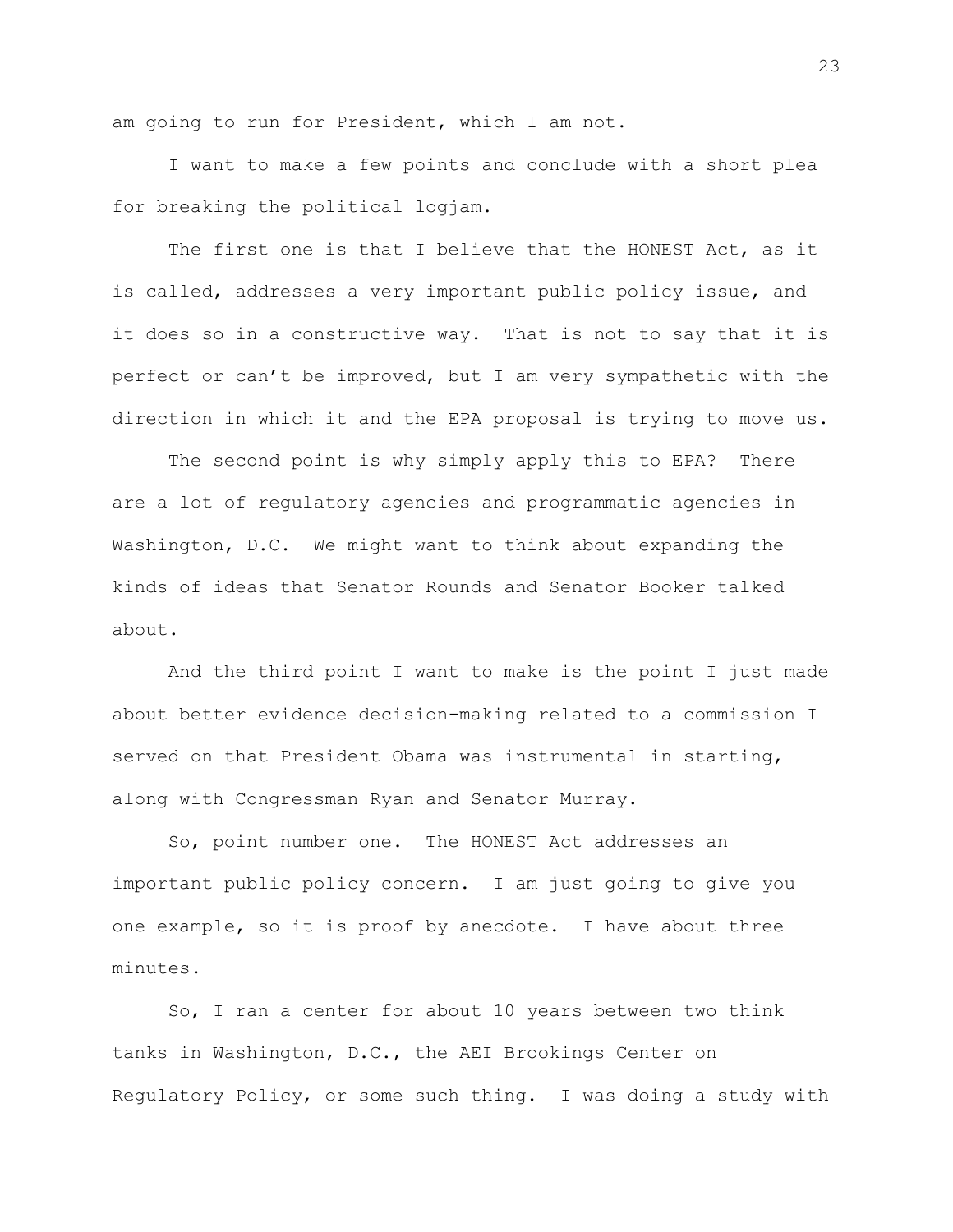Ted Gayer, who is now at Brookings, trying to figure out what was going on with mercury emissions in a proposed regulation that EPA had on mercury emissions, and it took us a really long time to figure out what was going on because we didn't have easy access to the data or the models. We found, in our independent analysis, that that particular rule, as it was tailored, probably wouldn't pass a benefit-cost test, and we published our findings in science. But that is of secondary importance.

What is of primary importance is the point that the Ranking Minority Member and the Chair pointed out, that we want to have these data made available and these models made available in a way that academics and other interested parties can check on the findings before they go into force.

Let me move on to a second point under this, and it relates to my specific views on the strengthening transparency and regulatory science proposal that EPA had.

There can be honest differences of opinion, but what would that proposal have done? It would have required the EPA to identify studies that are used in making regulatory decisions, it would have encouraged studies to be made publicly available to the extent practicable, and it would direct the EPA to clearly state and document assumptions made in regulatory analyses.

Now, if I were grading an exam, say, at the Kennedy School,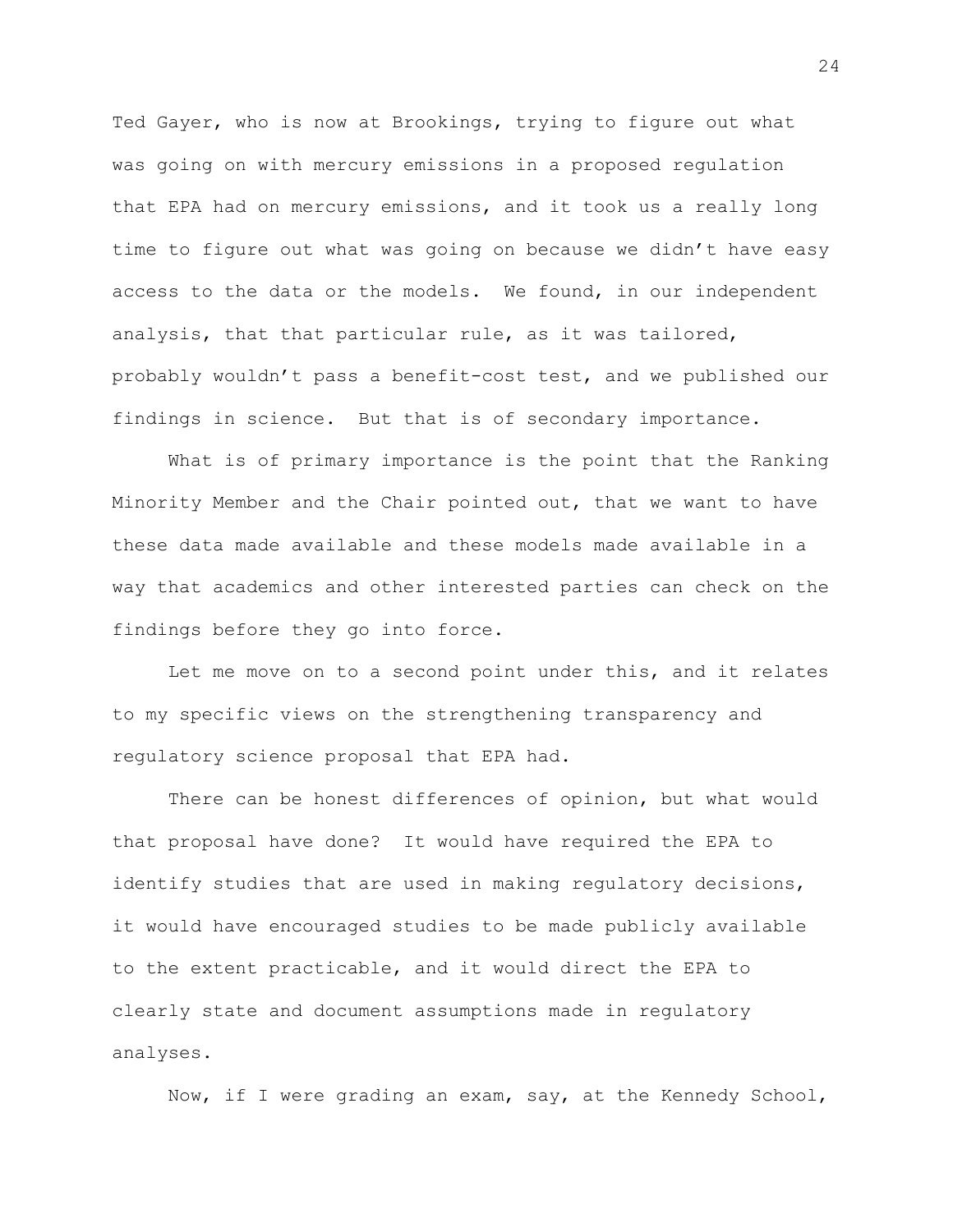where I was on the faculty many years ago, and a student didn't do that, they probably would have gotten a C or less. In other words, these are things that make common sense, at least from my point of view.

Here is what, in my view, the EPA rule wouldn't do: it wouldn't nullify existing environmental regs, it wouldn't disregard existing research, violate confidentiality protections, or jeopardize privacy.

Let me move on to my conclusion, which is repeating my opening introduction.

I think there is a real opportunity here for the Congress to move forward in promoting a new era in terms of getting people to acquire and use data more intelligently to improve decisions in government and in the private sector.

For the government, I believe there is an opportunity to move things forward by promoting, as I said before, evidencebased policy. It is pretty hard for a politician or an individual of any political persuasion to object to the idea of evidence and using better evidence in decision-making. I think that is really important.

I think the HONEST Act represents a modest, albeit important step, in the direction of trying to move such policy, and I would urge legislators to move swiftly to consider this effort and other efforts that could vastly improve the quality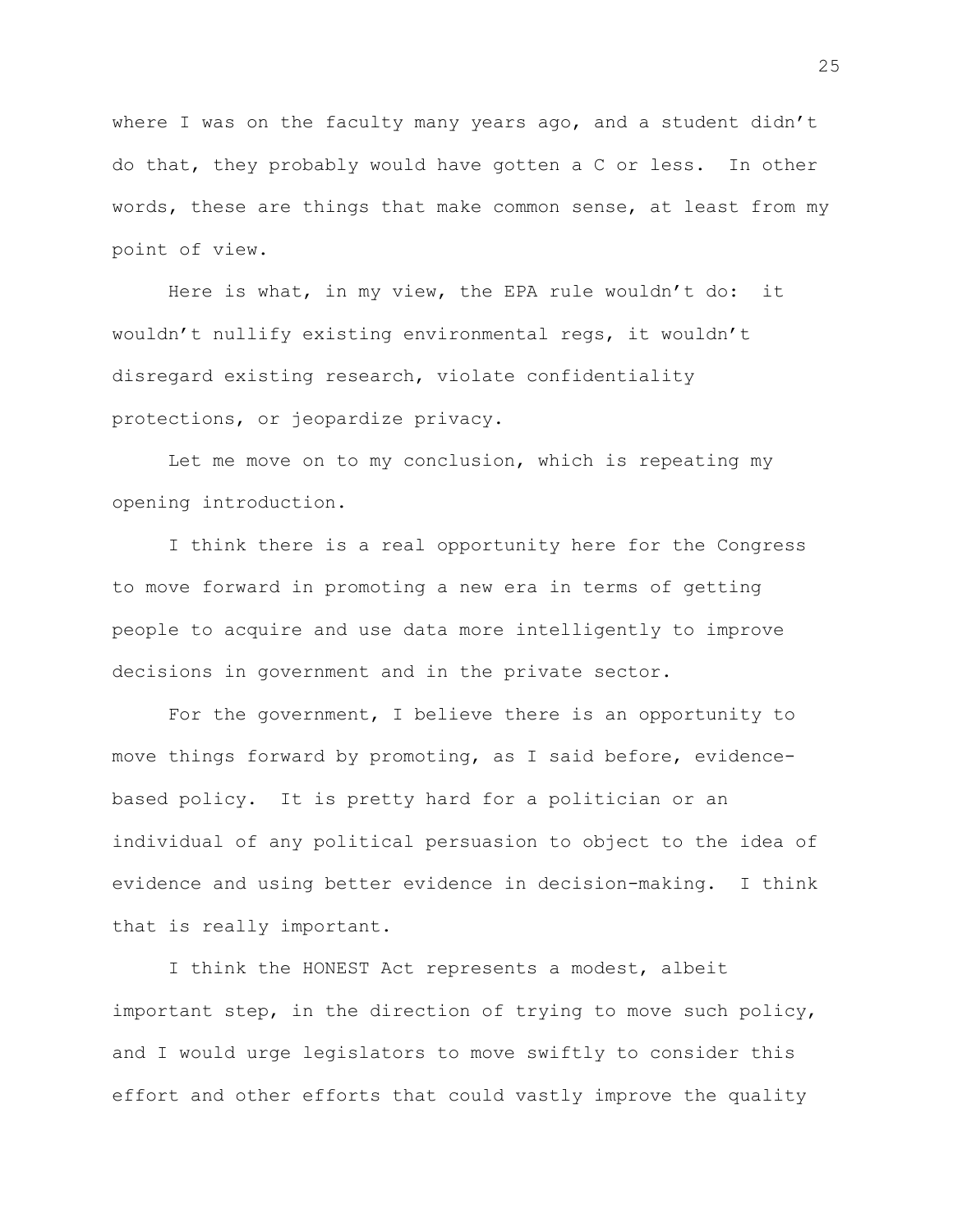of decision-making in government and thus improve the welfare of American citizens.

Thank you.

[The prepared statement of Mr. Hahn follows:]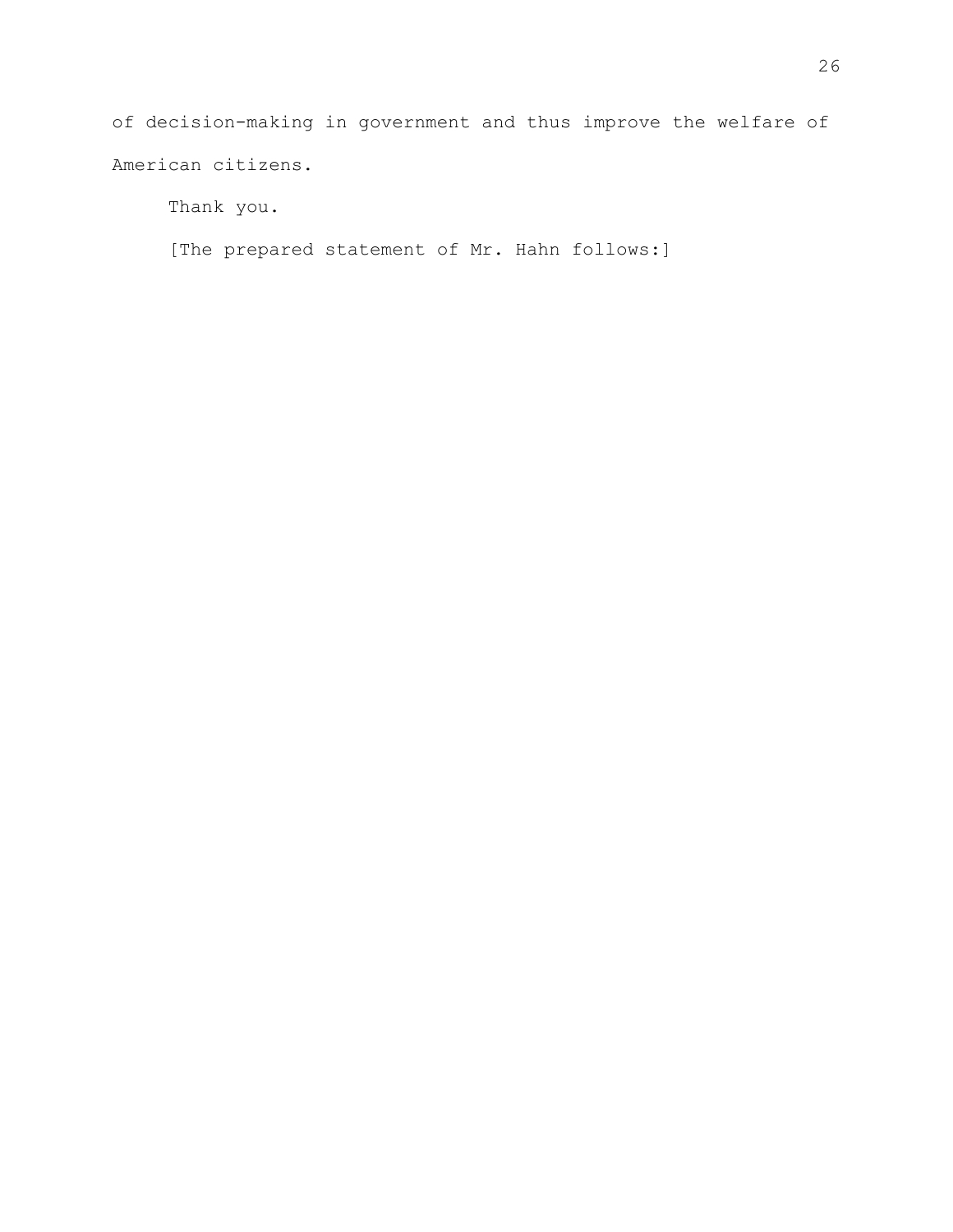Senator Rounds. Thank you for your testimony, Mr. Hahn. We will now turn to our third witness, Dr. Holt. Dr. Holt, you may begin.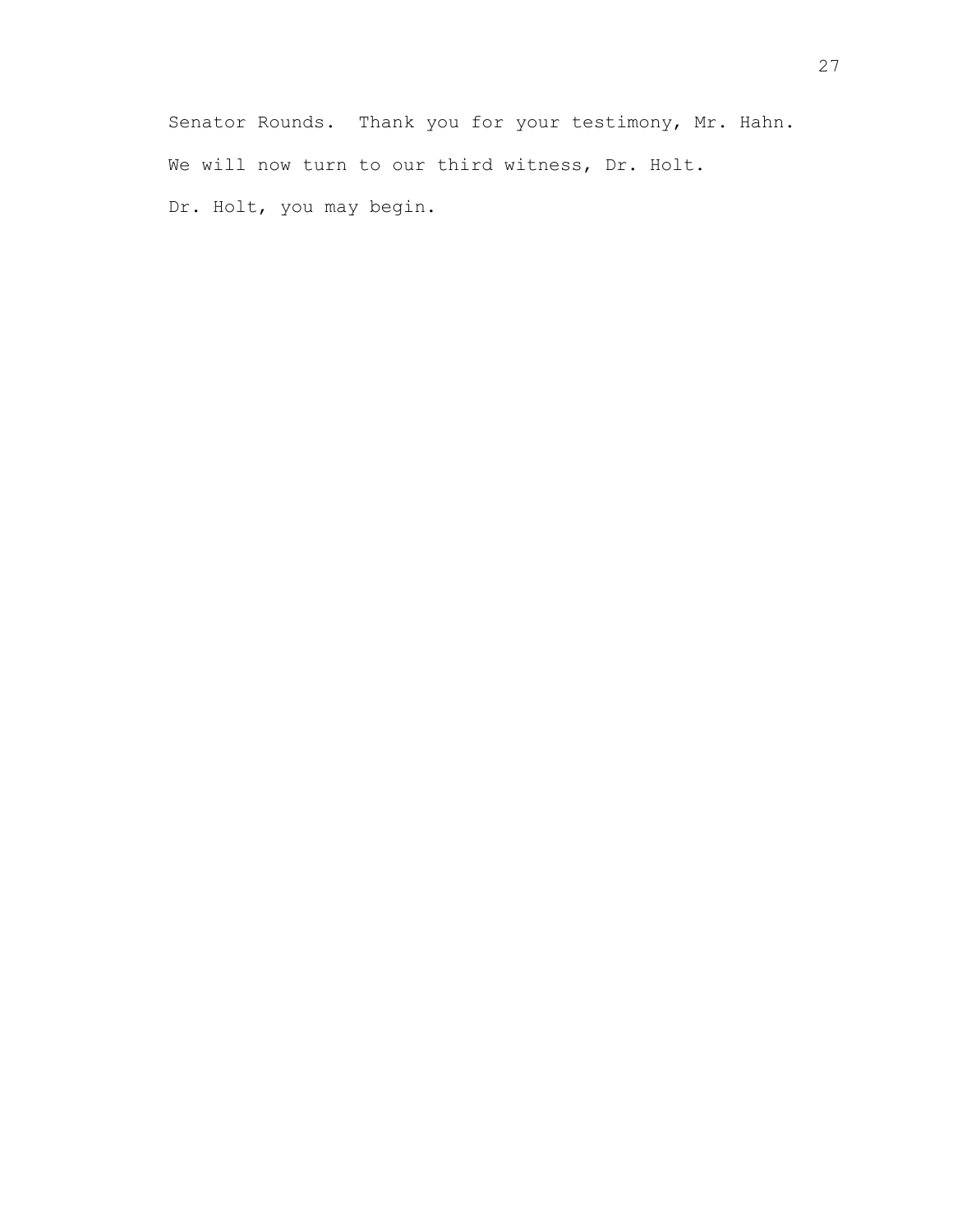STATEMENT OF RUSH D. HOLT, CHIEF EXECUTIVE OFFICER, AMERICAN ASSOCIATION FOR THE ADVANCEMENT OF SCIENCE

Mr. Holt. Thank you. And I do hope to stick to the evidence and to the topic at hand. Thank you.

Chairman Rounds, Senator Booker, I appreciate the opportunity to testify before you today on behalf of the American Association for the Advancement of Science.

The AAAS is the world's largest general scientific membership organization publisher of Science magazine, among other things, and our mission is to advance science, engineering, and innovation throughout the world for the benefit of all people. We also represent 250 affiliated societies.

The transparency rule that you are considering is opposed by many, I think most, scientists and scientific organizations because, contrary to the stated purpose of the rule, the rule would result in the exclusion of valid and important scientific findings from the regulatory process, as Senator Booker has said.

Transparency, openness, and peer review and regulatory science are essential ingredients of science, as espoused by AAAS since the founding in 1948. However, the so-called transparency rule is an insidious dodge.

Those who want to overturn the EPA procedures with this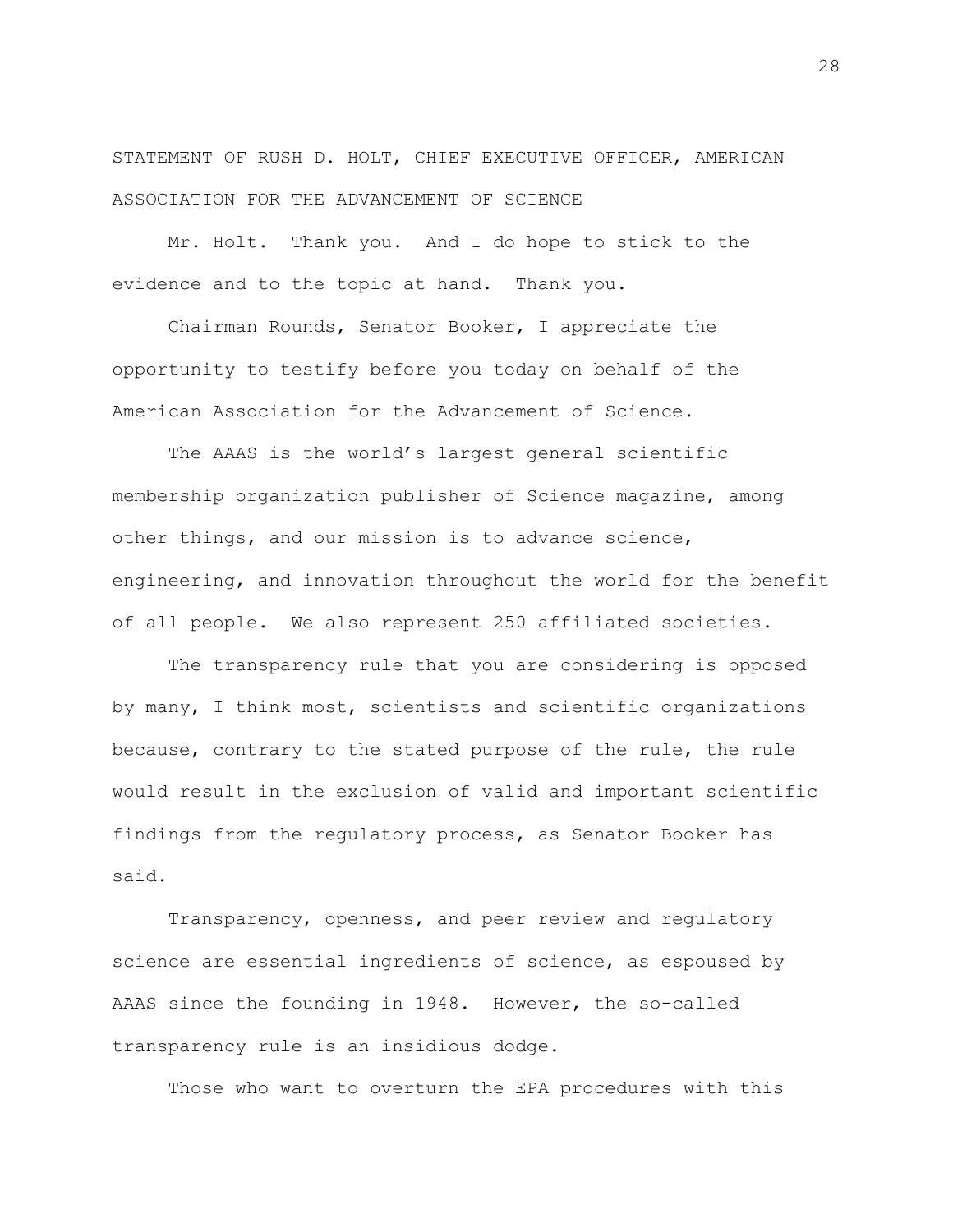rule provide no good evidence that there is any deficiency in the scientific research that has been used up until now. Excluding the kinds of peer-reviewed research that has been used is not justified.

To put it bluntly, the initiative you consider today is not about transparency or sound science; it apparently is about reducing regulations. We know this because the architects and proponents present their proposals as part of a deregulatory agenda.

But most important, whatever the ulterior purpose may or may not be, the effect of the rule would be a significant reduction in good, relevant science that could be used by EPA, and the change would likely result in harm to people and the environment.

The proposed rule and its strict application would allow only research that is made completely public, and this demonstrates either a deep misunderstanding of how science works, and should work, or an intention to cherry-pick evidence in the name of transparency.

There are numerous examples of excellent peer-reviewed research where some data cannot be published openly or where the experiment cannot be precisely repeated, and where redaction and anonymizing won't work. The most obvious examples are research projects that study human illness resulting from pollutants, for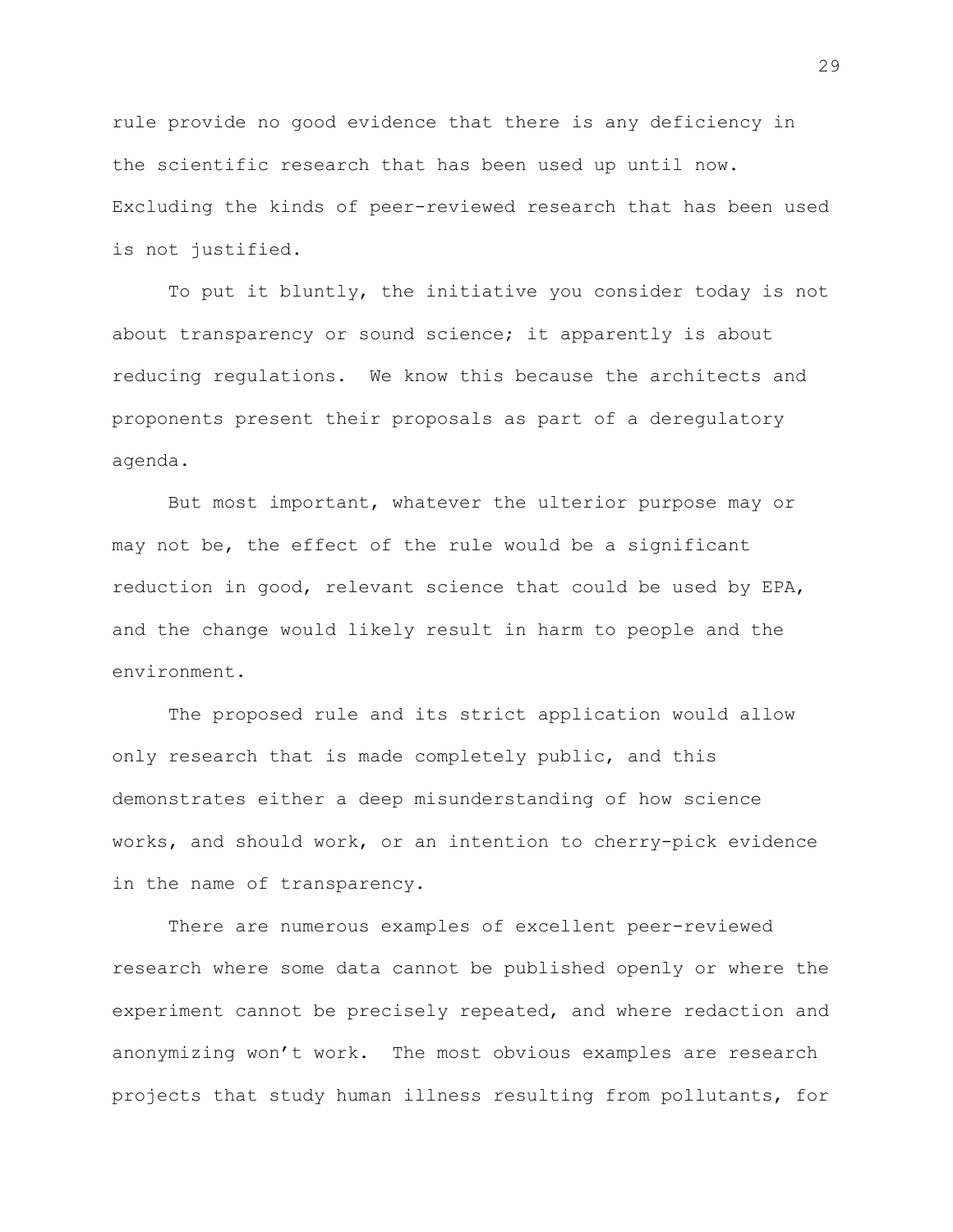example.

There are accepted procedures for testing results and verifying outcomes with methodologies that do not require access to all the raw data, so it doesn't need to be fixed. That is my point there.

The U.S. Department of Defense has said the EPA transparency rule would be problematic. EPA's own Science Advisory Board questioned whether it would be possible to implement the rule as proposed. The current Deputy Assistant Administrator of EPA's Chemicals Office stated that "such a requirement would be incredibly burdensome, not practical," and could justify all TSCA risk evaluations; not to mention the many, many scientists and scientific societies who see this rule as damaging.

The proponents of the rule want to eliminate secret science. There is no secret science here. The only secret that I see is the deficiency that the authors of the transparency rule see in the existing research used by EPA. The open secret is that the proponents of the rule are not seeking a better scientific process; they appear to be seeking a way to cherrypick research in order to loosen regulations.

So, I recommend that you scrap these initiatives and work with the science community and other stakeholders to increase the use of science in the regulatory process, not to find ways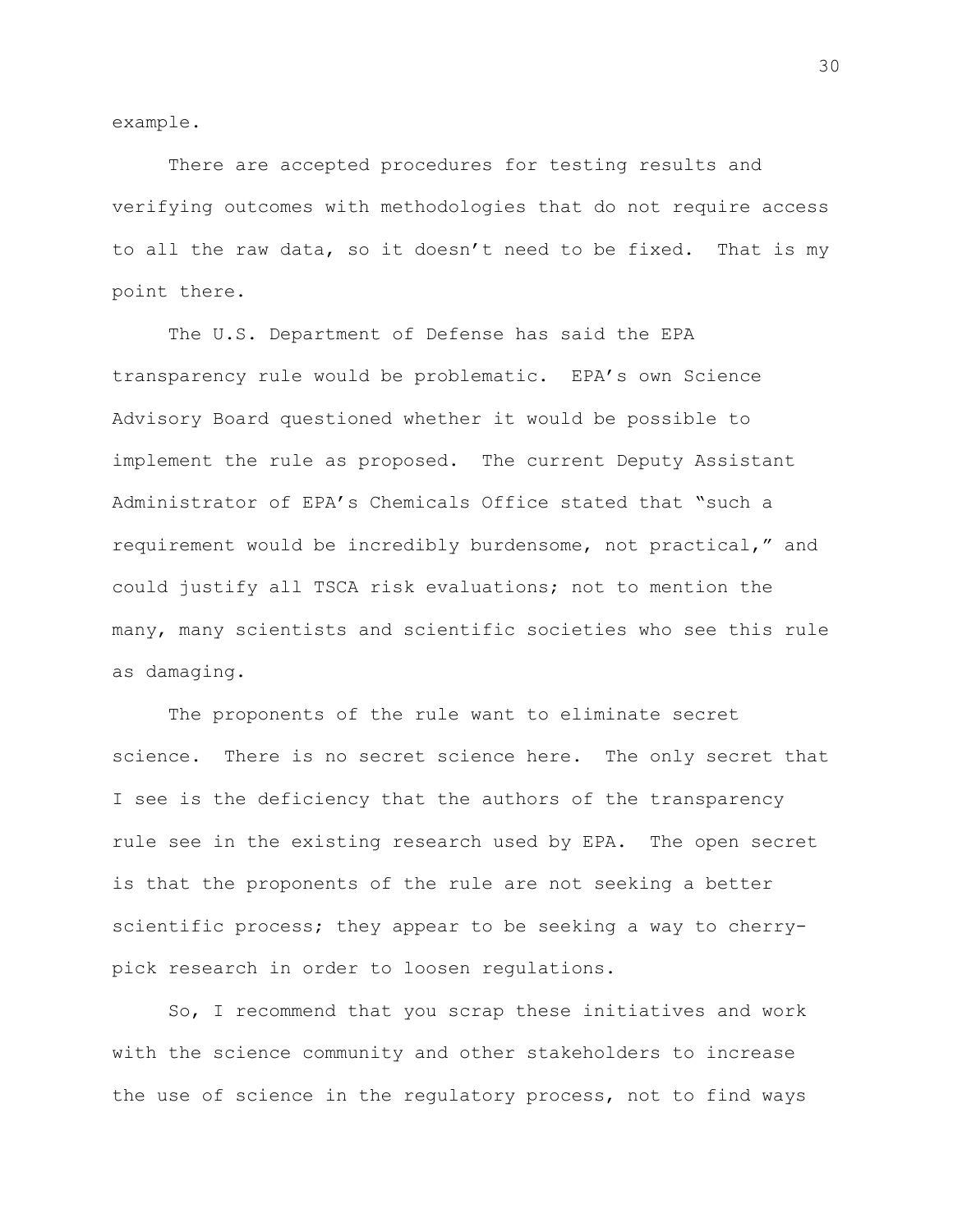to decrease the science that can be used.

I thank you for your time and I will be happy to take any questions.

[The prepared statement of Mr. Holt follows:]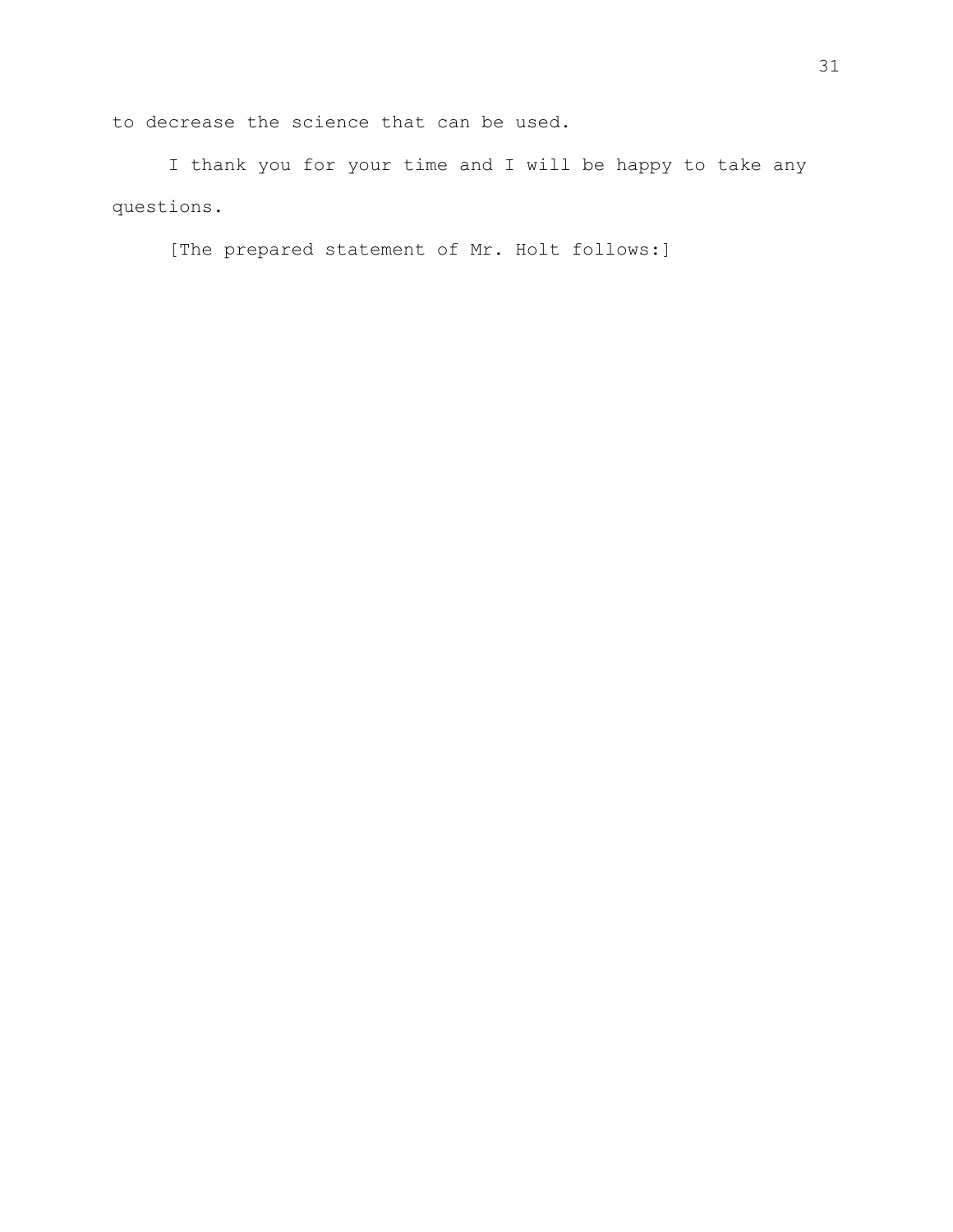Senator Rounds. Dr. Holt, thank you for coming and testifying today.

Each of the Senators now has the opportunity for a fiveminute Q&A with you, and I will begin at this time.

I would like to start with Mr. Hahn. I would just like to ask over a multi-period of time you have written extensively on the need for greater scientific transparency with regard to regulations that have an enormous impact on the economy and the quality of life for the American people. What do you believe has been the primary motivating factor behind not pursuing greater transparency prior to the current Administration?

Mr. Hahn. I am not sure I have a one-minute answer to that question, but I guess I think about it on a couple levels. Sometimes there is raw politics involved in particular issues where Congress may feel strongly about doing something and it may not be in its own interest to necessarily get to the heart of the scientific matter.

I think partly it is a matter that agencies don't always adapt to the latest technology, so we have the Internet now, we have easy ways of sharing things. It is worth, in my view, putting some resources into some of the issues that Dr. Calabrese mentioned earlier so that people can have access to the kinds of databases that he developed, but I am thinking of the government, the models on which they are building things.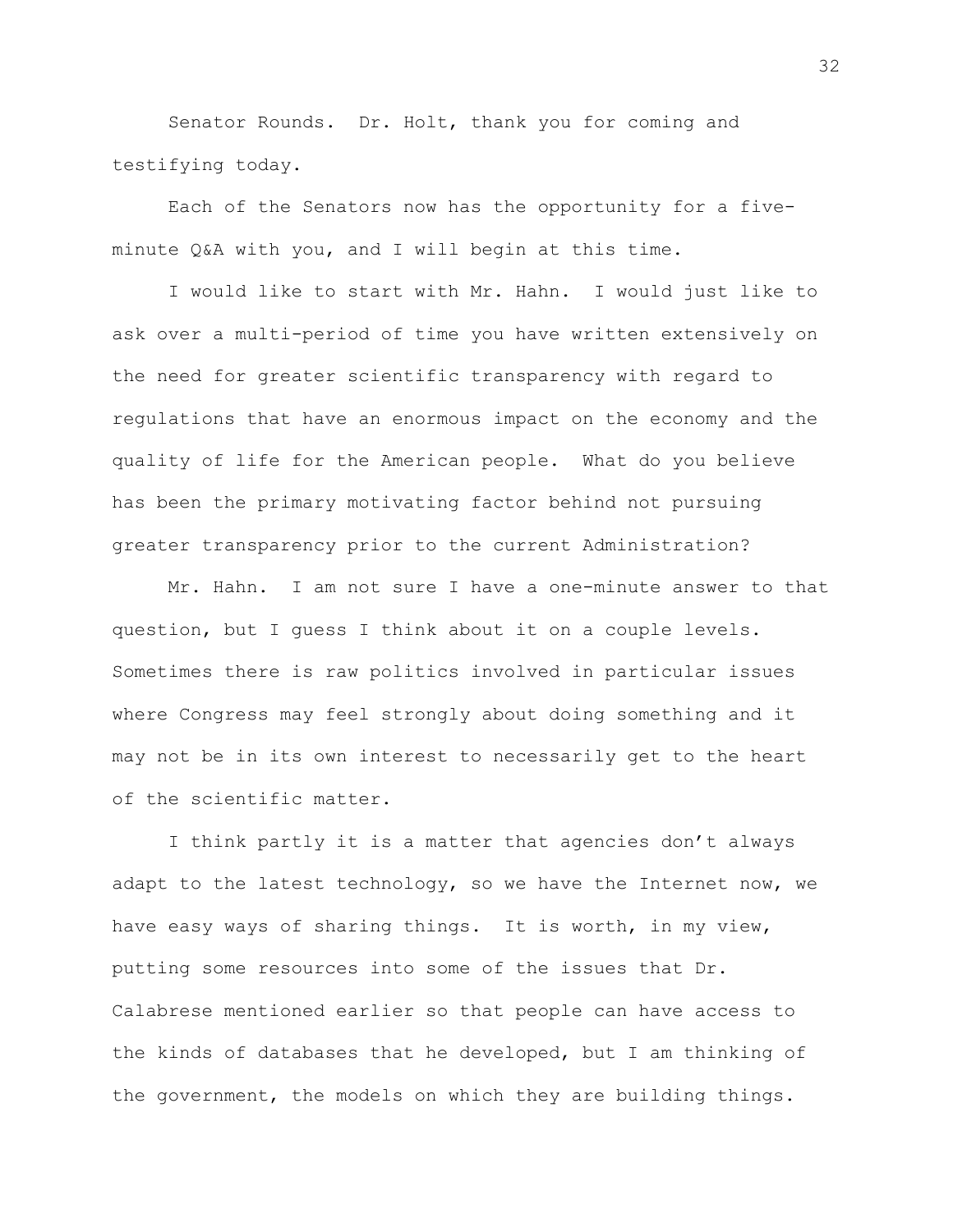So, for example, when we were writing the Administration's version of the Clean Air Act, EPA used a consultant that didn't share its model, and a lot of the Clean Air Act was being driven by the results of this model, in my opinion, and I don't think that was an appropriate way to conduct the development of that very important piece of legislation.

Senator Rounds. Thank you.

Dr. Calabrese, as a scientist, can you speak to the value of studies that can be replicated?

Mr. Calabrese. Replication is a pretty complicated question because it is really, in many ways, replication is the gold standard, especially when you are dealing with low dose exposures. High dose exposures is one thing, where you kind of overwhelm systems with massive exposures and you can see effects, but human exposures are going to be at much lower levels, and you really want to see if there are adverse effects that you are trying to prevent and you think might be occurring, then you want to be able, in your experimental systems, you want to be able to see if these findings are reproduceable or not.

The problem with these types of things is that, especially with regards to epidemiologic data and to somewhat minor effects, a lot of times a study comes out positive in one and then can't be replicated in many other studies. So the gold standard is that we really have to hold the scientific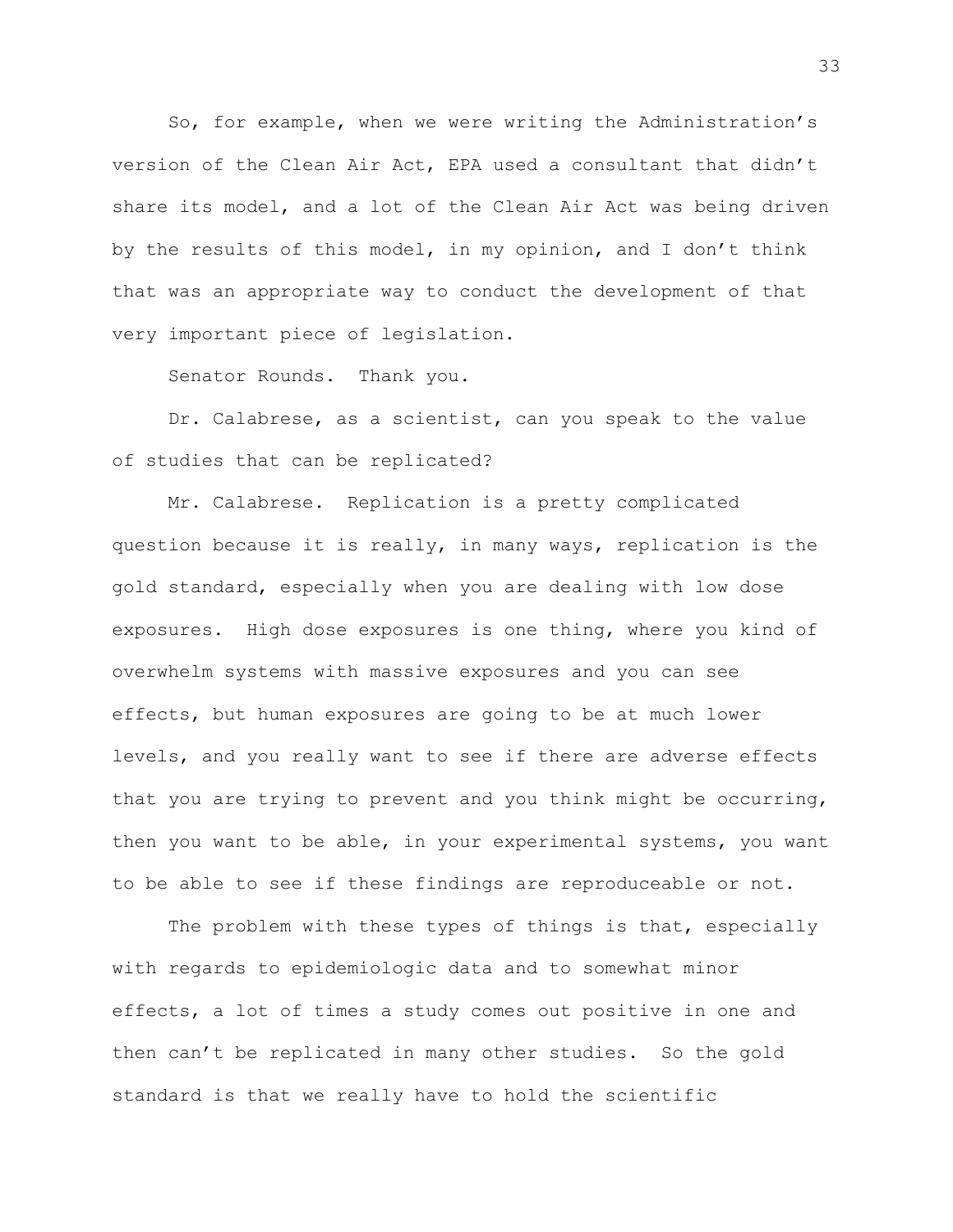researchers accountable for essentially providing reliable information to regulatory agencies and to society to give us confidence that the findings are sustainable and are believable, and this doesn't have to necessarily involve an exact replication, but would have to involve some type of confirmatory reliability that is substantial, that adds strong weight of evidence to any conclusion.

Senator Rounds. Thank you.

Dr. Holt, I am just curious. It would seem to me that for those of us that have to make decisions based upon recommendations from any type of an agency, in this case either Republican or Democrat, it seems to me the most data that we can get, and that which can be identified as being scientifically and peer-reviewed, would be welcome by the scientific community, but you have expressed a real doubt about the intent of moving forward with that and I am just curious. It seems as though the movement towards using sound science and one with as much transparency as possible would be a positive thing, and I am just curious.

I have heard your opening statement, but I am kind of surprised that there wouldn't be more of a welcoming to a peerreviewed discussion with a number of different points of view that would be brought in, and I am missing something, I think, on it. Could you maybe elaborate a little bit, please?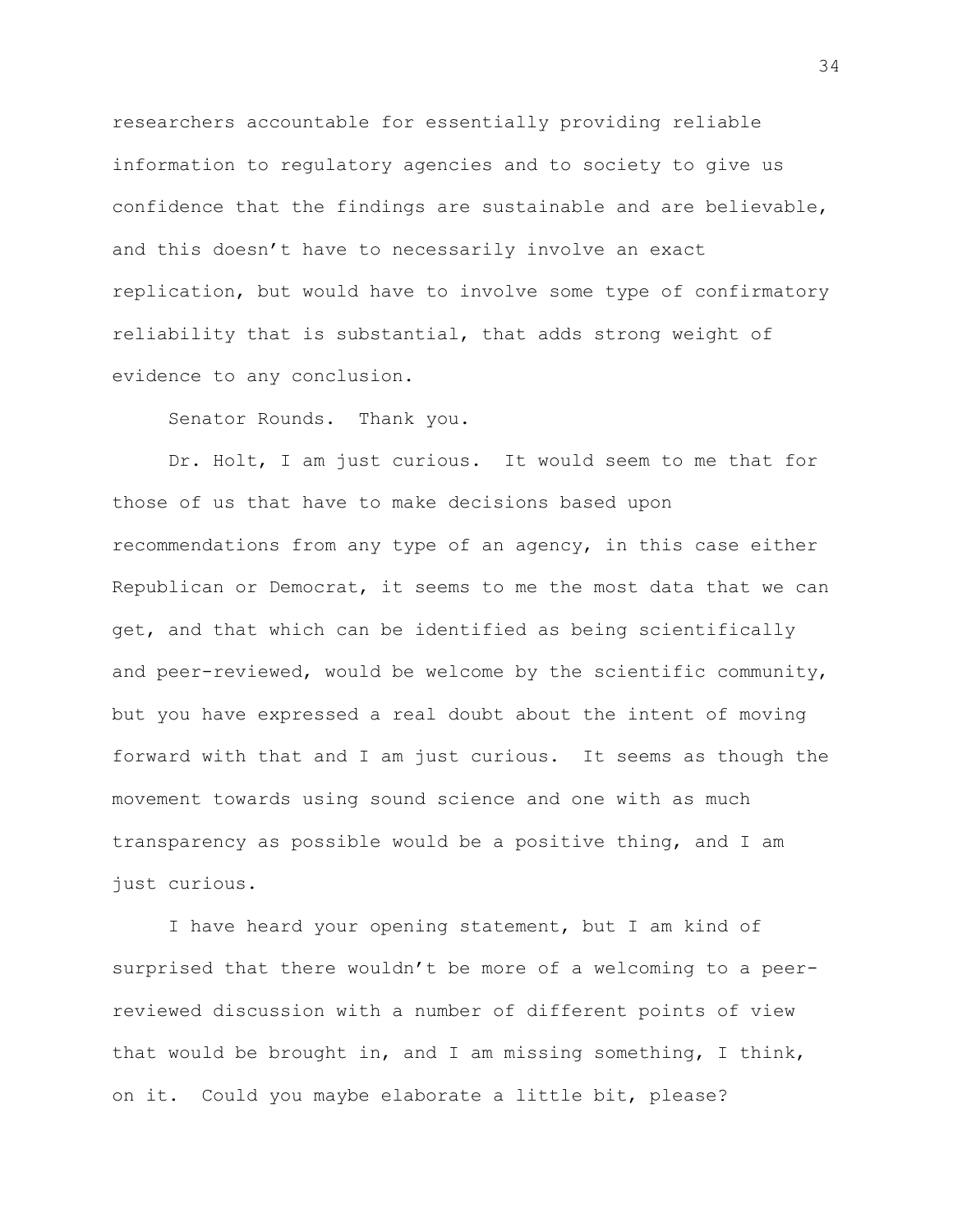Mr. Holt. Yes, thank you. Surely, you do want verification. EPA is required to base their work on science, actually different from most regulatory agencies. It is written into the laws. In other words, you should be using current science. And the science is not just the collection of data; it is collection of data in a way that removes bias, it is assembly of the data that -- I mean, it has to be empirical, based on experiment, observation, and then it has to be verified; and that is the key word.

It is really a red herring to say replication is what is necessary. The verification can come in various ways: through repeating the experiment, if it is an experiment. But even most experiments are hard to repeat exactly; and certainly natural disasters. Senator Booker referred to the Gulf oil discharge. Let's hope that isn't repeatable. There are many circumstances where it can't be repeated in exactly the same way.

But it can be verified; through peer review, through independent verification, through confirmation of the studies by putting them in the context of other studies. That is the way science works. And it is science, this whole process that you want to be maximized in the regulatory process.

Senator Rounds. Thank you. Senator Booker? Senator Booker. I am going to defer to my colleague and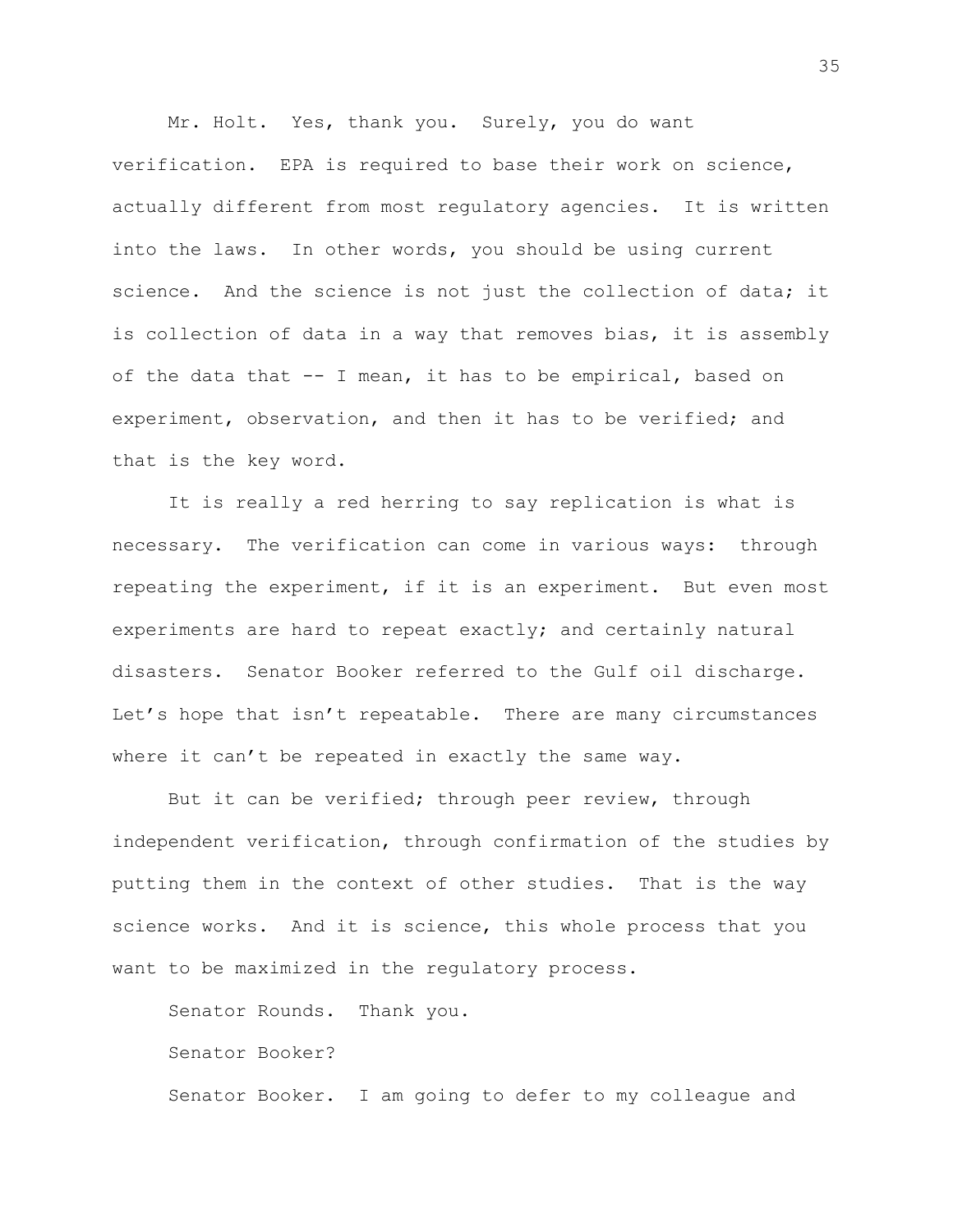friend, Senator Carper.

Senator Rounds. Senator Carper.

Senator Carper. Thank you so much for deferring.

A quick question of you, Dr. Holt. I am not going to ask a yes or no question of you, but anything that the other two witnesses said that you would say, yes, that is right, I agree with that? Have they said anything that you agree with?

Mr. Holt. Well, yes. I mean, certainly that we need --

Senator Carper. Briefly mention one of the things that you may heard.

Mr. Holt. Yes. More evidence. Clearly, we always want more evidence in this day and age, when evidence, opinion, and ideology are considered interchangeable.

Senator Carper. Good.

Same question, Dr. Calabrese, of you and Mr. Hahn. Anything that Rush said that you agree with even a little bit?

Mr. Calabrese. I would have to say I agree only a little bit with a couple of points that he made, and that is in many ways, I agree, the Agency is directed towards science-based regulation. But the problem with science-based regulation are the assumptions upon which the science essentially feeds into, and that is that we have national toxicology program studies that use very high doses, three doses at extremely high doses that may be 100,000-fold more than what people may be exposed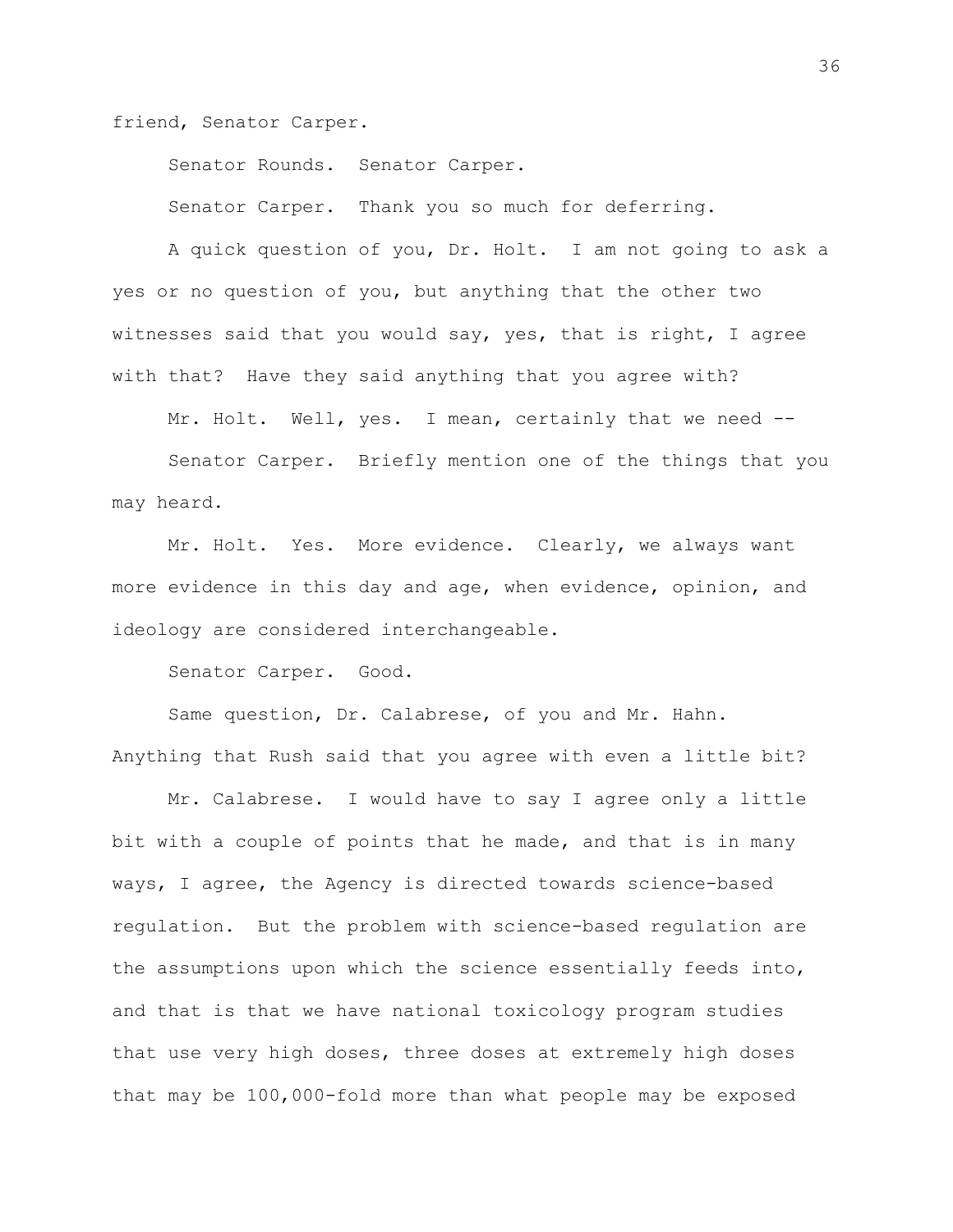to, and we have unverified --

Senator Carper. I am going to stop right there. Thank you. We will ask you to continue to respond for the record, if you will. I have little time.

Mr. Hahn, anything that he said that you actually agree with? If you could be very brief in stating.

Mr. Hahn. The answer is yes, and I think we all agree that agencies should use the best science and they should have a transparent process so people and experts can understand what we are getting. I think the point of disagreement is about whether the proposals before us, the proposed rule and the HONEST Act, whether they move the ball forward or whether they don't, and my reading is that they do move the ball forward.

Senator Carper. Okay. Thank you.

A question, if I could, of Dr. Holt. I think it was in May of this year we learned that political appointees within EPA have stalled the release of EPA's formaldehyde risk assessment. The risk assessment reportedly concludes that formaldehyde causes cancer and leukemia. This health assessment has been years in the making and is ready to be peer-reviewed, but EPA's political folks are insisting on keeping it under lock and key in response to industry pressure.

My question of you, Dr. Holt, is how would you respond to the concern that EPA is keeping its own formaldehyde science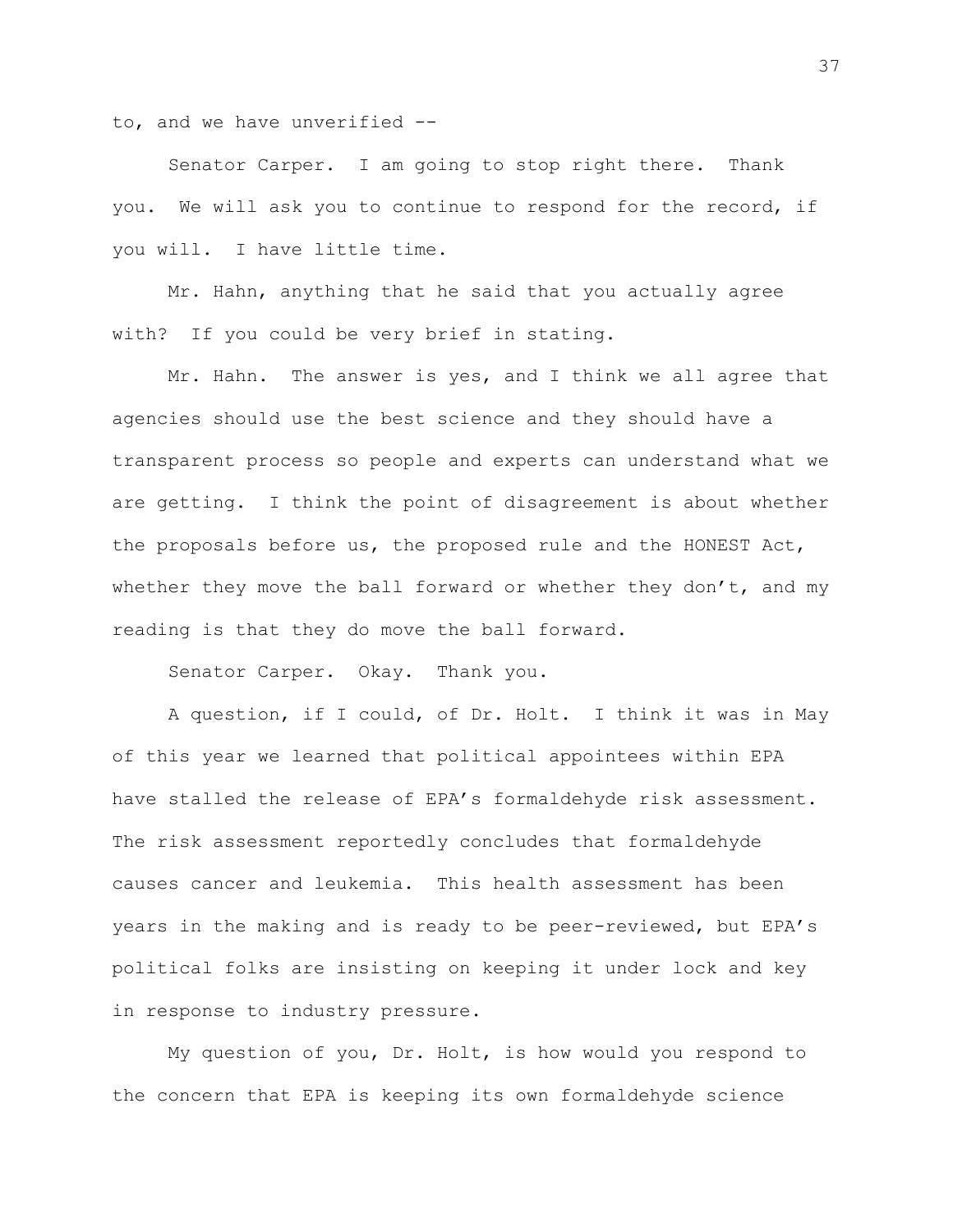secret, while simultaneously claiming that it needs a new rule to "strengthen the transparency of EPA's regulatory science"?

Mr. Holt. Senator Booker pointed out the irony in this. There does seem to a double standard there. I am not expert on the formaldehyde study per se, and, in fact, much of it is not available for examination.

Senator Carper. All right.

Let me try another question, if I could, Dr. Holt. EPA's 23 Federal advisory committees were established, I believe, to advise the Agency on environmental science, on public health safety, and other subjects that are central and critical to EPA's work.

Last year, EPA announced that it would prohibit scientists who receive EPA grants from serving on its Federal advisory committees. In 1999, a Federal appellate court rejected a nearly identical approach at HHS, reasoning that members of these committees are "selected because they are experts in that field" and, therefore, it is not surprising that HHS would also fund their research.

My question: Given that EPA's advisory committees should include the best scientists, shouldn't EPA eliminate its seemingly unlawful effort to exclude anyone with an EPA grant from serving on them?

Mr. Holt. Senator, I would refer you to a statement that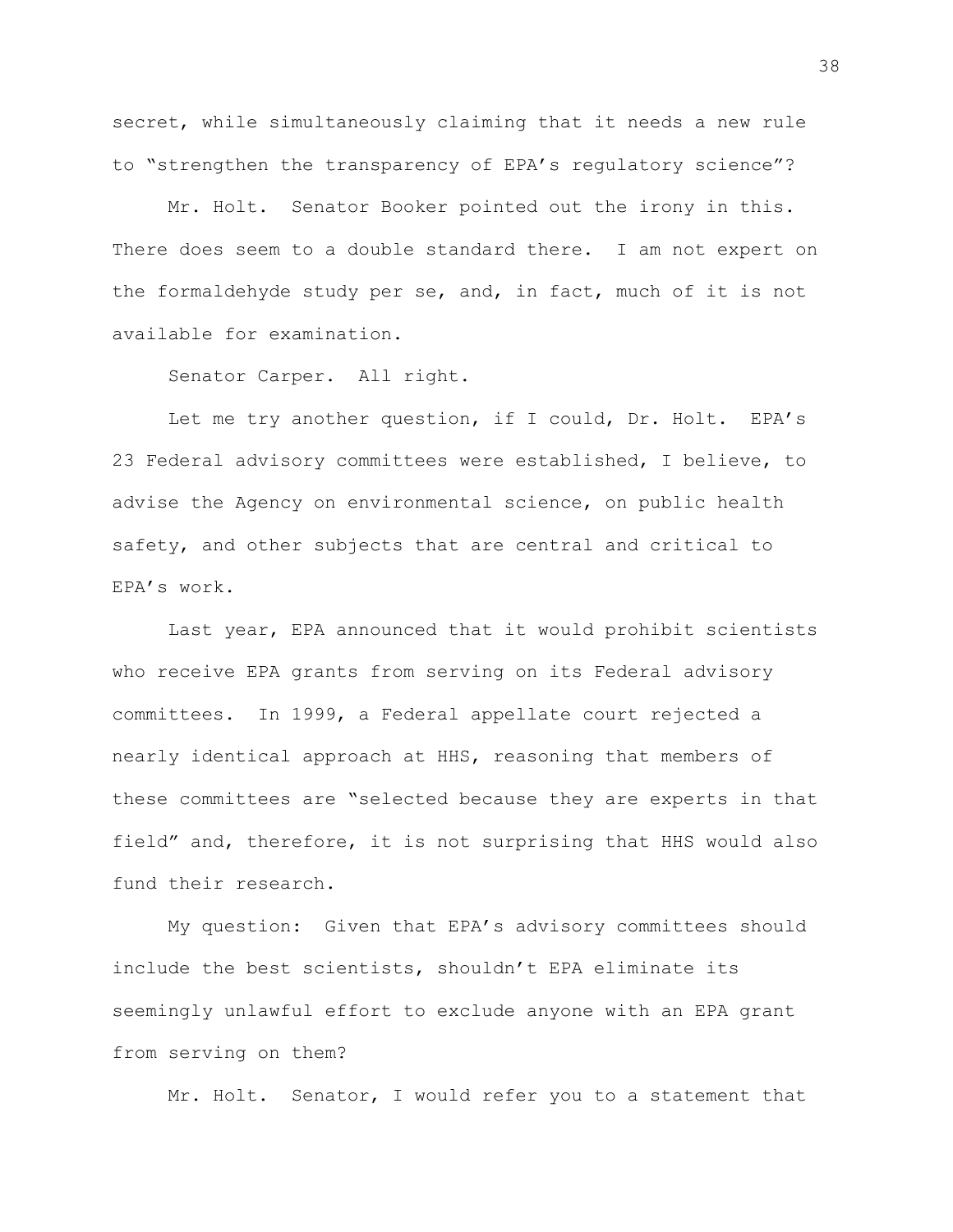we made, our organization made some months ago. I won't take much time from this hearing because that is somewhat apart from the subject of this hearing, but in EPA in particular, the science advisory process is essential. And I don't want to get into how much or if it is being degraded, but it is important to defend that scientific advisory process in the EPA.

Senator Carper. All right. One last question, Dr. Holt. Given that the rulemaking process, rewriting a rule or litigating a rule, are costly endeavors, shouldn't EPA either withdraw the rule entirely or perhaps remedy all the problems before finalizing it?

Mr. Holt. That is what I was trying to get at when I said I don't see the reason to change this. If there is deficiency in how it has worked up to now, then we can talk about what changes might be needed. But I don't see the deficiencies.

Now, some people have said, for example, the six cities Harvard study that found deadly effects of small particulates was a flawed study, but most people don't think it was a flawed study and, in fact, it has been verified in a variety of ways. And yet that has been the example that has been used for why we need a change in transparency, a change in procedures at EPA.

So, unless I am convinced that what has been done is wrong and needs to be changed, I don't see why we should have this or any variation on it.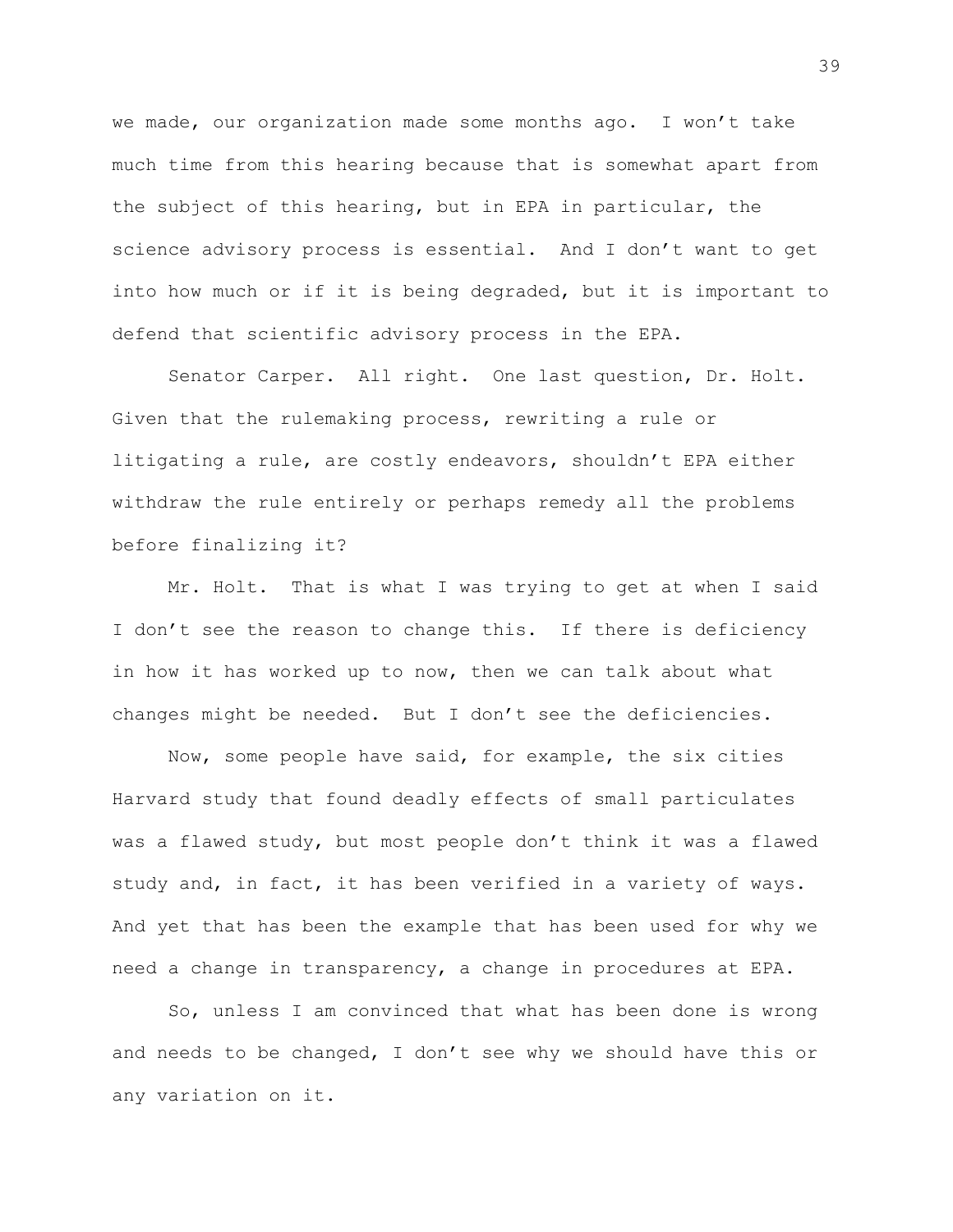Senator Carper. Mr. Chairman, thanks for allowing Dr. Holt to answer that question, and my thanks to Senator Booker for yielding his time to me. Thank you.

Senator Rounds. Thank you, sir.

At this time, I will turn to the full Committee Chairman, Senator Barrasso.

Senator Barrasso. Thank you, Senator Rounds. Thanks for holding this important hearing.

Mr. Hahn, I was wondering. President Obama issued an executive order seven, eight years ago, I think 2011, stating, he said regulations "must be based on the best available science." Does the EPA's current proposed rule to strengthen the transparency of the Agency's use of regulatory science, does this align with what President Obama asked for in 2011?

Mr. Hahn. I don't know exactly the text of what President Obama said, but, to me, we all agree, there is consensus, that rules should be based on the best available science. And I would even go further and say we should roll rules out slowly so we can learn about what works and what doesn't work, and do pilot studies and feed that back into our knowledge.

The real issue is what is happening on the ground at agencies like EPA, HHS, independent agencies like the Federal Communications Commission; and that is kind of my wheelhouse, where we do benefit-cost analyses. We see that some of the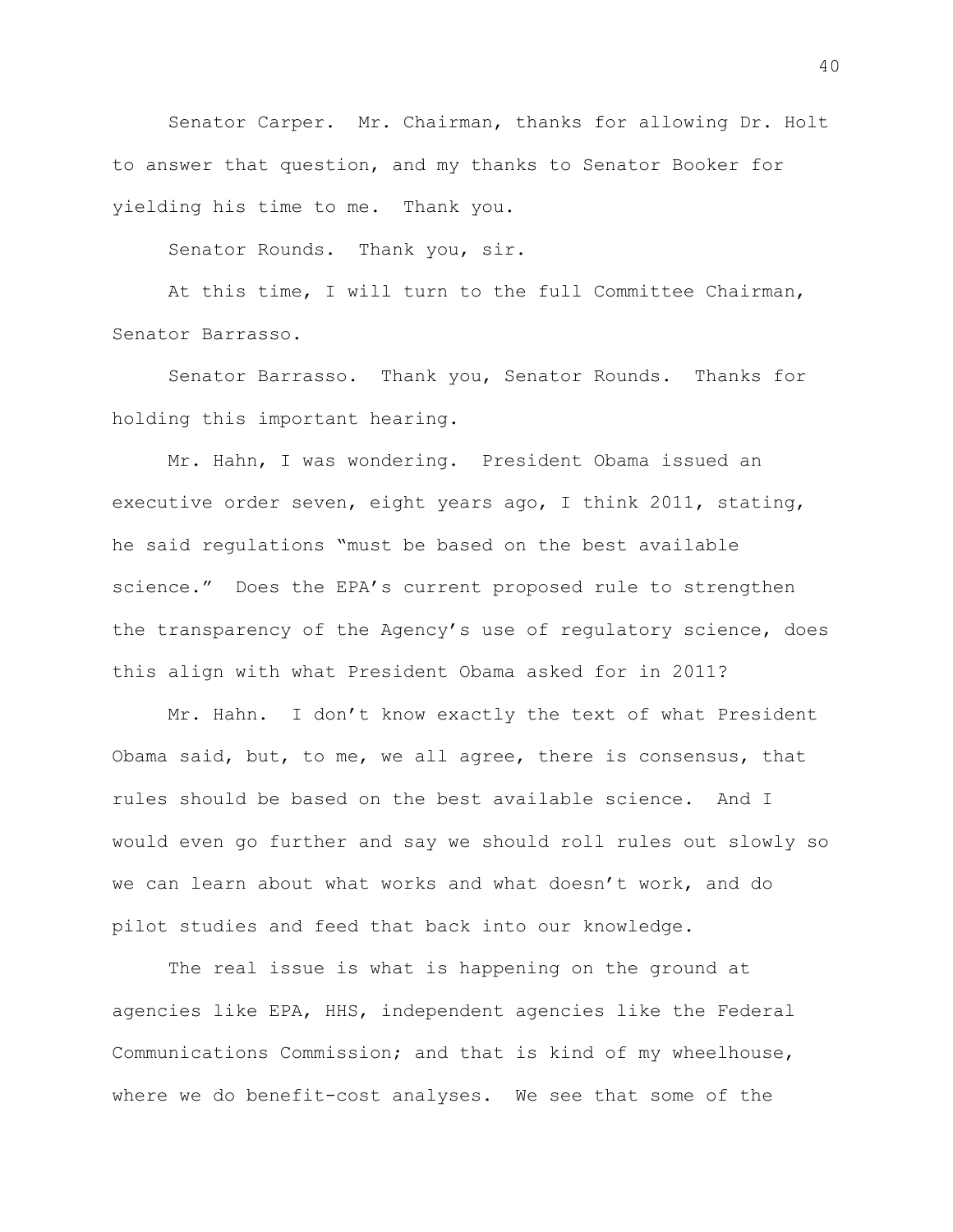regulations that come out of these agencies are incredibly beneficial, like seatbelt regulations, like the smoking regulation you talked about earlier; and some of them are not so beneficial, they are very expensive and actually don't improve overall consumer welfare.

So the short answer is yes, this rule, in my view, promotes the best available science, but I would like to see Congress more generally pushing in the direction of promoting evidencebased policy.

Senator Barrasso. Dr. Calabrese, your testimony notes a lot of health models currently used to inform regulatory decisions are based on data gathered 60 years ago. These models also use scientific assumption developed during that era.

How have the advances in science and technology improved the scientific community's ability to produce more accurate results and research?

Mr. Calabrese. There has been a wealth of scientific development since the first proposal for the use of LNT for cancer risk assessment back in 1956, and essentially what we have had since the 1950s to the present time is really policydriving science. But we have such substantial scientific development that really has to be switched around, and science has to now drive policy. And my understanding of the dose response relationships in great detail is that the simplistic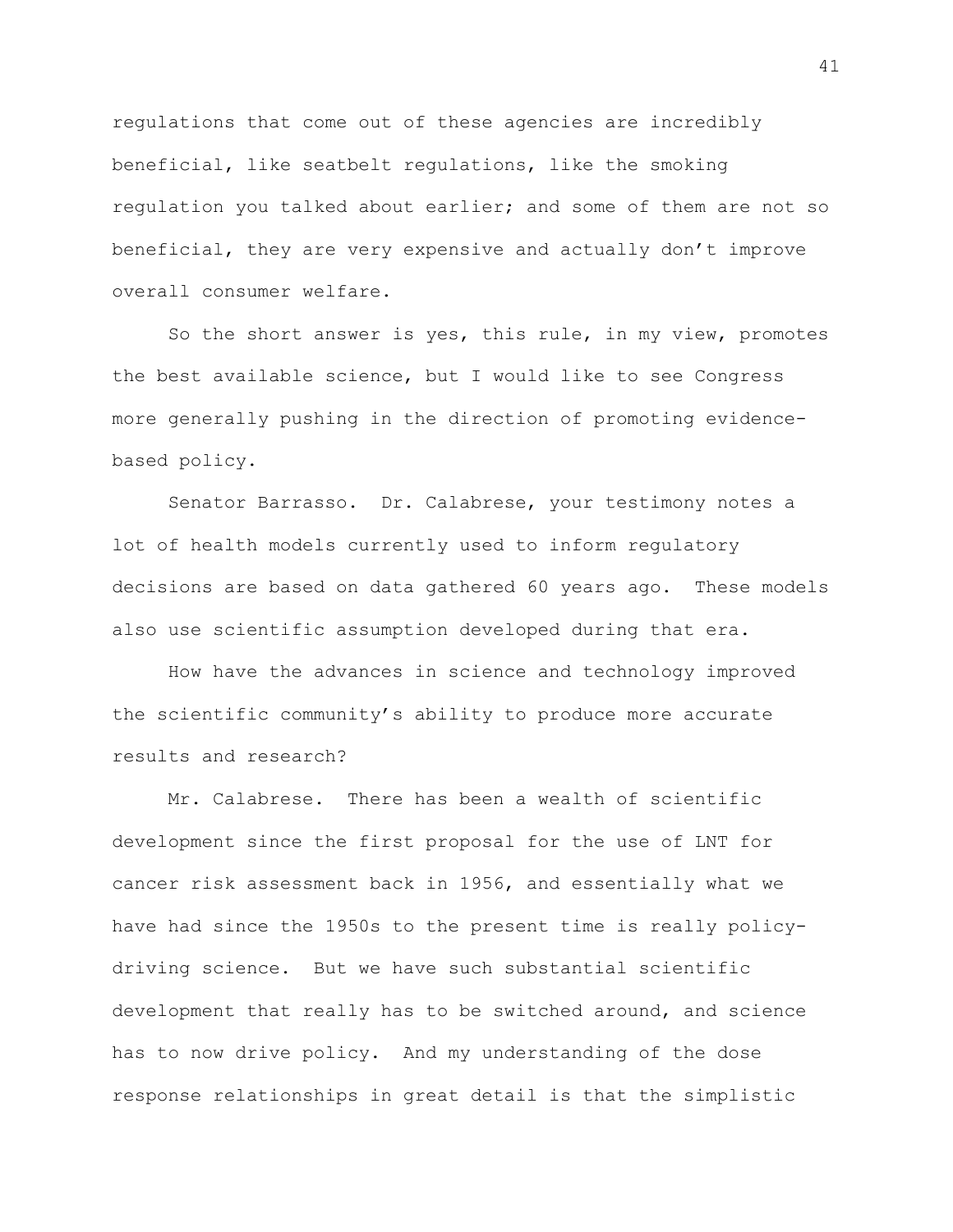linearized model of the 1950s did not take into account the plethora of biology that we have today, and the regulatory agencies need to be flexible to the science and let science drive policy, rather than the other way around.

Senator Barrasso. Mr. Hahn, EPA's proposal allows the Administrator to grant case-by-case waivers to use scientific studies which may not be able to meet the new transparency studies. Do you believe that the proposal's waiver is an appropriate method to provide flexibility, while maintaining the strong transparency standards that we are looking for?

Mr. Hahn. The short answer to your question is yes, but I haven't thought carefully about other ways of doing that that could potentially be better.

Senator Barrasso. Dr. Calabrese, your testimony also states that hidden assumptions in the EPA's secret science are often kind of silent drivers of regulatory action. Could you please describe how secret science can bias decisions made from a regulatory standpoint?

Mr. Calabrese. Yes. The so-called what I call the secret type sciences is essentially you might have really excellent studies that deal with an animal model that has very little relevance to a human population, yet we assume that the human population is responding exactly like the information provided by the animal. So, the science can be great, but the relevance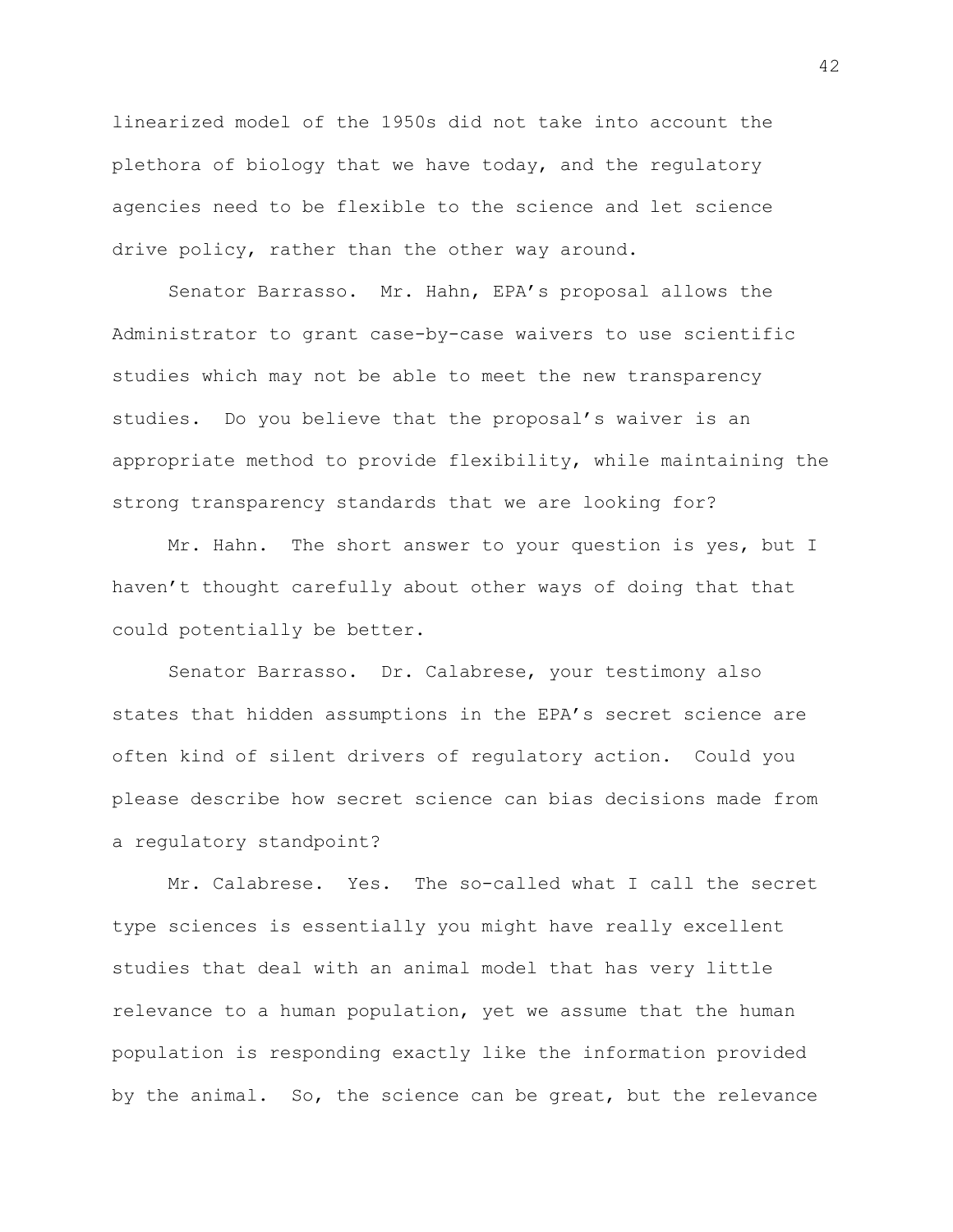of a human population can be pretty much nil, and yet that is what the belief systems are based on and regulations are based on, and there are a whole series of other specific examples like that.

Senator Barrasso. Thank you very much.

Thank you, Mr. Chairman.

Senator Rounds. Senator Booker.

Senator Booker. I just want you to know, Mr. Chairman, I am not intimidated at all by going after the Chairman. He and I have a lot in common. He has a degree in science, biology, chemistry. I have a degree in science as well, political science.

[Laughter.]

Senator Barrasso. And we are both left-handed, as are several of the panelists today. It is a big day.

Senator Booker. Yes.

Senator Barrasso. What about you, Carper? We have three left-handers here and a couple left-handers.

Senator Booker. That is pretty good. That is pretty good.

Dr. Holt, Mr. Hahn used a football analogy which was an appeal to my more baser qualifications for the job I am in, as a former football player, where he talked about moving the ball up the field or not. He said that is what this is about.

Clearly, you want transparency. Clearly, you have talked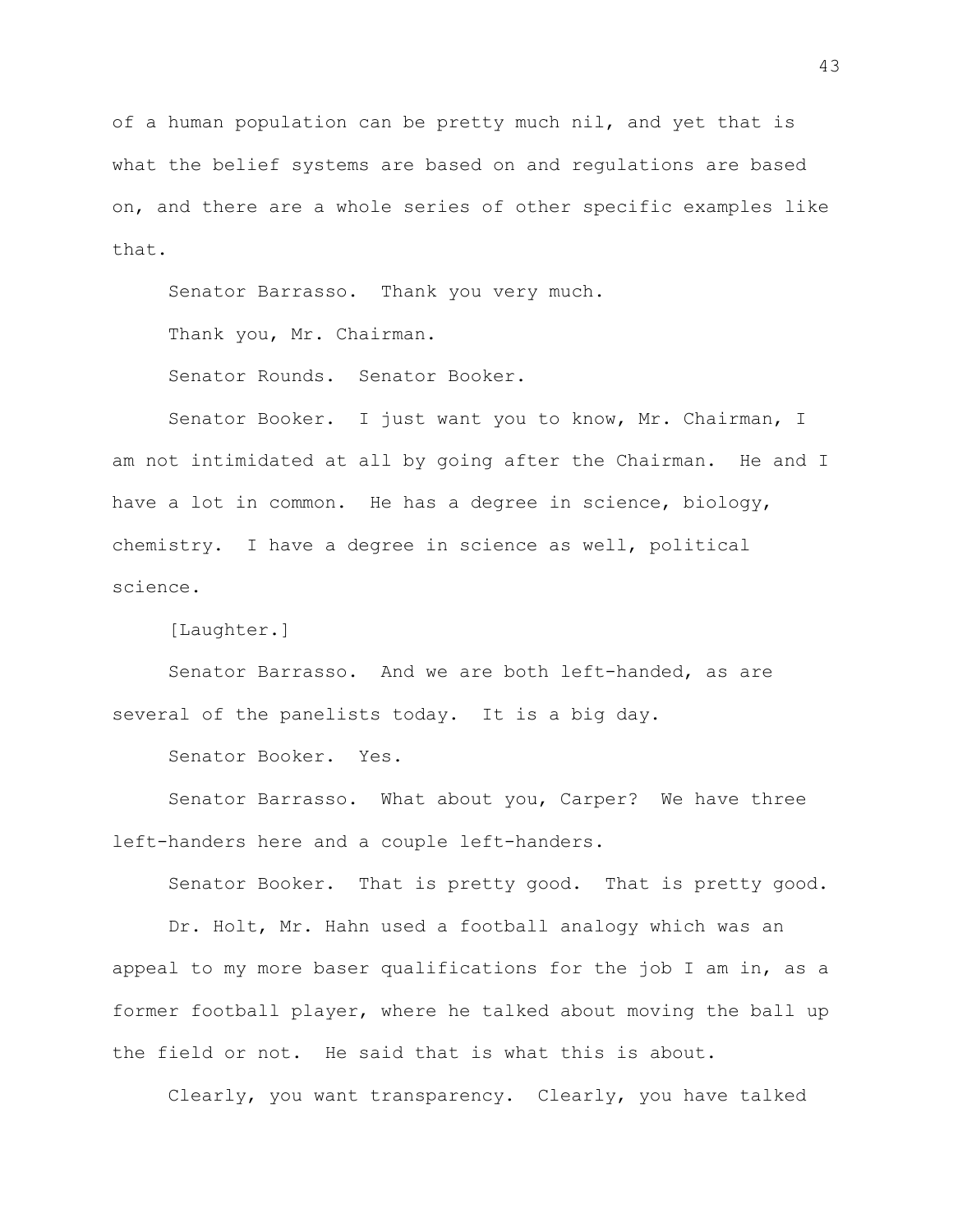about the urgency for transparency, the urgency for good science. But I just don't think what is being clearly stated is that this very great tune of saying, hey, we want more transparency actually doesn't move the ball forward; it actually is going to move the ball back and hurt, potentially, the health and wellbeing of folks.

Could you succinctly explain one more time why such a proposed rule and the legislation actually could devastatingly hurt the safety and security of the American public?

Mr. Holt. The rule excludes the use of some kinds of research, and there are long lists of actual research or potentially relevant research that would be eliminated by any likely interpretation or application of this rule. I would direct the Senators to a letter I believe is available to you, I can certainly make it available to you, from the Emmett Environmental Law and Policy Clinic at Harvard Law School about the transparency rule. It is signed by presidents of hospitals and universities. They have a long list of valid research that they believe by any reasonable interpretation of this rule would be unusable in making regulatory policy.

And as I said in my prepared remarks, if you don't use all the good relevant science, people will be hurt.

Senator Booker. Right. And so the fact that the majority of your membership organization has spoken out against this, the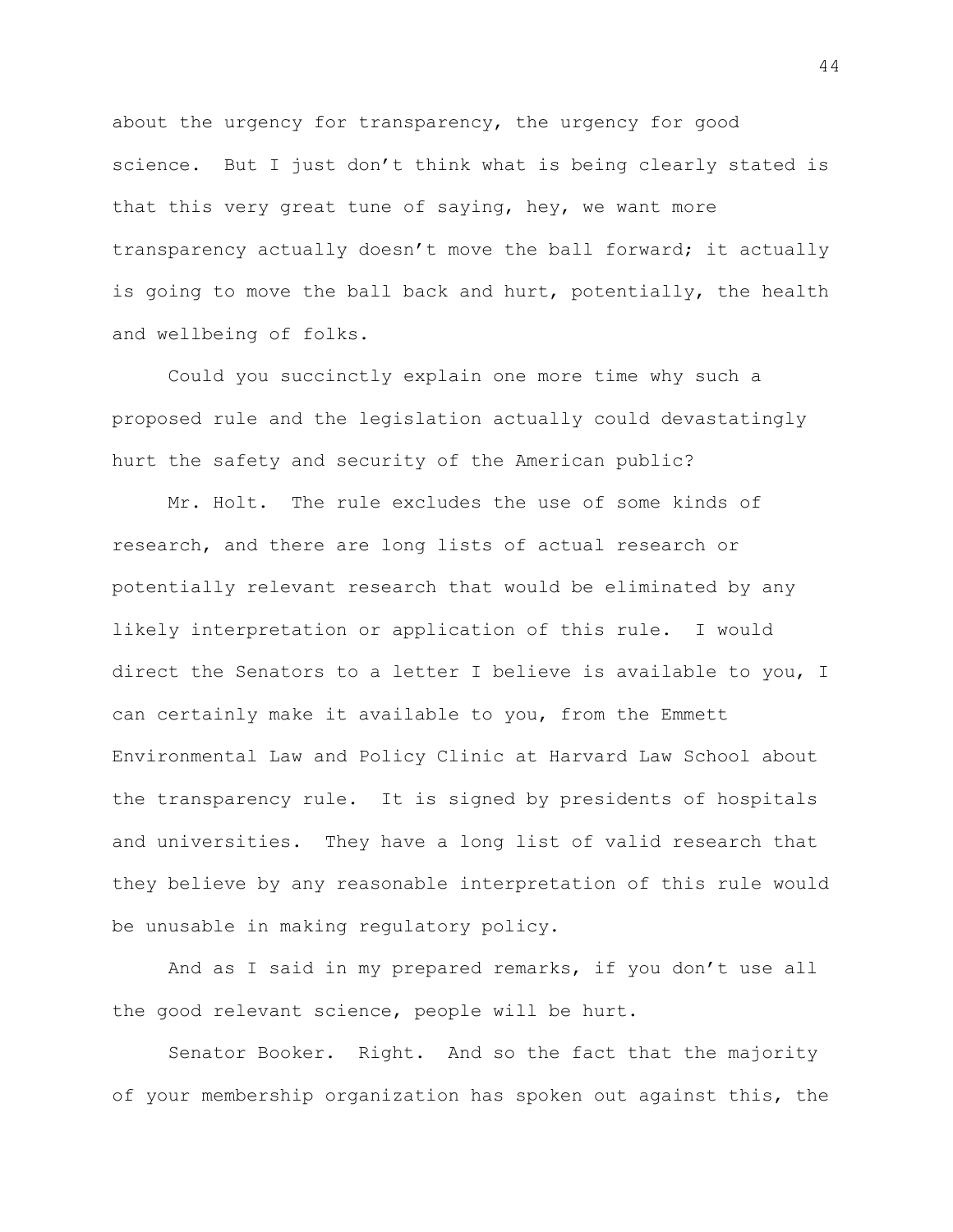EPA's own Science Advisory Board has spoken out against this, you have universities and other science folks saying don't do this because you are going to exclude relevant science, you are going to undermine the safety of individuals because much of this is not replicable, all these things should scream to us that there is something wrong, even though the buzz words sound really good.

I want to bring your attention to a strategy that was used by those industries that were trying to prevent health and safety standards that we take, for example, cigarette smoking has been brought up. The EPA's proposed rule sounds so much similar. This secret science rhetoric that was used by the tobacco industry is the same rhetoric that is being used right now.

At the time, the tobacco industry lobbyists sought to create process-based hurdles that would make it harder for agencies to establish guidelines and safeguards for secondhand smoke exposure. Rumored proposals would have prohibited the EPA from using a study unless it was considered replicable and all the underlying data in that study was released to the public.

This is déjà vu all over again, as another New Jerseyan once said.

So here is industry, and this is the irony of this moment for me, is that you have industry working really hard to stop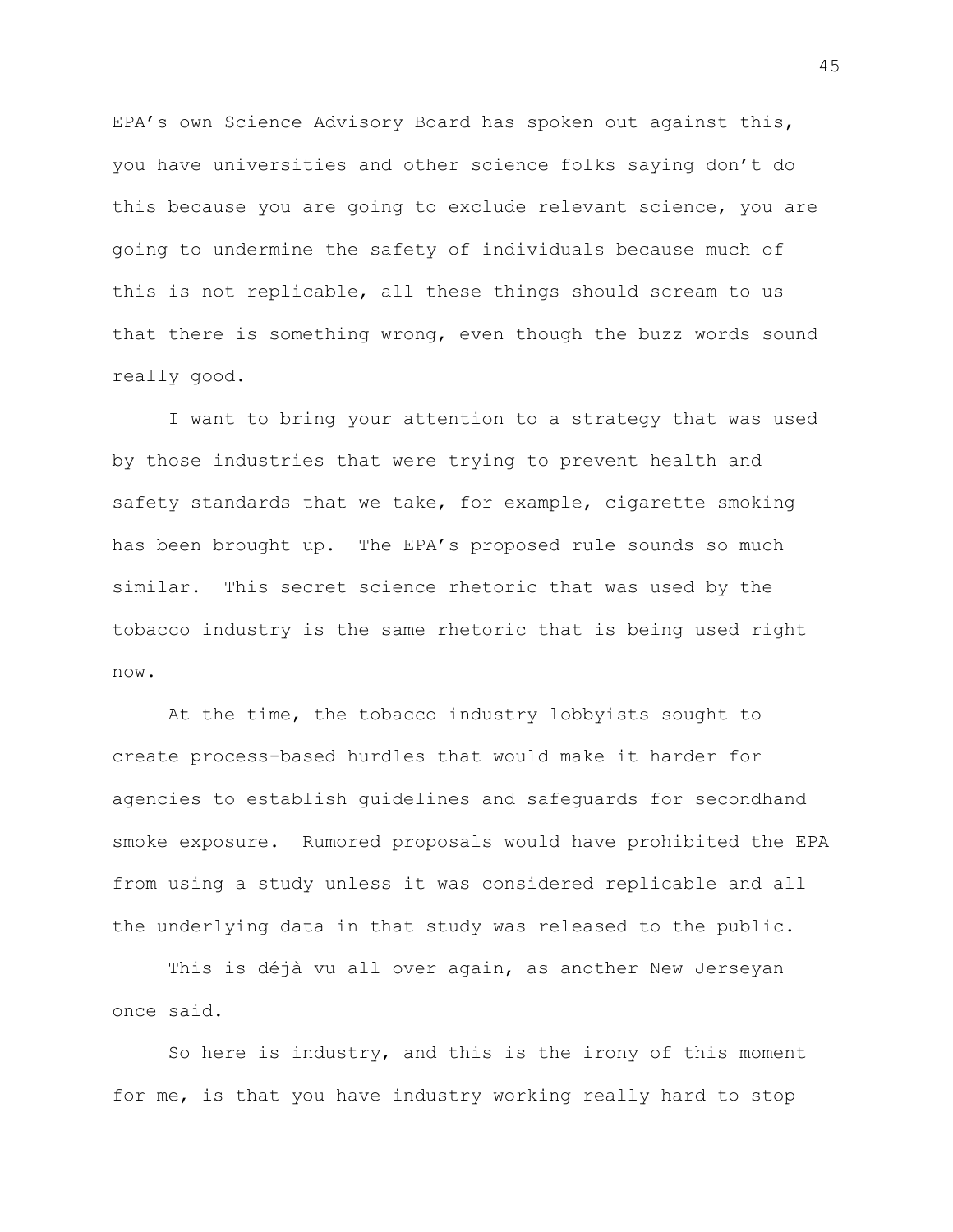the transparency on things like the methane rule, on what we are seeing right now with the methylene chloride, and then on other areas they are trying to stop us regulating things just like we did with the tobacco industry.

You have been, obviously, down here for 16 years of your career. Do you see this double standard and hypocrisy being used to try to do things that hurt the public health when it benefits industry, and doing things that undermine science?

Mr. Holt. Well, in my testimony I talked about a likely motivation of the people who are proposing this because they are proposing it as part of a deregulatory regime, but I wanted to get beyond that because really what I wanted to talk about is not whether it is a double standard and what the motivation is, but what would the effect be. And this is not just me saying this; I mentioned this Environmental Law Clinic, but the Thoracic Medical Society, the American Geophysical Union, the American Chemical Society; many, many organizations and even far more individual scientists are saying the effect would be that science that we know to be good science would likely be excluded.

Senator Booker. And just to make this last comment, exactly what you said is the issue with the methylene chloride, which people are dying from in the United States of America. It has been responsible for dozens of deaths. Under the TSCA law,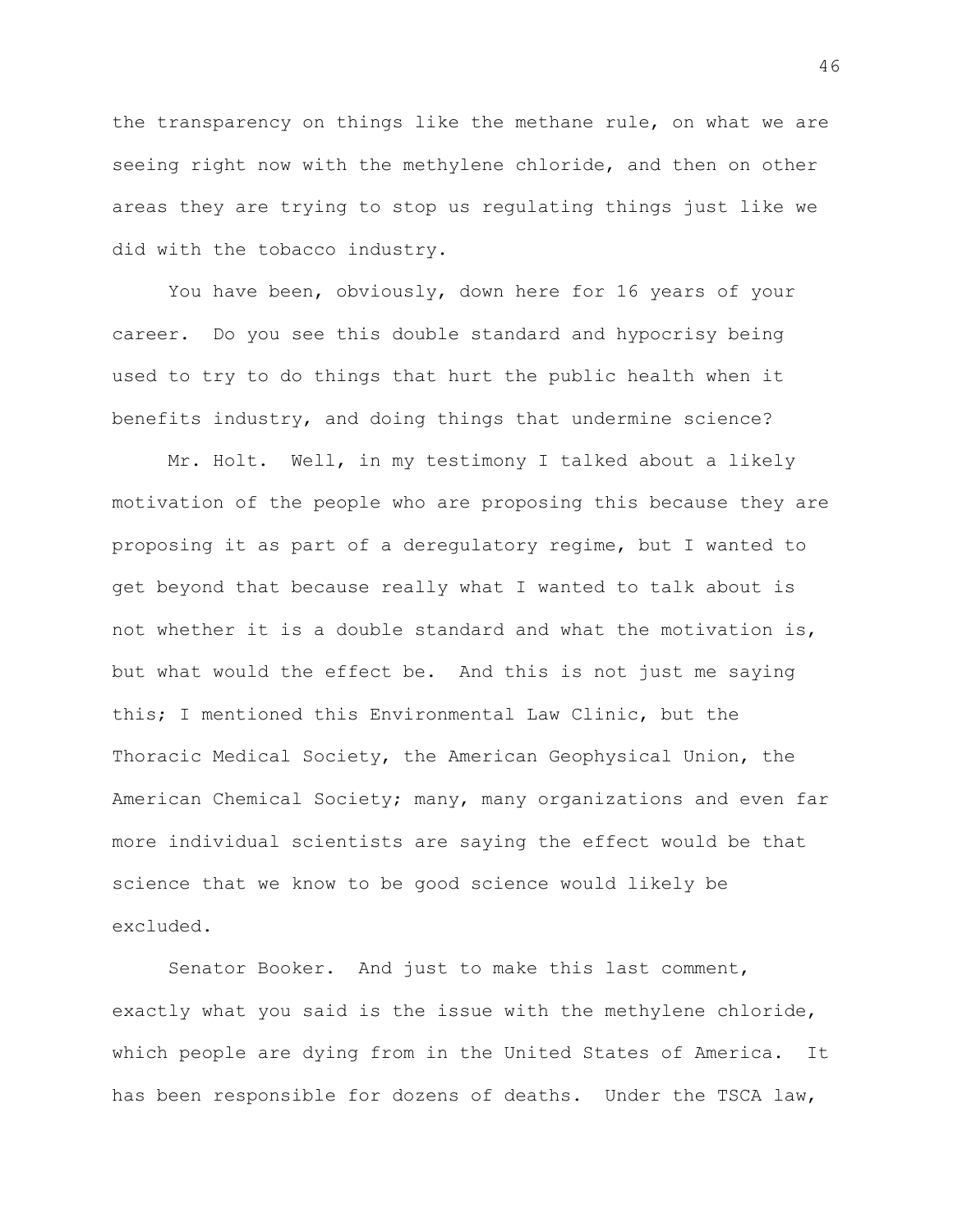bipartisan TSCA law, the EPA proposed a ban on methylene chloride in paint strippers in 2017 and in 2018 the Agency said it would finalize a rule, yet they haven't acted. The scientific basis for the proposed ban on methylene chloride comes from an Agency risk assessment that received extensive interagency review and external peer review by independent scientists and relied on high quality studies, but, and the point of here, the underlying case studies are not publicly available because of protecting information.

So this is an example of what you are saying of how this would stop the banning of this chemical, which we know now needs to be banned; other nations have done it.

So I would just like to submit for the record, Mr. Chairman, if I can ask unanimous consent to submit for the record comments and letters from the Boston University School of Public Health, the California Environmental Protection Agency, the Project on Government Oversight Environmental Defense Fund, the Natural Resource Defense Council, all demanding that the rule be withdrawn immediately, and the Ecological Society of America, which opposes the EPA's rule.

Senator Rounds. Without objection. [The referenced information follows:]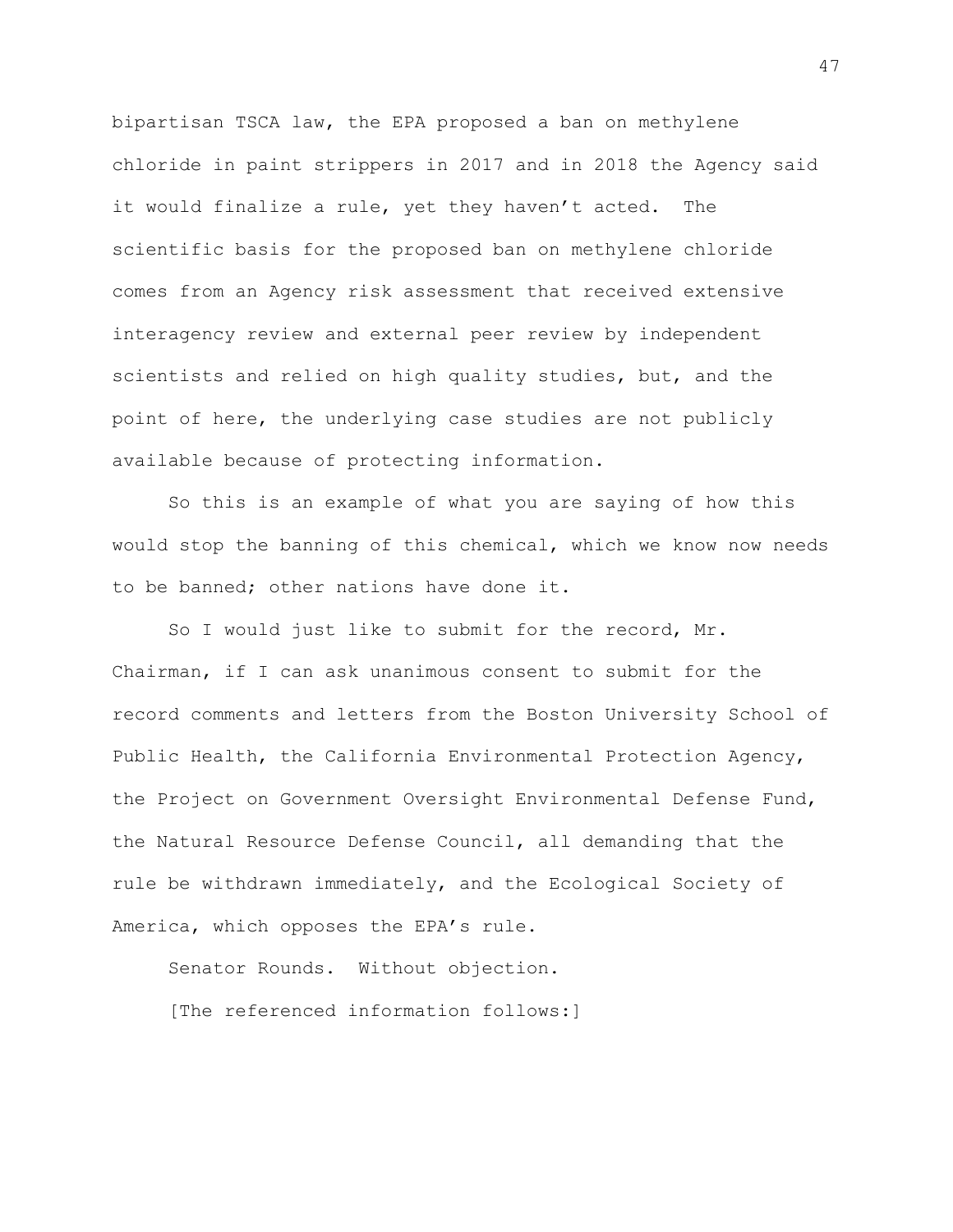Senator Rounds. I would ask unanimous consent to include in the record several articles written by Dr. Calabrese and a letter in support of the proposed science transparency rule from the American Chemistry.

Senator Booker. He has published 900 articles. Are you putting them all in the record?

Senator Rounds. Five hundred.

Senator Booker. Just no requirement that I read them, please.

Senator Rounds. Not today, anyway. Senator Booker. Not today. Okay. [The referenced information follows:]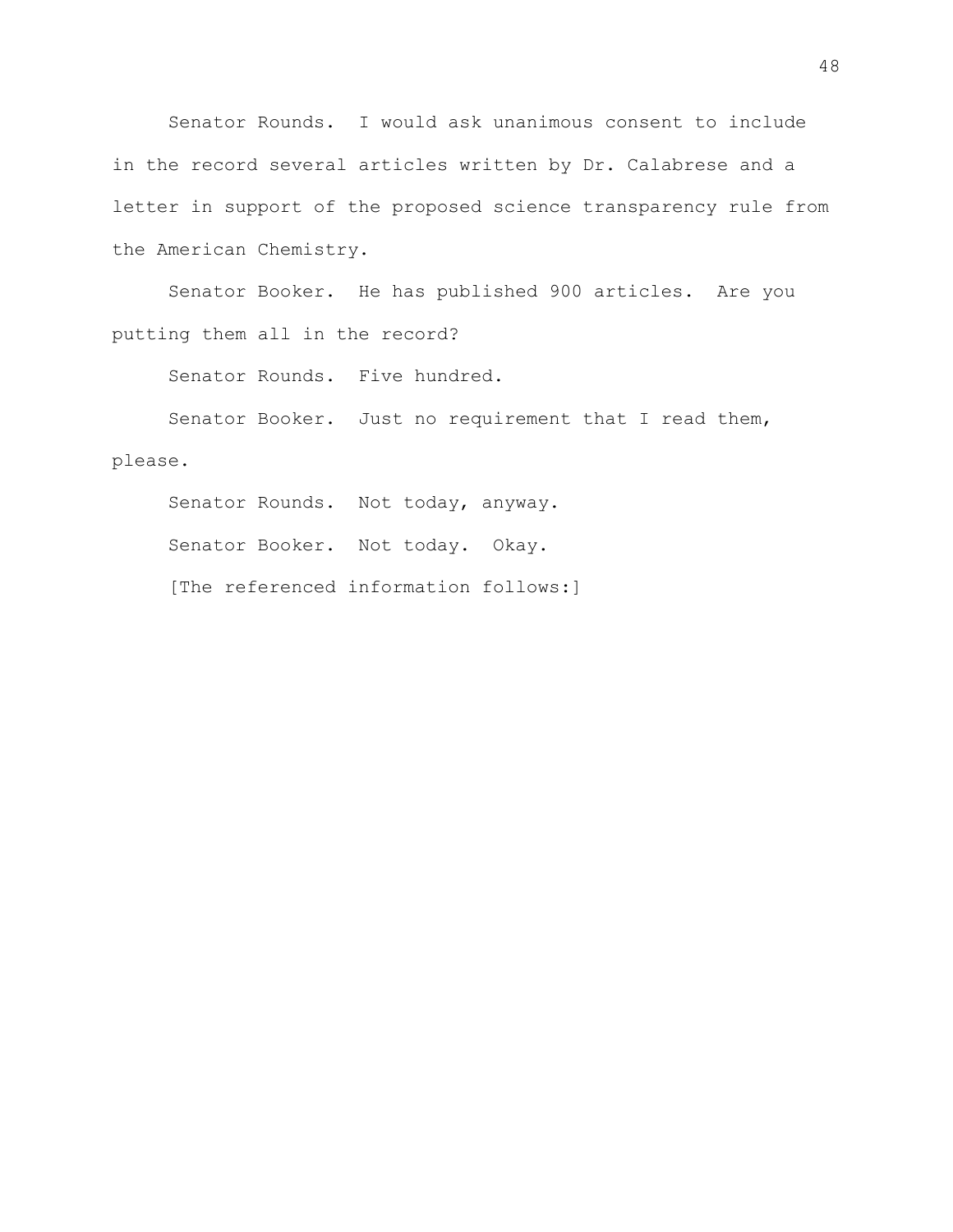Senator Rounds. Senator Ernst.

Senator Ernst. Thank you to our witnesses today and thanks for holding the hearing, Mr. Chair.

Mr. Hahn, in your written testimony you stated that your research found that some of the EPA's environmental assessments were not always of high quality, and these assessments went on to form the basis for major regulations.

Can you go into a little bit more detail on this or specify which regulations you found to be based on low quality environmental assessments?

Mr. Hahn. So, I did that research about 10 years ago and I can't give you a list of a top 10, and journalists often ask me, but I can give you some examples of what the problems were.

Senator Ernst. Okay. That would be helpful.

Mr. Hahn. And some of these problems have been fixed. But you get a 200-page regulatory impact assessment, which is great for insomnia, on some chemical, and frequently the Agency doesn't summarize in a very clear way what their main findings are; they don't necessarily pay attention to the alternatives which they were supposed to think about in finding the best and cheapest way of achieving the result; they don't necessarily count all the benefits they should have.

So, there were real deficiencies in the analytical rigor that was underlying these regulatory proposals. And some of the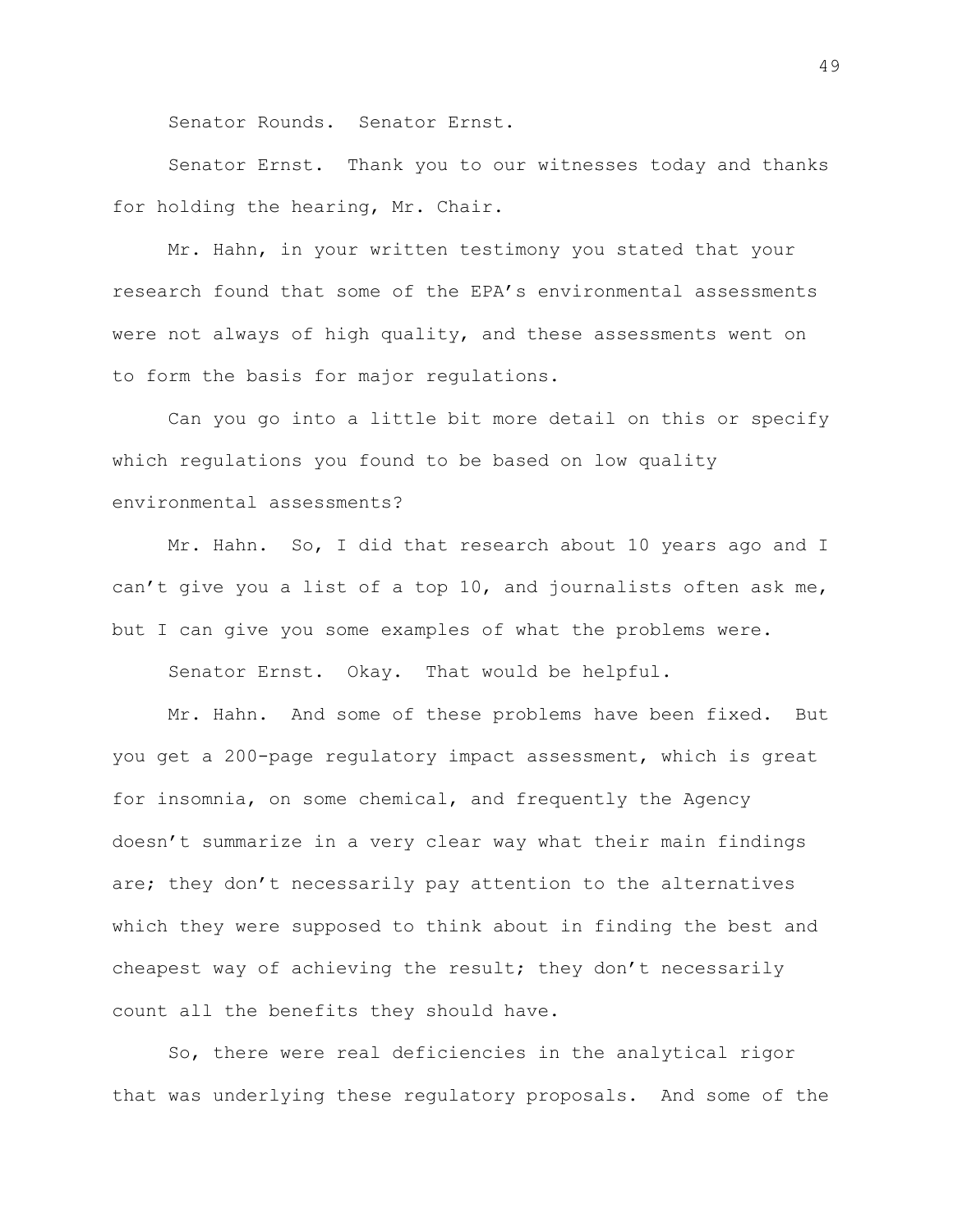administrators at EPA and other agencies have tried to fix some of these things; I don't know how well they are doing.

But what I would say generally, and I am sorry Senator Booker had to leave, I think it is a really good idea to be able to share data and models, because even at the highest level of academia, even with peer-reviewed publications there are frequently errors.

A couple of professors from Harvard, who shall remain nameless but everyone knows who they are, wrote a very influential book about how long it should take to recover after the last Great Recession; and it turns out there were some fundamental errors in their analysis that wouldn't have been uncovered but for the fact that their data was shared, which is a good idea. So, I think it is a really good idea to be thinking about sharing data.

At the same time, I agree with you that we don't want to necessarily eliminate, by law or regulation, some very persuasive data that is published in peer-reviewed journals, but my bugaboo is it is really important to share this data so other people can take a look at it in sunlight so that, when you are passing a regulation that is going to impose costs on people or make them lose their job, that you have the best available evidence upon which to make those decisions.

Senator Ernst. No, I thank you for that. So, just going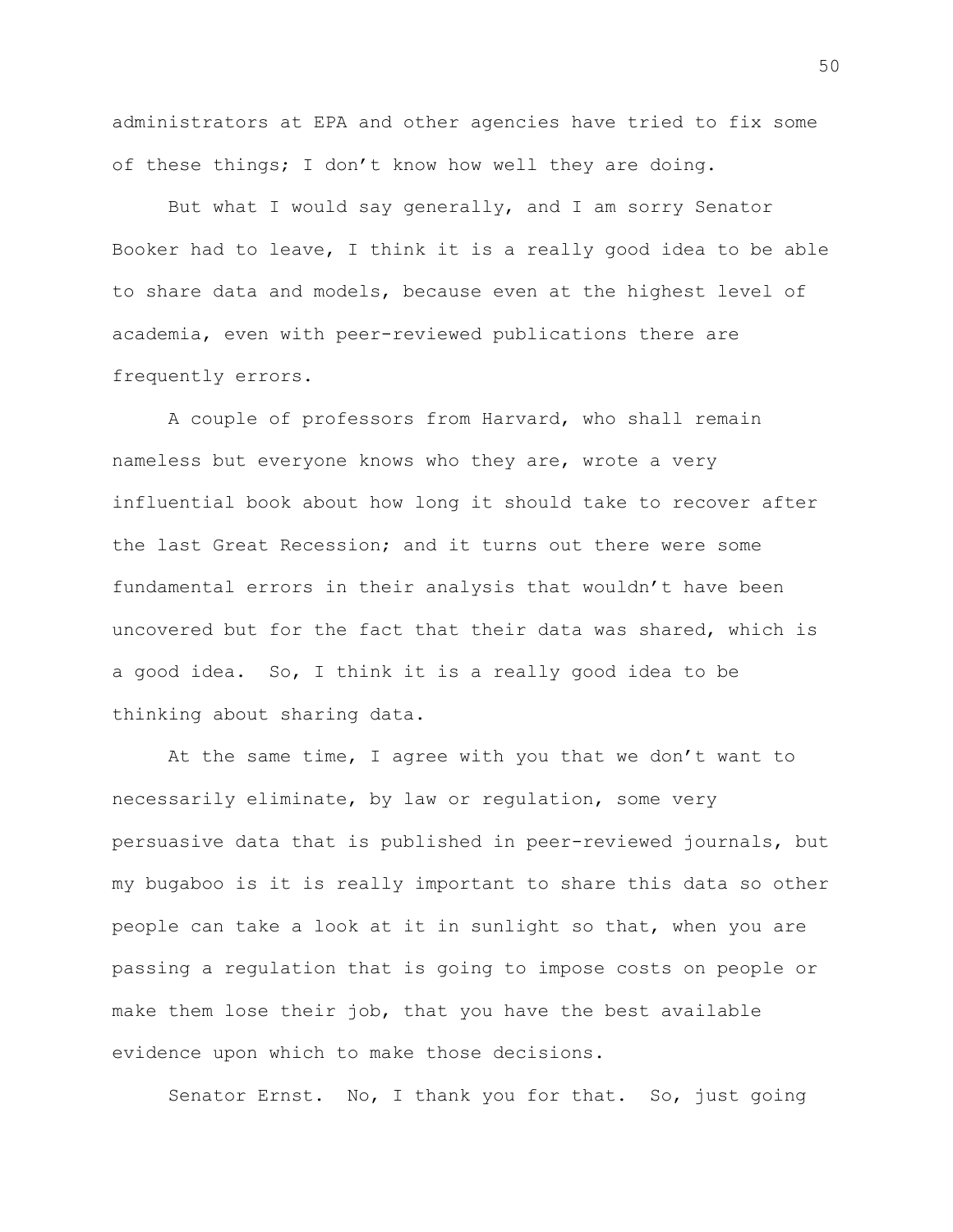back and maybe repeating in different terms some of what you just said, it is possible, then, that some of those assessments were made and they were the result of maybe shoddy work or perhaps errors, is that correct?

Mr. Hahn. To use a phrase that my three-year-old niece used many years ago when I was doing this research, some of it was stinky.

Senator Ernst. Well, that is a great way to describe it. Do you think that the EPA was trying to tailor the assessments to support the need for regulations in some of those cases, perhaps?

Mr. Hahn. I think it is possible. It is something that is very hard to prove, but we all live in Washington, D.C.

Senator Ernst. Certainly. And that is why I think that having transparency and peer review is important; a little bit of sunlight there. If a regulation is truly needed, then you shouldn't be opposed to having other people take a look at the methodology there.

Dr. Holt, this ties into this conversation as well. Some of those regulations turned out by various Federal agencies, including EPA, do pose economic threats to certain industries and, of course, a number of those communities that rely on those industries. If you were to be an employee of one of those industries or live in a community where a lot of that economic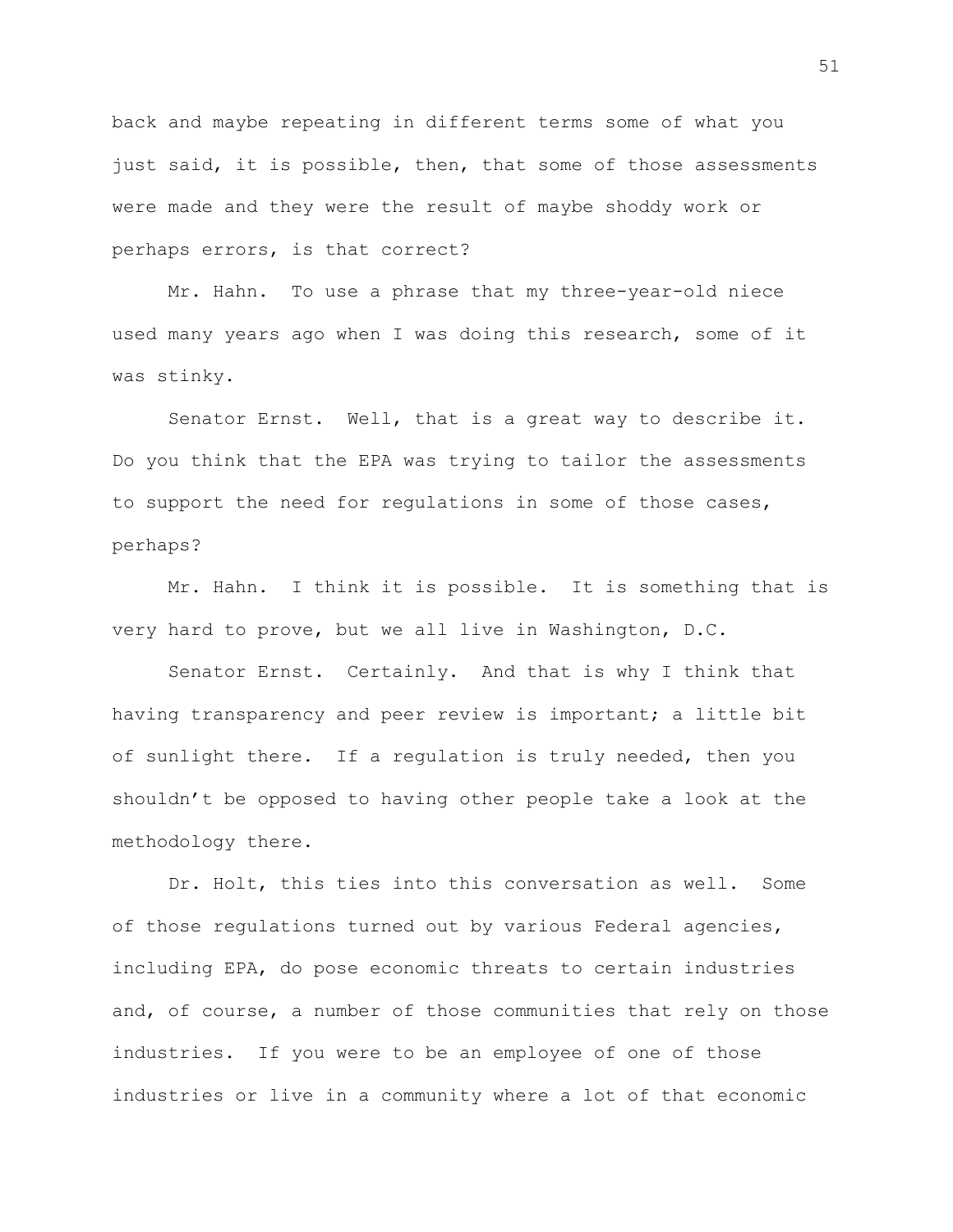thrust is involved, shouldn't you want to know every bit of information or data that is being used by those different agencies to develop the regulation that might threaten your very job or even your entire community?

Mr. Holt. Surely, there are regulations that don't work well, that are improper, that even should be removed, but the approach to making regulations is not to limit bad regulations by limiting the science that might lead to regulations, which is what is going on here. The full science should be available. And this is not to make science more available, the effect is to restrict the science that is available, because the whole rule is about removing some studies that cannot be used to make regulations. So, we should ask, are we throwing out some good science here. And the answer that is arrived at by science society after science society, science after scientist, is yes, it would be throwing out good research.

Senator Ernst. Well, I certainly appreciate all of the different opinions here today.

Thank you, Mr. Chair. Senator Rounds. Thank you. Senator Whitehouse. Senator Whitehouse. Thank you, Chairman. I appreciate this hearing.

Dr. Holt, in a circumstance in which science discovers that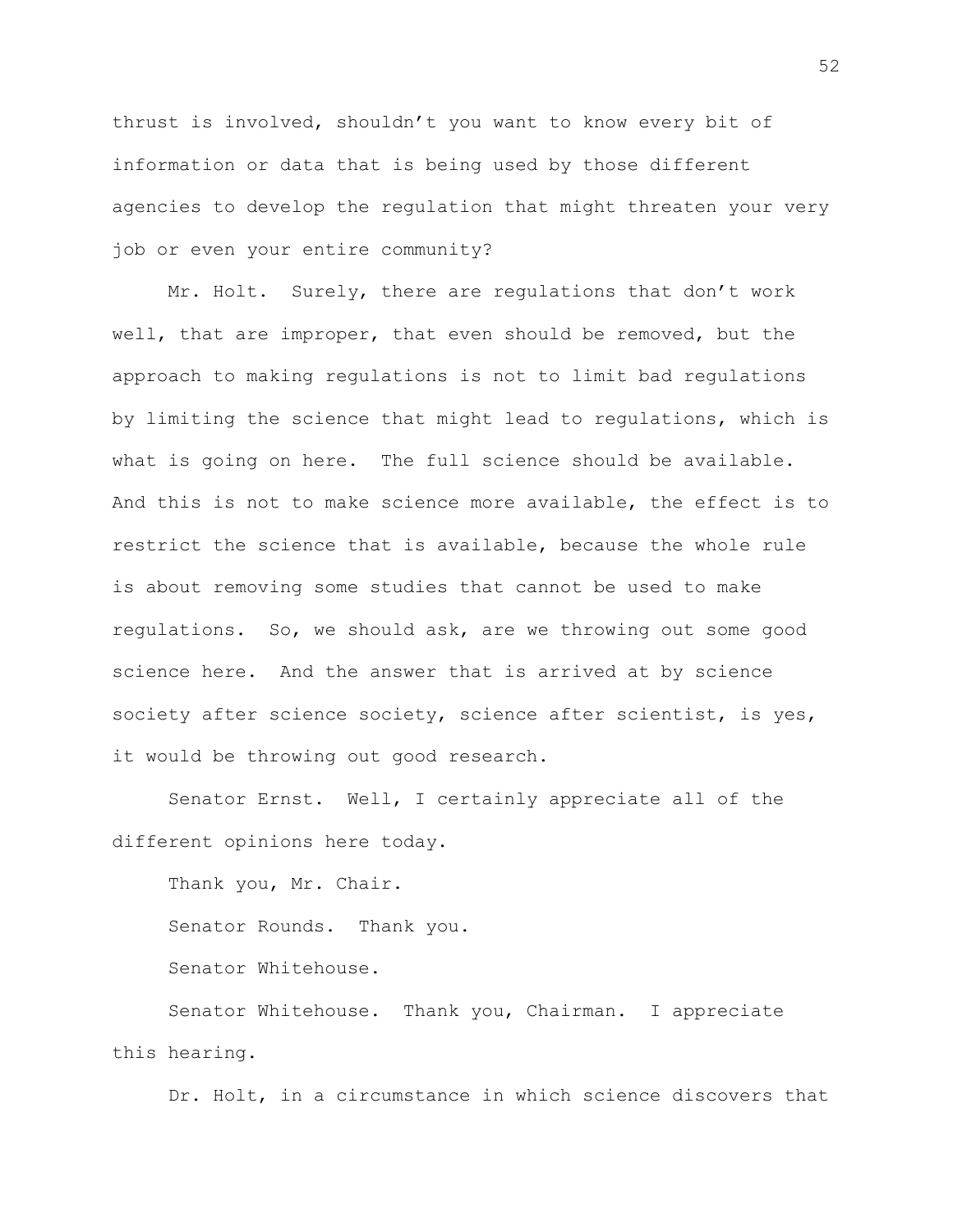a substance or a chemical is harmful to human health and there is an industry involved in the manufacture or the distribution of that chemical or substance and that industry wants to fight back against the science, what sort of an apparatus does such an industry have at its disposal to take on the enterprise of science?

Mr. Holt. Well, let me stick to the subject at hand here. An approach that they might use is to say that their test results are proprietary. And under this rule, if it were in effect, the studies that might be available would not be available because they have a legitimate claim to keep their data proprietary, non-public; and, therefore, some good science that had been verified in appropriate ways would not be available to the regulatory agency.

Senator Whitehouse. Setting aside that question for a minute and back to my original question, does an industry in that predicament have access to an array of groups that have experience in trying to deprecate science and foment alternative views?

Mr. Holt. Well, as I have heard you speak often, there is an imbalance in access to resources, access to media, and access to public persuasion, so the regulatory agencies are set up in order to try to restore that imbalance, to make sure that all parties have input to the regulatory process.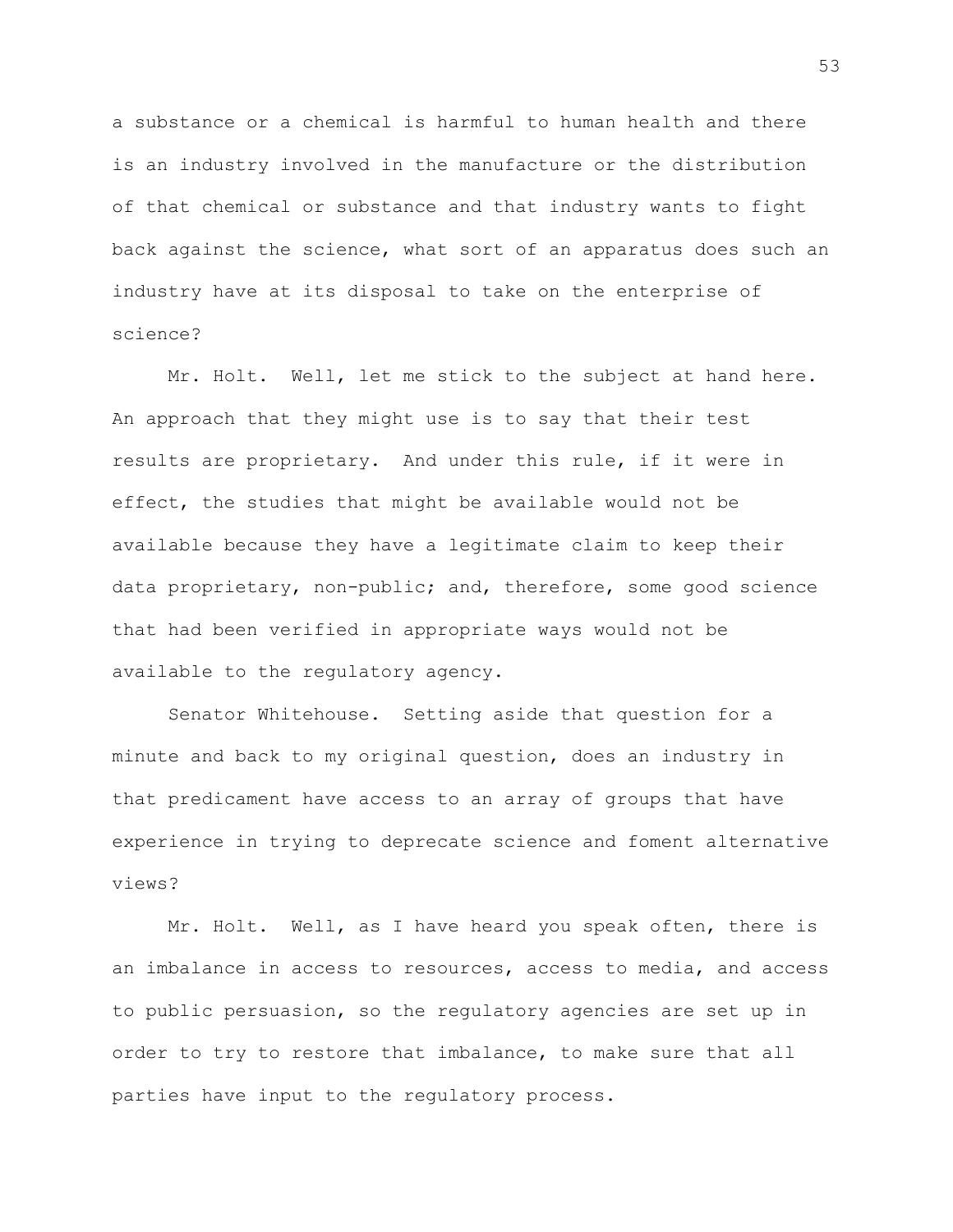Senator Whitehouse. The concern or a concern that I have about the very title of this hearing, Sound and Transparent Science, which in theory is a very good thing, goes back to a phrase that has been kicked around in this conversation called secret science, which I think is a highly misleading term. My understanding is that very often in public health, in order to get data, you look at people's public health records; you look at who got sick, who didn't. You look at the health records of human beings.

The condition of getting access to those records is that you don't give that private information out publicly. People's families might not want to know about it; people might not want their employers to know about it. There might even be cases where they don't want their insurance companies to know about it.

Will you agree with me that it should not be the price of having health records form the basis for scientific study that the individuals involved lose all their privacy with respect to their health records?

Mr. Holt. Still directed at me?

Senator Whitehouse. Yes.

Mr. Holt. Yes. You are right. As I said earlier, there really is no secret science. There should be fully available science when it comes to making regulation, and that science --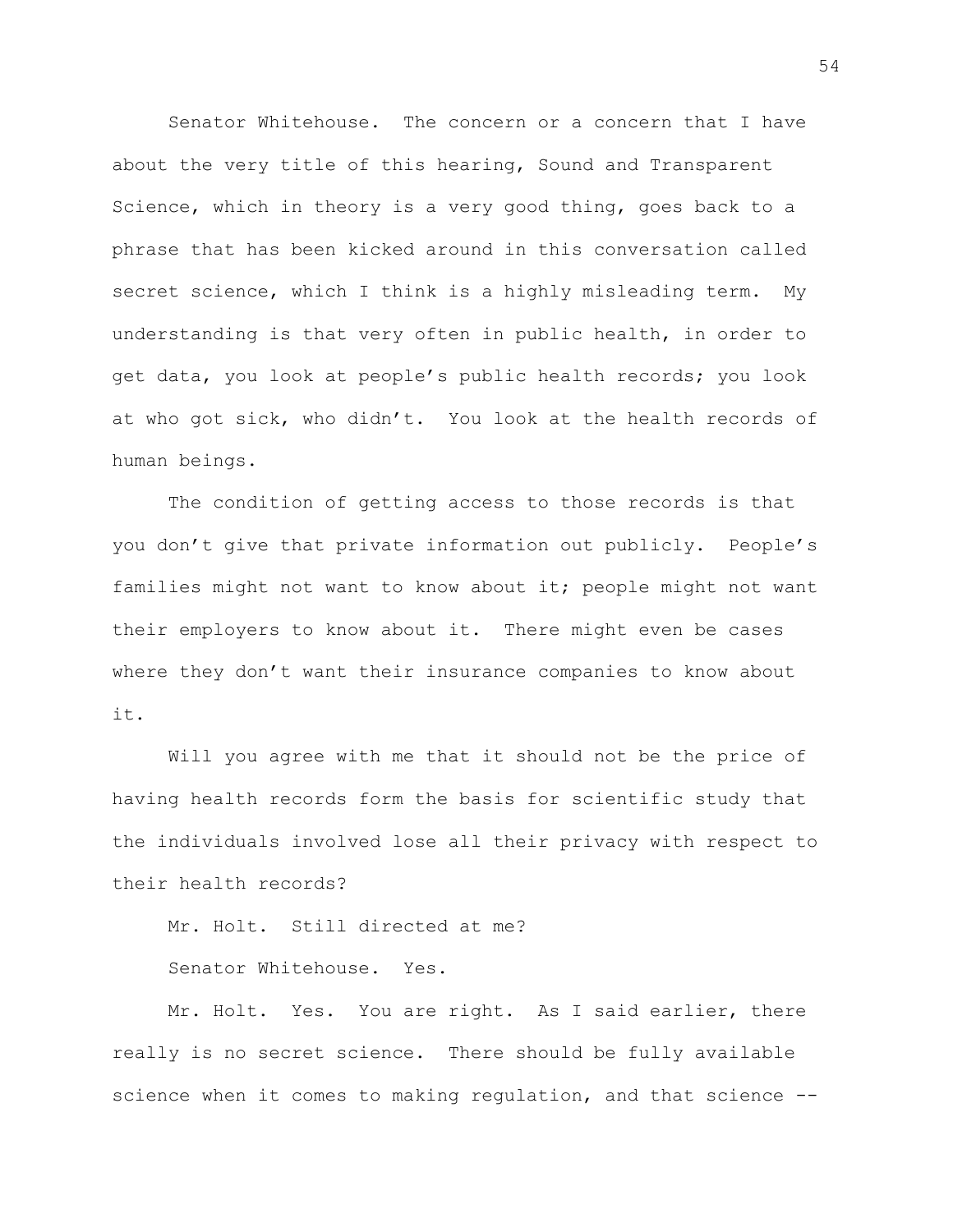Senator Whitehouse. And the term "secret" really --

Mr. Holt. -- that science is not just the data. Some of the data must be kept non-public because of health records, because of legal proprietary information, because of a number of other things.

Senator Whitehouse. But if you were an industry --

Mr. Holt. But the science itself, the process of taking those data and verifying them should not be secret. But that is not what this rule or this legislation would deal with.

Senator Whitehouse. If you were an industry that wanted strategically to knock down public health science so that the dangers of your product were not understood or made public, then this would be a pretty handy way to go about it, because you disable an entire field of legitimate public health science by calling secret science science that actually only depends on people's health records.

Mr. Holt. I think it could be used that way.

Senator Whitehouse. May I ask unanimous consent that a curriculum vitae for Dr. Calabrese dated August 2013 be put into the record? I don't know if it is in the record already, but it is a pretty good summary of some of his industry clients and how much they have paid him over the years, and I think that is important in judging the witness's conflicts of interest here. So, if I could add that to the record.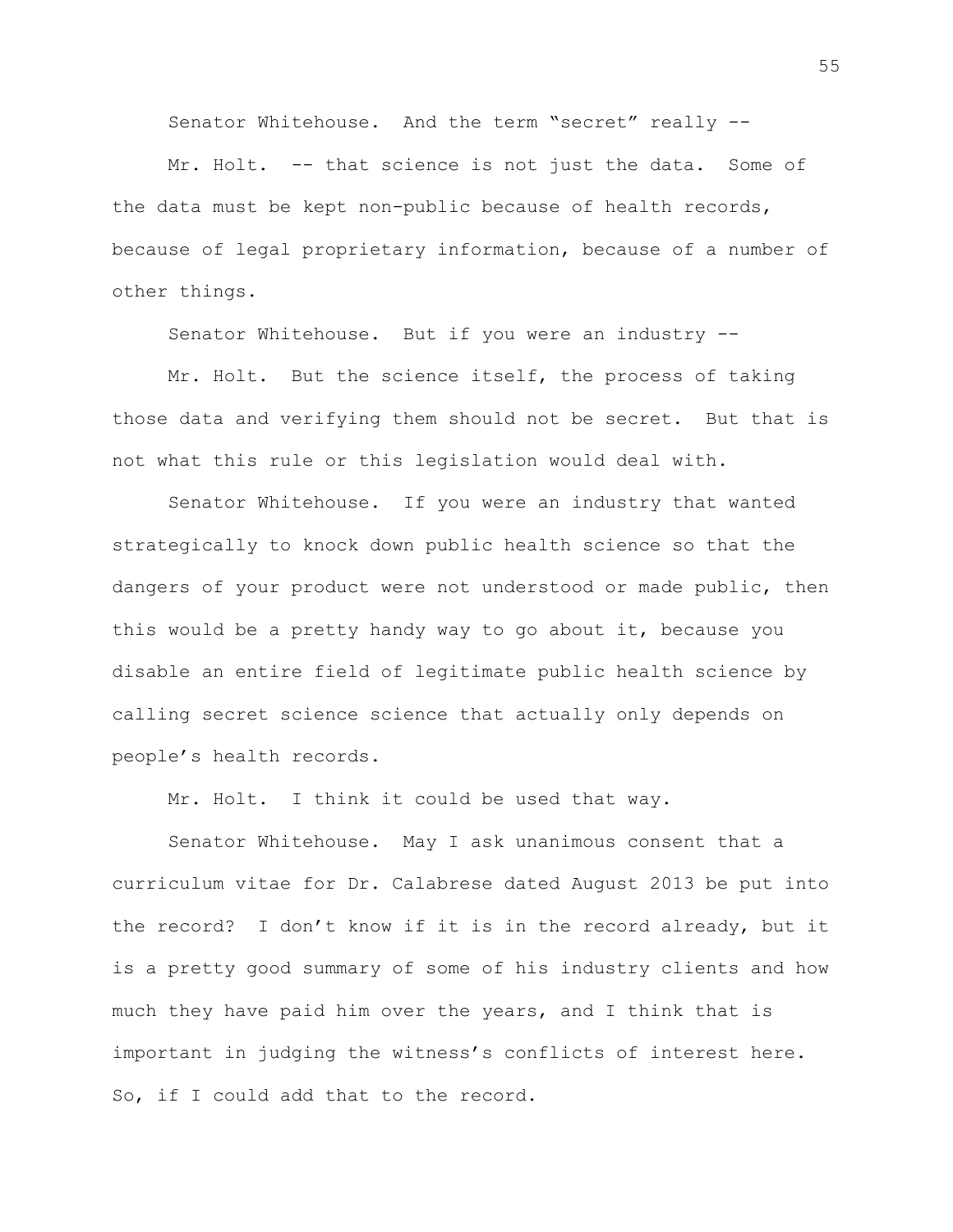Senator Rounds. Without objection.

Senator Whitehouse. Thank you.

[The referenced information follows:]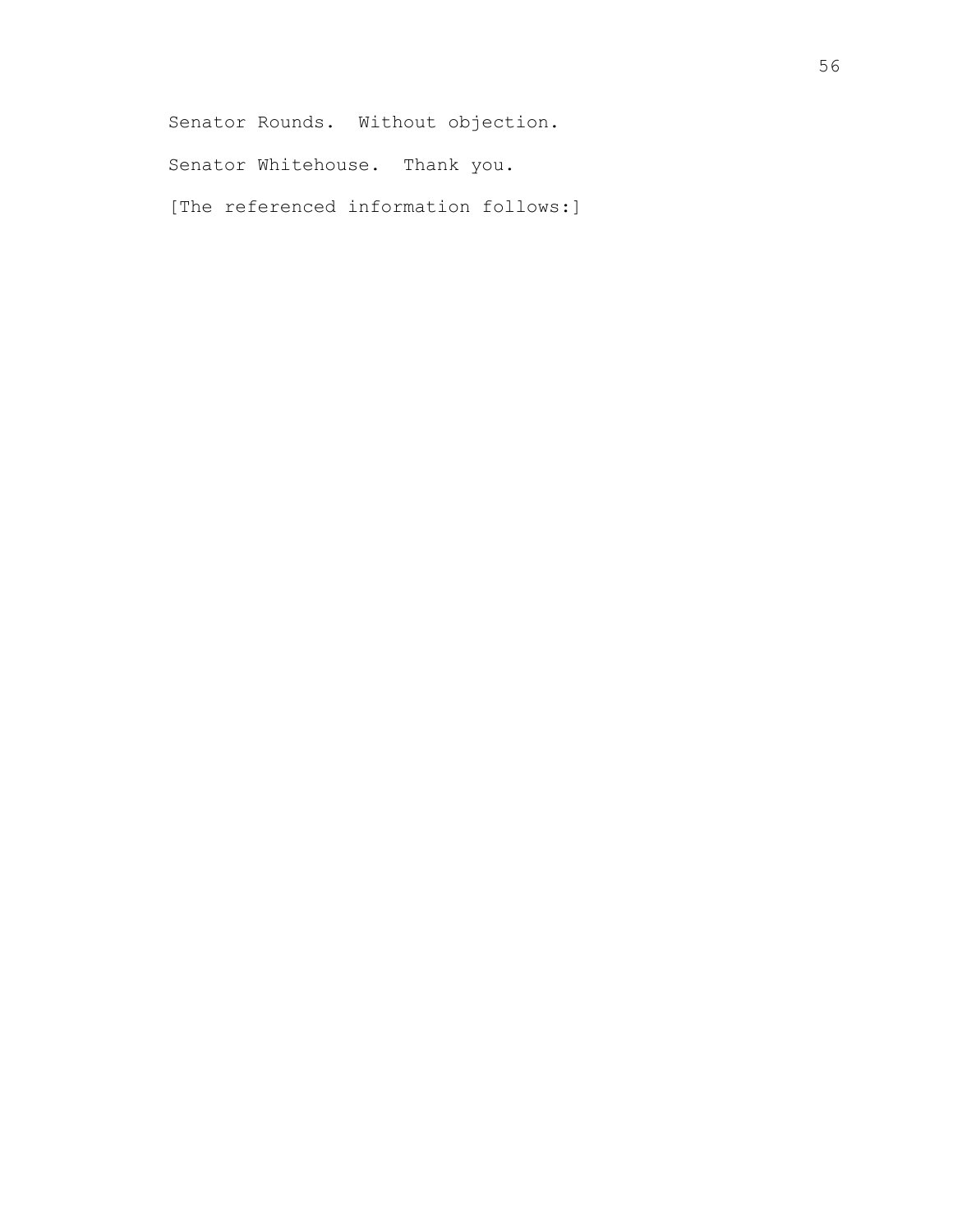Senator Rounds. I am going to take just a little bit of liberty here. I really do appreciate the participation of all of our witnesses here today.

I look back at the time in which I have had an opportunity to serve on this Subcommittee, and the idea on it is to be able to provide oversight, and part of that is to ask questions about how the determinations are made.

Part of the discussion on that, and I think regardless of which side of the dais you sit on, you want sound science and you want the opportunity to be able to look at it and to ask the same questions that you would as if we all had scientific background; what would we be asking with regard to how that determination is made, and what data is available and how is it come up with, as much to be able to support the regulatory processes and say, look, we may disagree with the regulatory outcome, but we understand the science that was used behind it, and we can dispute it or we can agree with it, back and forth.

It seems to me that there must be a way for an agency with regulatory oversight responsibilities to be able to share over a period of time a process that could be agreed upon very similar to I am thinking about the National Science Foundation, where, time and again, there are different projects that are looked at, they are peer-reviewed, they are looked at objectively by outside groups who then discuss clearly how they come to a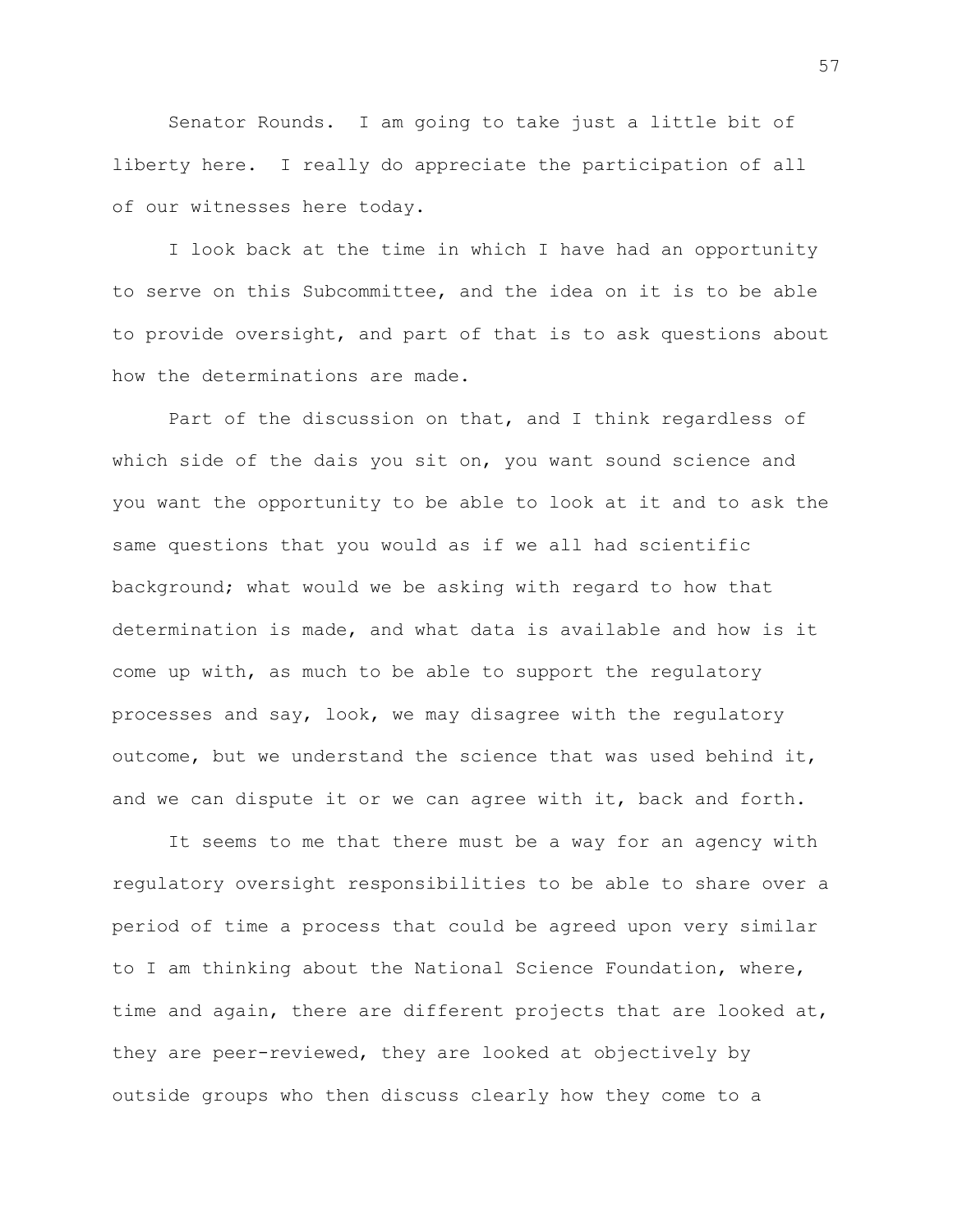conclusion as to which way they work; what should be included, whether or not the projects meet the appropriate funding guidelines, and so forth.

Speaking from experience as a former governor who worked on a National Science Foundation, at that point we were looking at National Science Foundation work for an underground laboratory to be located in Lead, South Dakota. Matter of fact, Princeton was one of the universities which participated in a lot of work. And we went through an extended period of time in which there were peer review processes to determine whether or not this was one of the sites at which an underground laboratory looking for neutrinos would be built; and I found it fascinating that although there was constant discussion among the different science organizations who were working on different locations, there was an acceptance that the basic process of sound science would win out.

Now, whether we use the terms of being able to replicate something or to be able to say that it is verifiable, become items that within the science community have clear and defined terms. But these are the types of discussions that we need to have if we are going to get to the point where, over a period of time, regardless of which administration it is, they should be held accountable for using the appropriate science, year in, year out.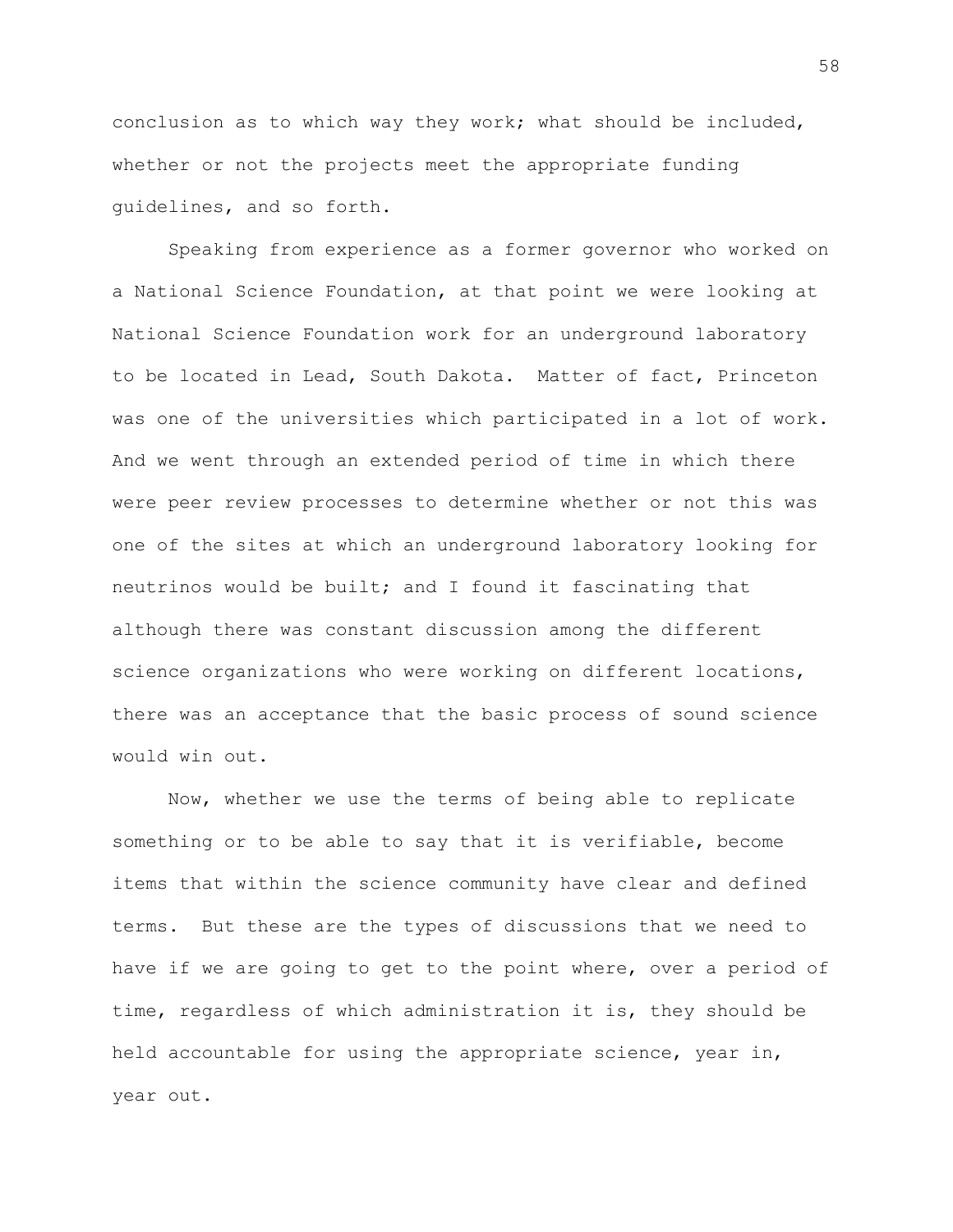And an oversight committee such as this, regardless of whether there are Republicans responsible for operating as a majority or Democrats, and regardless of whether the Administration is Republican or Democrat, there should be certain accepted standards that either Republican or Democrat Administrations should be held to adhere to with regard to how the regulatory processes are determined, and the accepted facts that are being used in making those regulations. That is what this is all about.

I don't think there is anything wrong with questioning the existing program which is out there, because most certainly there are questions that are raised on a regular basis. It does not mean that any one of the existing proposals is perfect, but most certainly I think the discussion that you all have held today, and the differing points of view that you have, has been very helpful to this Committee in trying to move forward and I would just thank you all for your input today.

Senator Whitehouse. Can I ask two more unanimous consents? One to put into the record a memorandum from the public relations firm of Bracewell and Patterson dating back to 1996 for the R.J. Reynolds Tobacco Company, and the other an action plan called The Secret Science Action Plan, prepared for Philip Morris.

Senator Rounds. Without objection.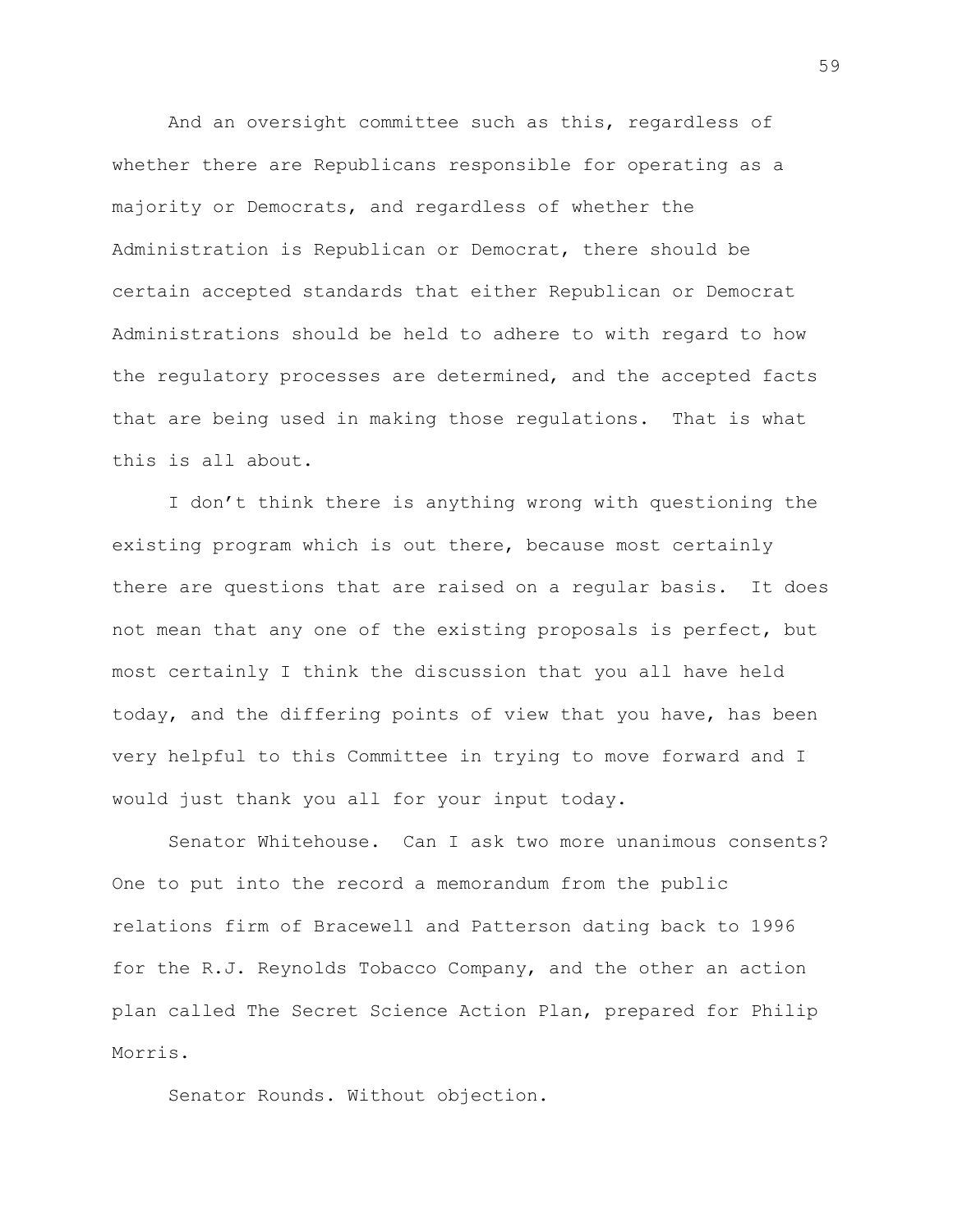Senator Whitehouse. Thank you, sir.

Senator Rounds. Thank you.

[The referenced information follows:]